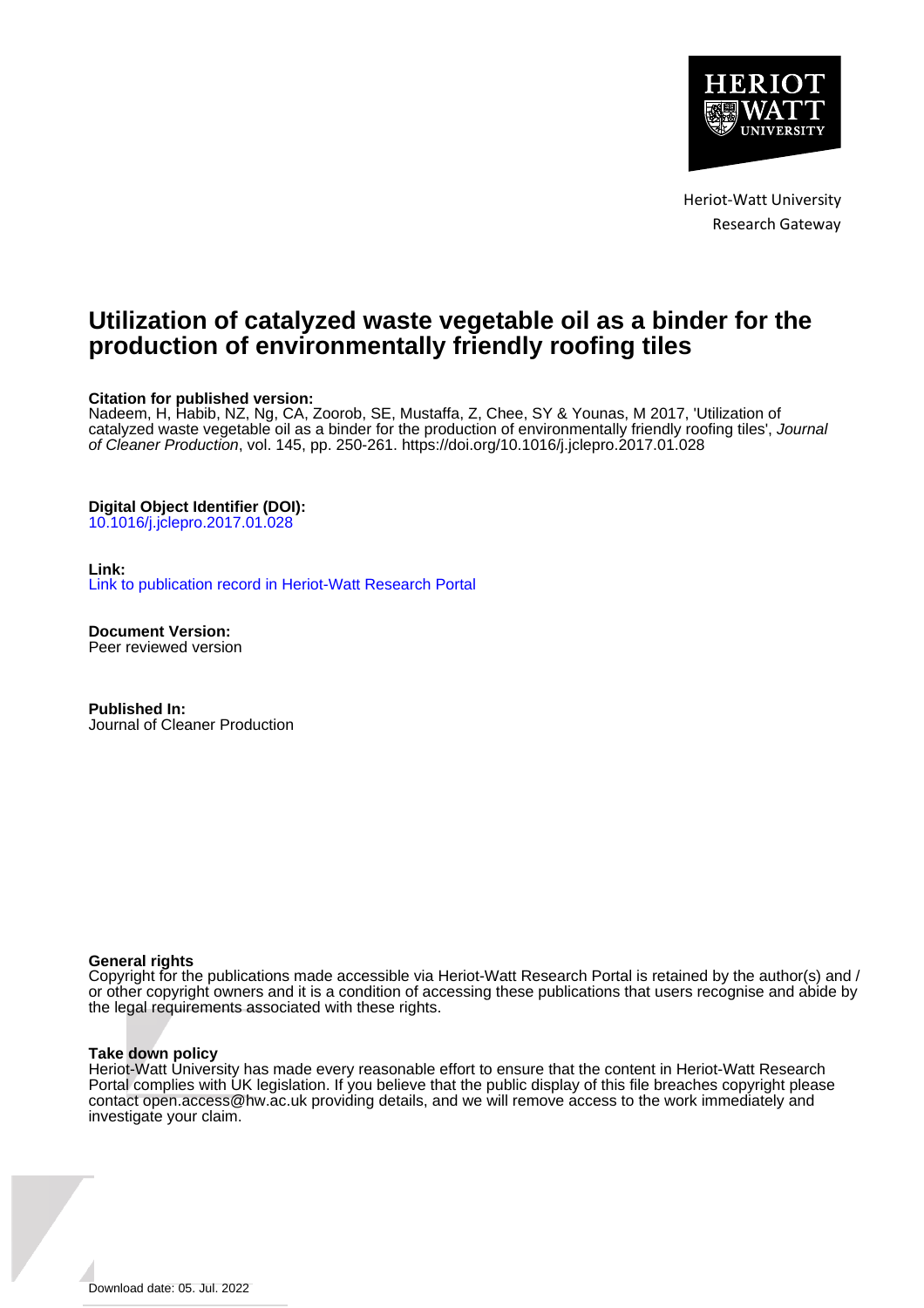| $\mathbf{1}$   | Utilization of Catalyzed Waste Vegetable Oil as a Binder for the Production of                                                           |
|----------------|------------------------------------------------------------------------------------------------------------------------------------------|
| $\overline{2}$ | <b>Environmentally friendly Roofing Tiles</b>                                                                                            |
| 3              | Humayun Nadeem <sup>a</sup> , Noor Zainab Habib <sup>b</sup> , Ng Choon Aun <sup>a*</sup> , Salah Elias Zoorob <sup>c</sup> , Zahiraniza |
| 4              | Mustaffa <sup>d</sup> , Swee Yong Chee <sup>e</sup> , Muhammad Younas <sup>a</sup>                                                       |
| 5              | <sup>a</sup> Faculty of Engineering and Green Technology, Universiti Tunku Abdul Rehman, Malaysia                                        |
| 6              | $^b$ Institute of Infrastructure and Environment, Heriot-Watt University Dubai, UAE                                                      |
| $\overline{7}$ | $\mathcal{C}$ Scientific Advisor, Kuwait Institute for Scientific Research, Kuwait                                                       |
| 8              | <sup>d</sup> Department of Civil and Environmental Engineering, Universiti TeknologiPetronas, Malaysia                                   |
| 9              | <sup>e</sup> Faculty of Science, Universiti Tunku Abdul Rehman, Malaysia                                                                 |
| 10             | *Email: ngca@utar.edu.my                                                                                                                 |

# **ABSTRACT**

 Climate change has become a major issue in recent years owing to the emission of greenhouse gases. Mitigation measures are required to overcome the challenges pertained to greenhouse gases emissions. This research paper attributes to the utilization of catalyzed waste vegetable oil as a binder for the production of roofing tiles to replace the conventional construction materials such as clay and cement. A novel methodology of utilizing catalyzed waste oil incorporated with sand and filler was adopted and the innovative product produced entitled as catalyzed Vege-Roofing tiles was produced that discovered to be economical and environmentally friendly in contrast to the traditional binders. It is believed that an extended heat curing of vegetable oil results in a complex oxy-polymerization reaction converting it into a rigid binder. Triplicate prototypes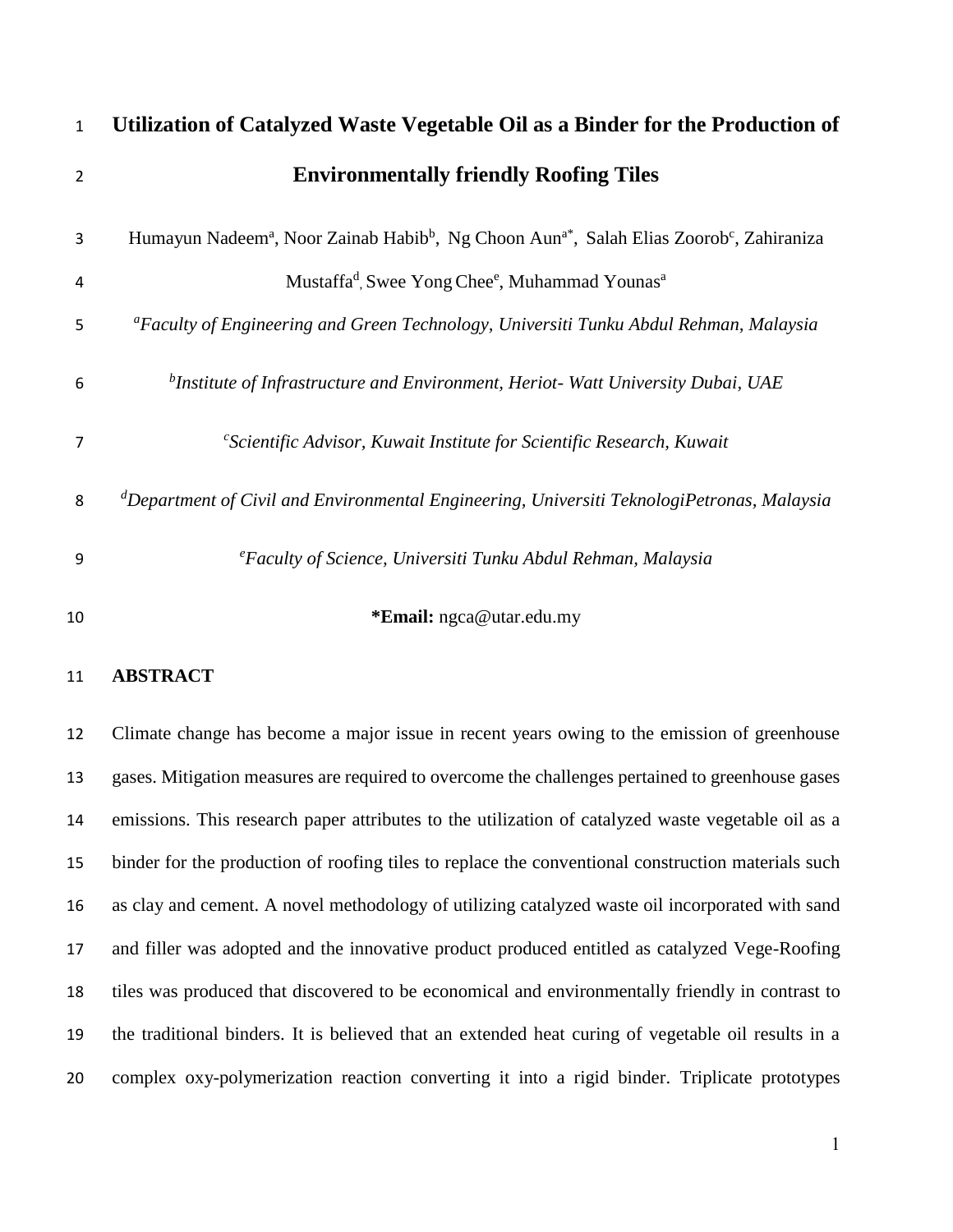samples were manufactured to optimize the final conditions for the fabrication of catalyzed Vege- Roofing tiles. Optimized conditions were then implemented to produce standard catalyzed Vege- Roofing tiles and these fabricated tiles have shown flexural stress of up to 12 MPa for 18 hours of curing. Moreover, these novel tiles were tested for permeability and water absorption according to the ASTM standards and have shown impermeability and remarkably low water absorption. Progressively, the embodied energy and embodied carbon requirements for these tiles found to be 27 0.64 MJ/kg and  $0.327$  kg  $CO<sub>2</sub>$  per equivalent respectively which is quite less in comparison to the traditional binders. Conclusively, environmentally friendly and economic production of tiles, conservation of existing resources and overcoming the issue of waste management are the remarkable outcomes of this research.

31 **Keywords:** Catalyzed Vege-Roofing Tile; Catalyst; CO<sub>2</sub> Emission; Embodied Carbon; Embodied Energy; Waste Vegetable Oil

## **1. Introduction**

 Owing to the concern of the effects of greenhouse gases (GHGs) on our environment, it is essential to discover solutions of mitigating these gases to secure the future (Oludolapo and Charles, 2017). Surprisingly, only building industry accounts about 40% of energy utilized globally and moreover, approximately 46% of this quantity being consumed in developing countries (Hameed, 2009). Also in the course of activities involved in construction such as extraction and enormous consumption of raw materials, a huge of amount of waste is generated (Bogas et al., 2015; Angel et al., 2017). According to International Energy Agency (IEA), approximately 10% of current global man-made CO<sup>2</sup> emissions originated from the cement industry only (Shen et al., 2016). Furthermore, 1.84 – 42 2.8 kJ/kg of energy and a temperature higher than 1000 °C is required in the manufacturing of clay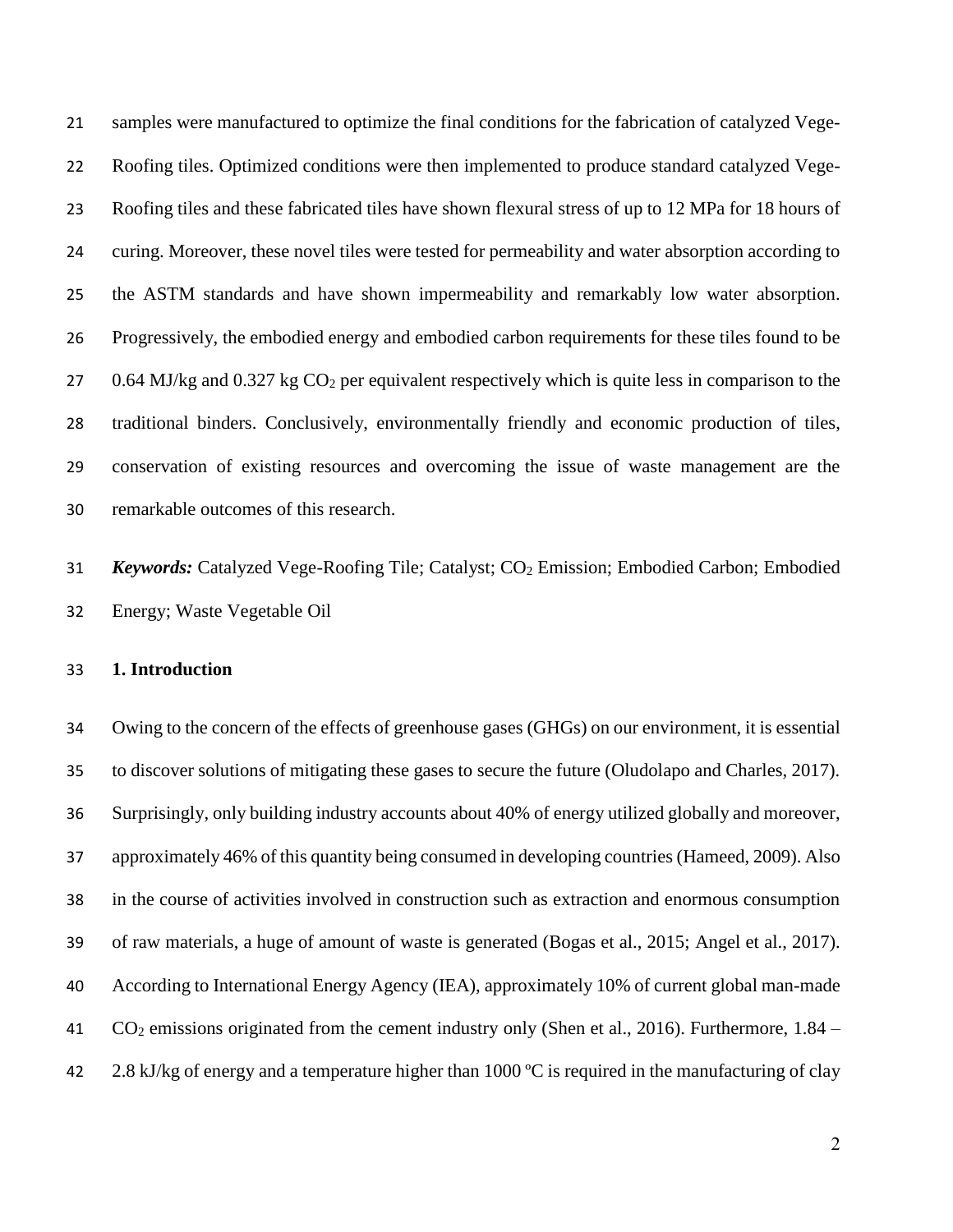tiles (Froth and Shaw, 2013). An enormous amount of carbon dioxide released during the production of these masonry units also believed to be responsible for the enhancement of global warming. This alarming situation requires being addressed seriously and environmentally friendly approaches are required to be implemented at both manufacturing and extraction of building materials to minimize the energy consumption.

 Waste management is another serious issue of concern, since thousands of millions of tons of waste produced per year. It is estimated that for commercial frying only in UK and US, approximately 50-90 million liters and 300 million gallons of used cooking oil is produced annually. Used cooking oil is considered to be a waste since it pollutes the water and affect the marine life when discharged into local streams (Forth and Zoorob, 2012). Utilization of waste vegetable oil in the production of Biodiesel has already paved a way to overcome the issue of waste oil disposal, but escalating cost of production and by-product disposal are the major hurdles in the implementation of this process (Forth and Zoorob, 2012; Nadyaini et al., 2011). Similarly, fly ash that is available in huge amount from thermal power plant and considered as a hazardous waste is usually land filled. It is revealed that when fly ash content between 30 to 60% is used, a concrete having good mechanical strength and durability could be produced (Marceau, 2002). It is also reported that a 20% fly ash as filler has higher compressive strength as compared to more than 50% fly ash as filler (Haiying et al., 2007). Another notable consideration is that high percentage of filler could have a negative impact on the compressive strength of building material (Naik et al., 2004). Moreover, utilizing fly ash content greater than 50% could reduce the workability of the mixture and also induce difficulty to compact the mixture (Garbacz and Sokołowska, 2013).

 Till today, more stress is laid on investigating the replacement of the aggregates with waste materials but unfortunately, a very limited focus has been paid in evaluating the energy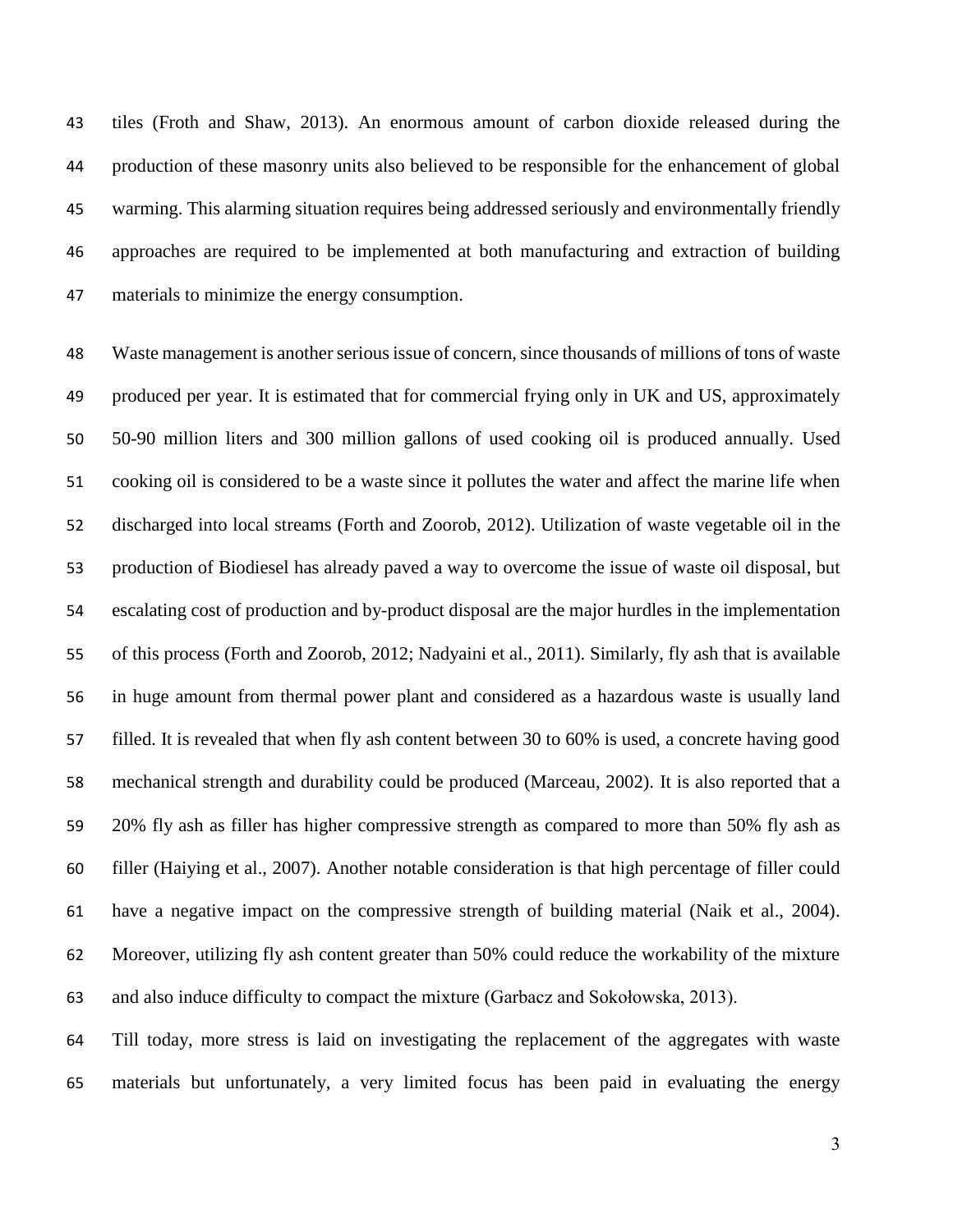requirements of binders like cement production or kiln firing during production of concrete and clay tile respectively. Cement production and firing clay bricks are considered as the foremost contributors in increasing the embodied energy and CO<sup>2</sup> requirements (Jones and Hammond, 2008). Contrary, aggregate has negligible impact on the energy emissions and consequently on the environment. Substituting the masonry units with renewable materials like vegetable oil having comparatively lower energy and carbon emissions will definitely contribute much to overcome the threatening issue of global warming. However, the concept of utilizing vegetable oil as an effective building material is limited to few studies only. Oxy-polymerization reaction is considered as responsible for the binding effect since it increases the viscosity and consequently hardening of the vegetable oil (Quesnel, 1994; Johnson et al., 2015). It is investigated that building blocks could be produced from vegetable oil mixed with recycling aggregates. These blocks have shown the potential to replace the conventional building blocks (Forth and Zoorob, 2012). In addition, building blocks produced by the encapsulation of vegetable oil and petroleum sludge have shown high compressive strength compared to traditional building blocks (Johnson et al., 2015). It is also revealed that virgin vegetable oil mixed with aggregate and filler followed by compaction and heat curing could be utilized for the production of roofing tiles (Noor et al., 2015). However, energy and economic constraints have limited the feasibility of these processes. Hung et al. (2015) reported that a blend of waste vegetable oil and glycerol can be used in the production of masonry units. The blocks produced have shown high compressive strength and low energy emissions in contrast to concrete blocks. However, changes in EU Directive restricted the generation of bio- fuel and consequently the glycerol's production and thus limited the feasibility of the process. It 87 was hypothesized in the present innovation that sulfuric acid  $(H_2SO_4)$  added as a catalyst to waste vegetable oil would reduce the curing time and assist in developing a more energy efficient and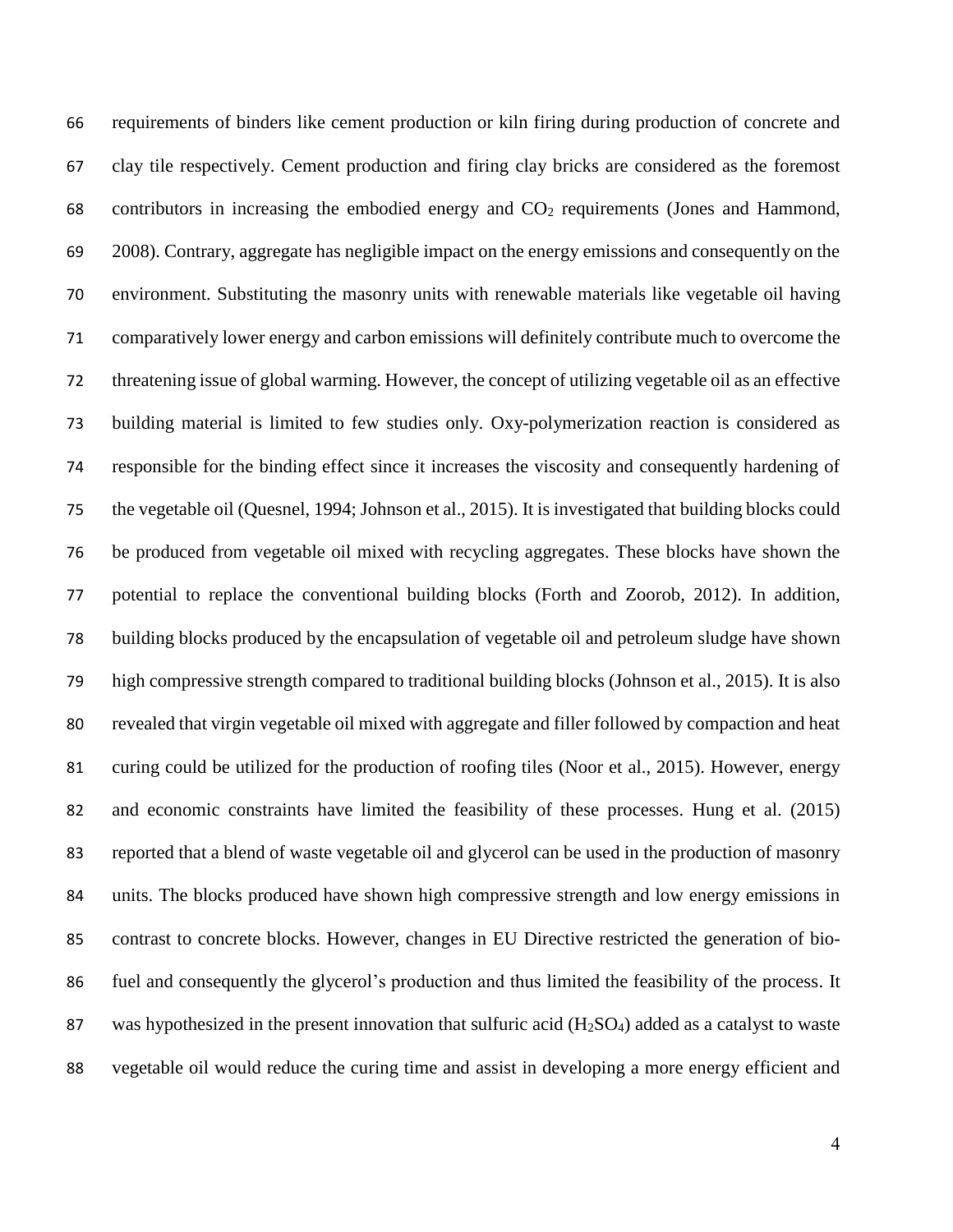economical process. The present investigation aims to develop an alternate binder to replace the conventional environmentally unfriendly binders for the production of masonry units. Catalyzed Vege-Roofing tiles produced by incorporation of catalyzed waste vegetable oil and filler and sand were examined for flexural strength, water absorption, and permeability according to ASTM standards. Environmental aspects were also determined by calculating the embodied energy and carbon emissions. Furthermore, cost was also calculated for catalyzed Vege-Roofing tiles and comparative analysis was carried out with conventional concrete roofing tiles. Induction of this novel binder for the production of masonry units would expect to reduce the energy emissions and cost of the building sector to an enormous extent.

#### **2. Experimental procedure**

*2.1 Materials*

*2.1.1 Binder*

101 Catalyzed vegetable oil constitutes of waste vegetable oil and  $H_2SO_4$ , was used as a binder in this investigation. Waste vegetable oil was obtained from the local restaurants in Sri Iskandar, Malaysia. Some of the properties of the waste vegetable oil examined are listed in Table 1. Moreover, 8.33 M concentrated sulfuric acid (H2SO4) with a percentage purity of 96 to 98% and brand name Qrec was utilized as catalyst with waste vegetable oil to reduce the curing time in the 106 production of roofing tiles. The ratio of waste oil to  $H<sub>2</sub>SO<sub>4</sub>$  used before attaining the optimized value was 25:1.

 Waste vegetable oil consists of a mixture of fatty acids and mono, di- and tri-glycerides. Upon prolonged heating, some of the fatty acids may form dimers or trimers with more than one carboxylic acid group. Hence, poly-esterification can occur between di-acids and diols found in waste vegetable oil to form solid polyester and bind the tile material effectively during its curing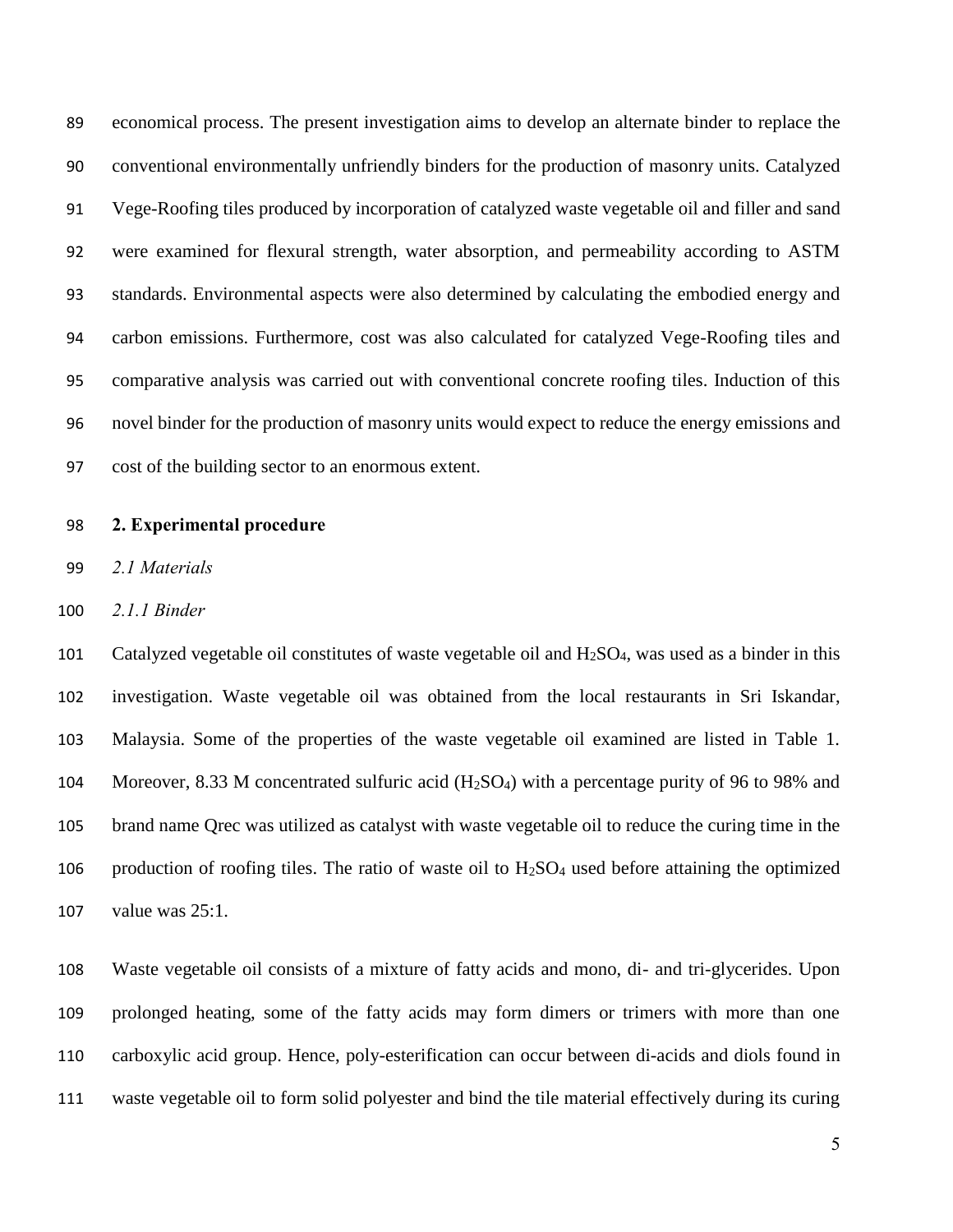process. Esterification process is catalyzed by Bronsted acids, preferably by sulfonic and sulfuric acids. These catalysts give very high yields in alkyl esters (Schuchardta et al., 1998). The mechanism of the acid-catalyzed esterification between a carboxylic acid and an alcohol is shown in Fig. 1. The protonation of the carbonyl group of an acid leads to the carbonation I which, after a nucleophilic attack of the alcohol, produces the tetrahedral intermediate II, which eliminates a water molecule to form the ester and to regenerate the catalyst HA. Esterification is an equilibrium reaction and the transformation occurs essentially by mixing the reactants. However, the presence of a catalyst (typically a strong acid) accelerates considerably the rate of reaction.





**Fig.1:** Mechanism of the acid-catalyzed esterification between a carboxylic acid and an alcohol

| Property             | Used vegetable oil collected | Maximum standard limit |
|----------------------|------------------------------|------------------------|
|                      |                              | (Berger, 2005)         |
| Acid Value $(\%)$    | 3.7                          | 2.5                    |
| Free Fatty acids (%) | 3.5                          | 2.5                    |

**Table 1:** Some tests on waste vegetable oil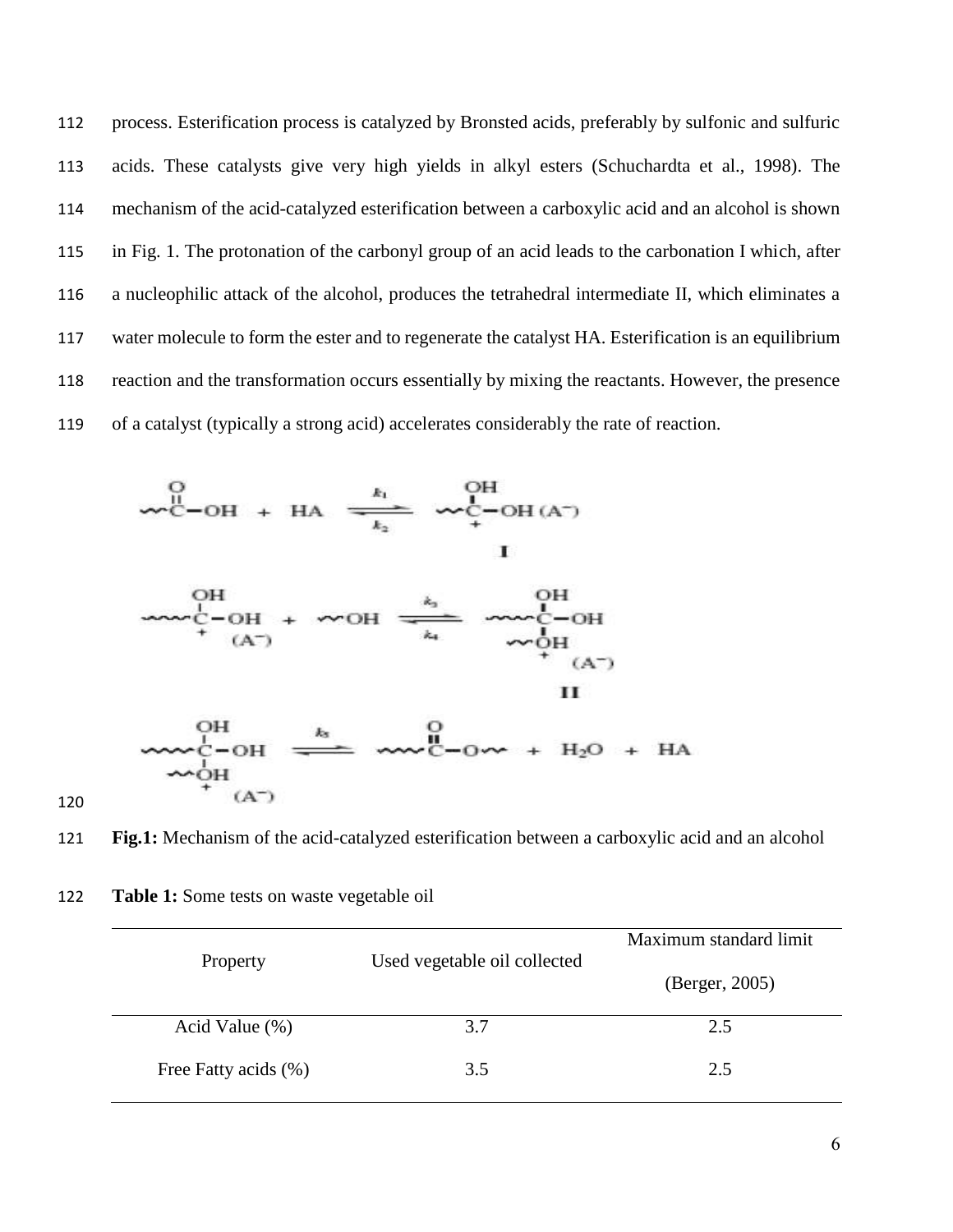| Oxidized fatty acids (%)  |    | 2.1       |
|---------------------------|----|-----------|
| Total polar molecules (%) | 30 | $25 - 27$ |

*2.1.2. Sand Aggregate*

 Two types of sand named as river and mining sand is used in this process. Specific gravity of both types of sands is determined by helium ultra-pycnometer and large pycnometer method following the ASTM C127-88 and C128-88. In addition, size distribution attained by sieving analysis of river and mining sand is conducted according to ASTM C 136. Size gradations of river and mining sands are presented in Fig. 2.

|     | Type               | Helium Pycnometer | ASTM C127 |
|-----|--------------------|-------------------|-----------|
|     | <b>River Sand</b>  | 2.53              | 2.570     |
|     | <b>Mining Sand</b> | 2.67              | 2.647     |
| 132 |                    |                   |           |
| 133 |                    |                   |           |

# **Table 2:** Specific Gravity of Sand Types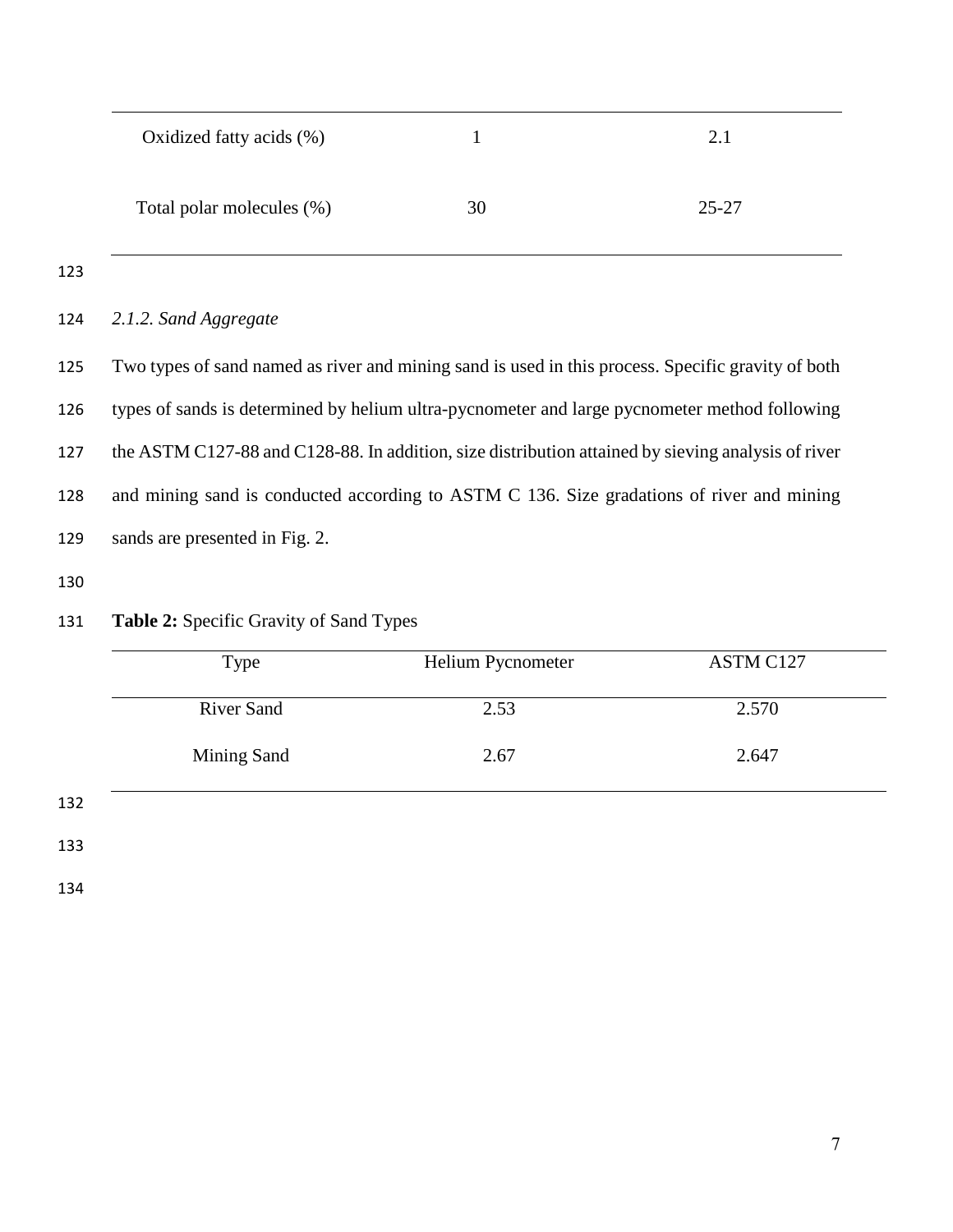

135

136 **Fig. 2:** Size gradation of the sand aggregates



138 Fly ash, having class F, size less than 75 µm and specific gravity of 2.5 was purchased from Kah 139 Hwa Industries SDN. BHD, Malaysia. The typical chemical compositions and oxide analysis for 140 fly ash used in this investigation are shown in Table 3. Fly ash was utilized as filler in the 141 production of both prototypes samples and catalyzed Vege-Roofing tiles.

142 Table 3: Chemical Composition of Fly ash

|                             |             | <b>Standard Limits (ASTM</b> |
|-----------------------------|-------------|------------------------------|
| Components                  | Mass $(\%)$ | $C618$ ) %                   |
| Silicon oxide $(SiO2)$      | 60.52       | $SiO2$ plus $Al2O3$ plus     |
| Aluminium oxide $(Al_2O_3)$ | 31.12       | $Fe2O3$ , min 70%            |
| Ferrous oxide $(Fe2O3)$     | 1.46        | Obtained 93.1%               |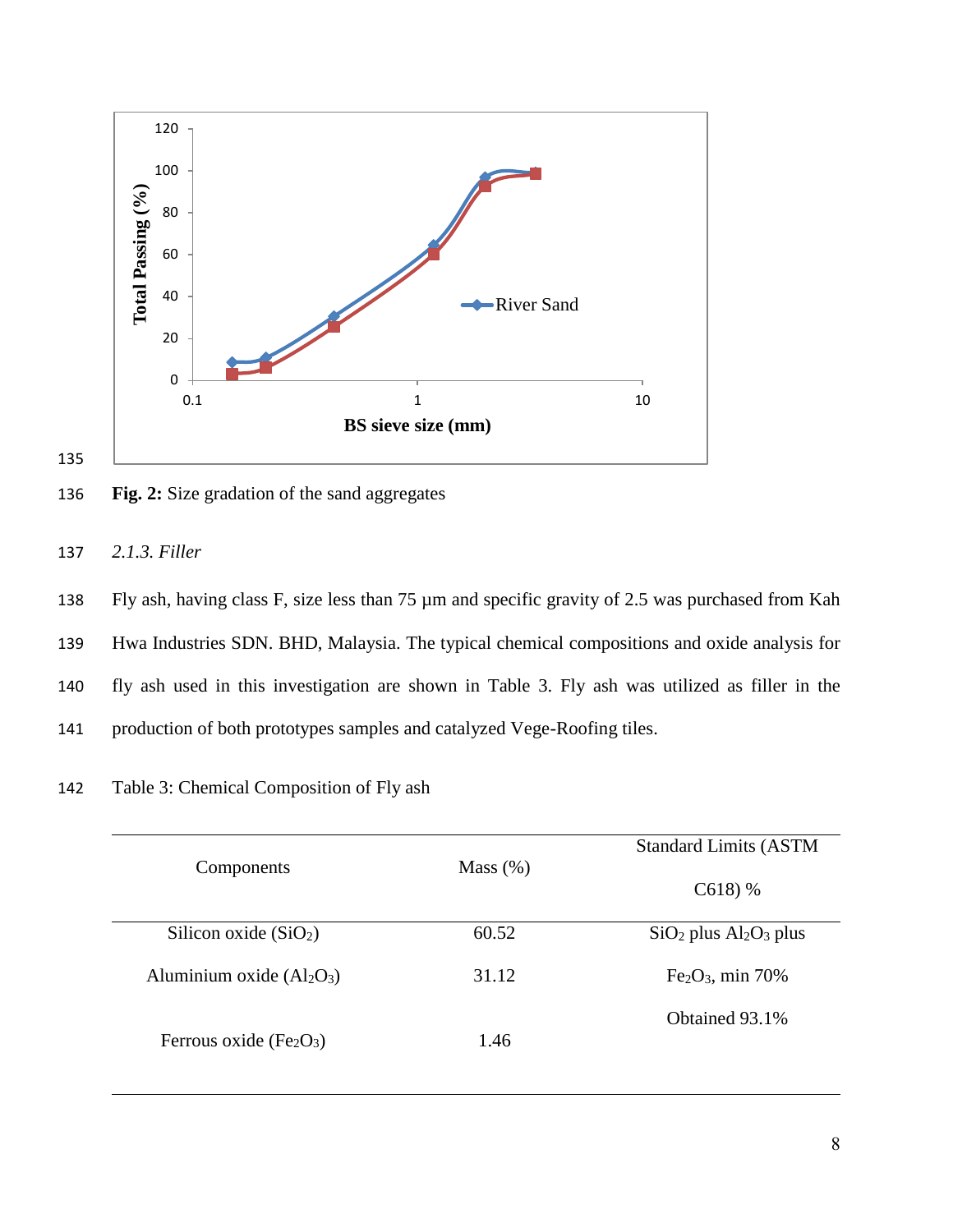| Calcium oxide (CaO)     | 3.81 |       |
|-------------------------|------|-------|
| Sodium oxide $(Na2O)$   | 1.21 |       |
| Magnesium oxide (MgO)   | 0.84 |       |
| Sulfur trioxide $(SO3)$ | 0.73 | Max 5 |
| Chloride as Cl          | 0.06 |       |
| Loss of Ignition (LOI)  | 0.86 | Max 6 |
|                         |      |       |

#### *2.2. Methodology*

 Primarily, parameters were required to be optimized before the fabrication of catalyzed Vege- Roofing tiles. Parameters that needed to be optimized are fly ash content, curing time, the amount of catalyst, blending time of catalyzed waste vegetable oil and storage life of catalyzed waste oil. 148 The temperature evaluated as appropriate for production of all samples was 190°C (Noor et al., 2015). Initial appropriate values used for the optimization process of each parameter are displayed in Table 4. After scrupulous mixing (catalyzed oil did not cause stickiness and gulping with aggregate and filler based on physical observation) of waste oil and catalyst with aggregate and 152 filler, the mixture was transported to standard Marshall Moulds (50 mm  $\times$  100 mm) and compacted with 10 blows. Triplicate prototypes samples were then heat cured in an oven maintained at a temperature of 190°C and tested for flexural stress to attain the optimized values for each parameter. Highest flexural stress developed was considered as a criterion for the optimization of each parameter.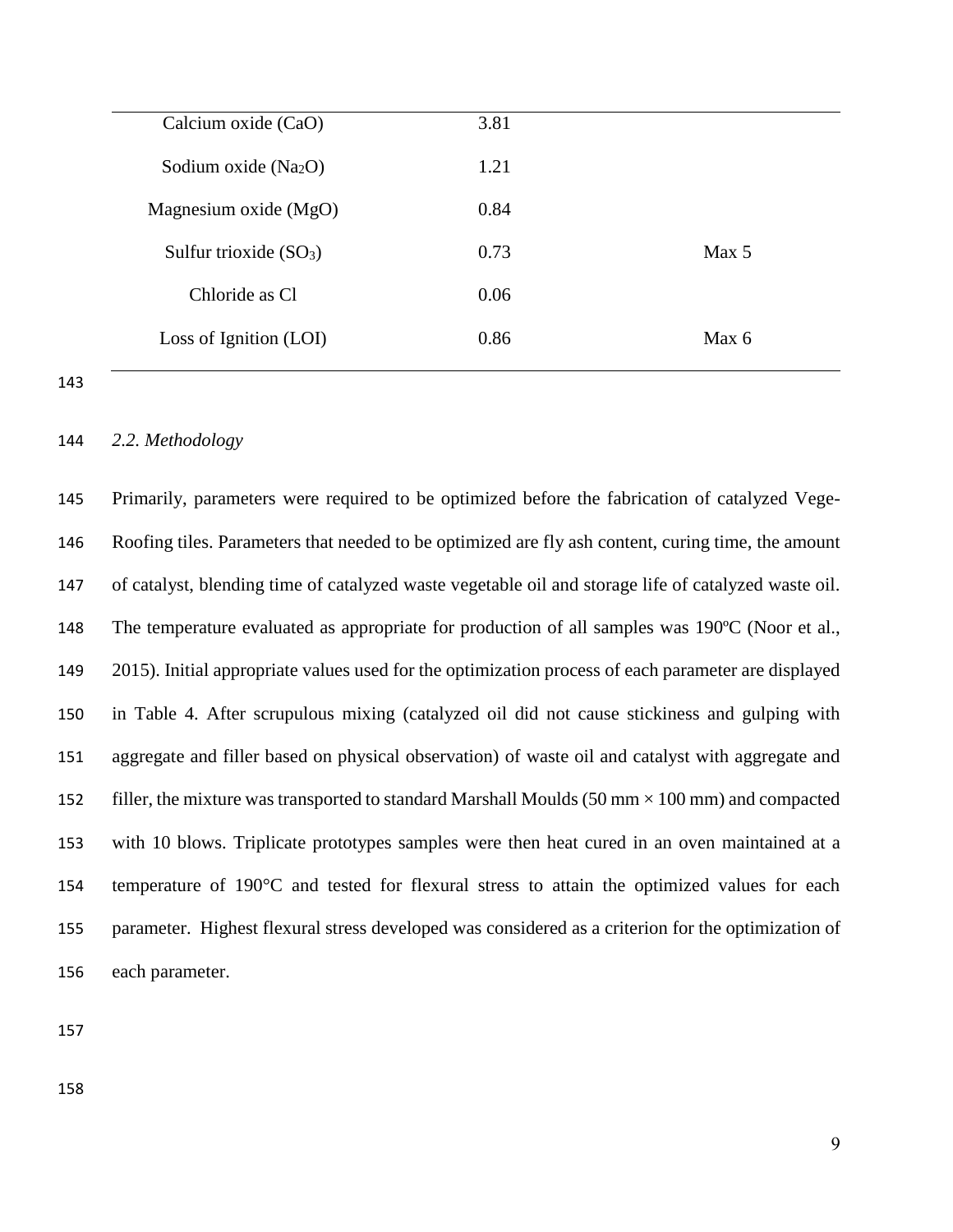| <b>Parameter</b>            | <b>Selected Value</b>                                                                                                                                         |
|-----------------------------|---------------------------------------------------------------------------------------------------------------------------------------------------------------|
| Filler                      | 35% of total $(sand + fly \,ash)$ (Noor et al.,                                                                                                               |
|                             | 2015)                                                                                                                                                         |
| Temperature                 | 190°C (Noor et al., 2015)                                                                                                                                     |
| Waste oil content           | 8% of total (sand + fly ash). Based on physical                                                                                                               |
|                             | observation, i.e it do not cause stickiness and                                                                                                               |
|                             | gulping with aggregate and filler.                                                                                                                            |
| Acid content                | 6% of total waste oil used or waste oil to acid<br>ratio of 25:1 (Based on physical observation of<br>change of waste oil's color to dark brown)              |
| Catalyzed Waste oil Content | Catalyzed Waste oil / Aggregate (sand) +<br>Filler (fly ash) = $0.0945$<br>10 minutes blending time of waste oil and<br>catalyst<br>Fresh catalyzed waste oil |

# 159 Table 4: Initially selected values of parameters for the optimization process

160

161 Notably, similar ratio was chosen for catalyzed waste oil to other materials (sand and fly ash) for 162 the production of all samples to that used for water to other materials (cement and sand) for the 163 production of concrete roofing tiles (Johansson, 1995). However, catalyzed waste oil comprised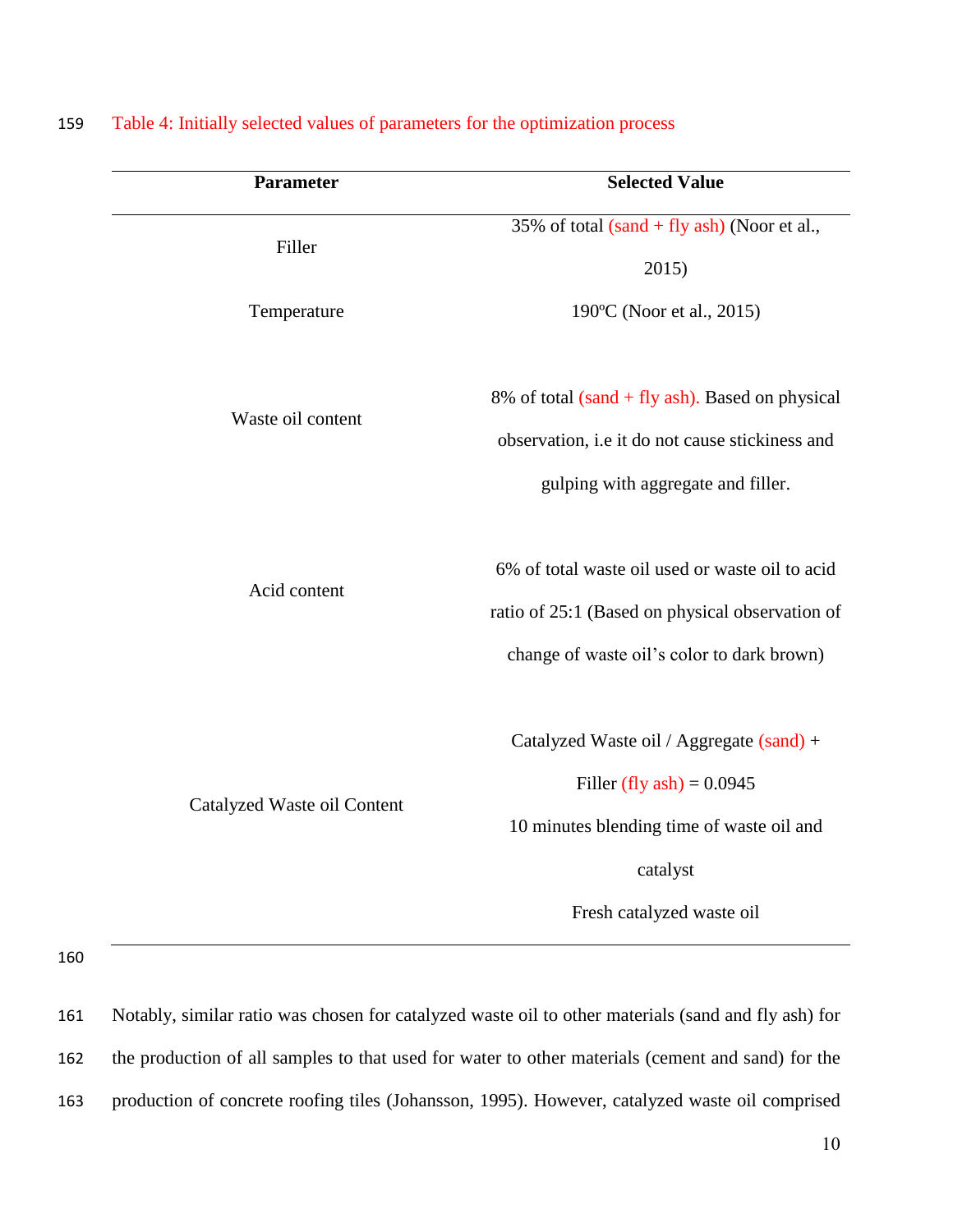of both catalyst and waste oil, optimized value for the percentage of catalyst in waste oil was also needed to be calculated. Density, specific gravity, and porosity of optimized prototypes were then determined for the optimized prototypes and further tested for a percentage of water absorption and permeability respectively compiled with the ASTM standards.

 After achieving the optimized values for each parameter, final catalyzed Vege-Roofing standard tiles of dimensions 390 mm x 240 mm x 10 mm were produced (Johansson, 1995). Catalyzed Vege-Roofing tiles were then examined for flexural stress, percentage of water absorbed and 171 permeability respectively (ASTM C67-13; ASTM C 1167-03; ASTM C 1492-03; WSDOT 802). In addition, energy emissions and economic characteristics of these novel roofing tiles were also evaluated. Energy characteristics of roofing tiles were demonstrated by calculating the embodied energy and embodied carbon. Embodied energy was calculated by multiplying the amount of each material required in producing a single catalyzed Vege-Roofing tile with the embodied energy requirements of that particular material. The determination of total carbon emissions were carried out by the use of life cycle assessment (LCA) method. Environmental impact was determined for different stages of catalyzed roofing tiles such as cradle to gate, manufacturing, distribution and end of life. Carbon emission factors for processes and materials were attained by using ecoinvent 3.3. Total carbon emissions for catalyzed Vege-Roofing tiles were then assessed in accordance to LinkCycle Quick LCA tool. Assumptions that were used in calculating the embodied energy and embodied carbon are enlisted in Table 5. Cost was determined based on the raw materials and utility charges per tile and compared with the conventional concrete roofing tile. Other miscellaneous charges were excluded from the calculations. Manufacturing steps for standard catalyzed Vege- Roofing tiles are displayed in Fig. 3.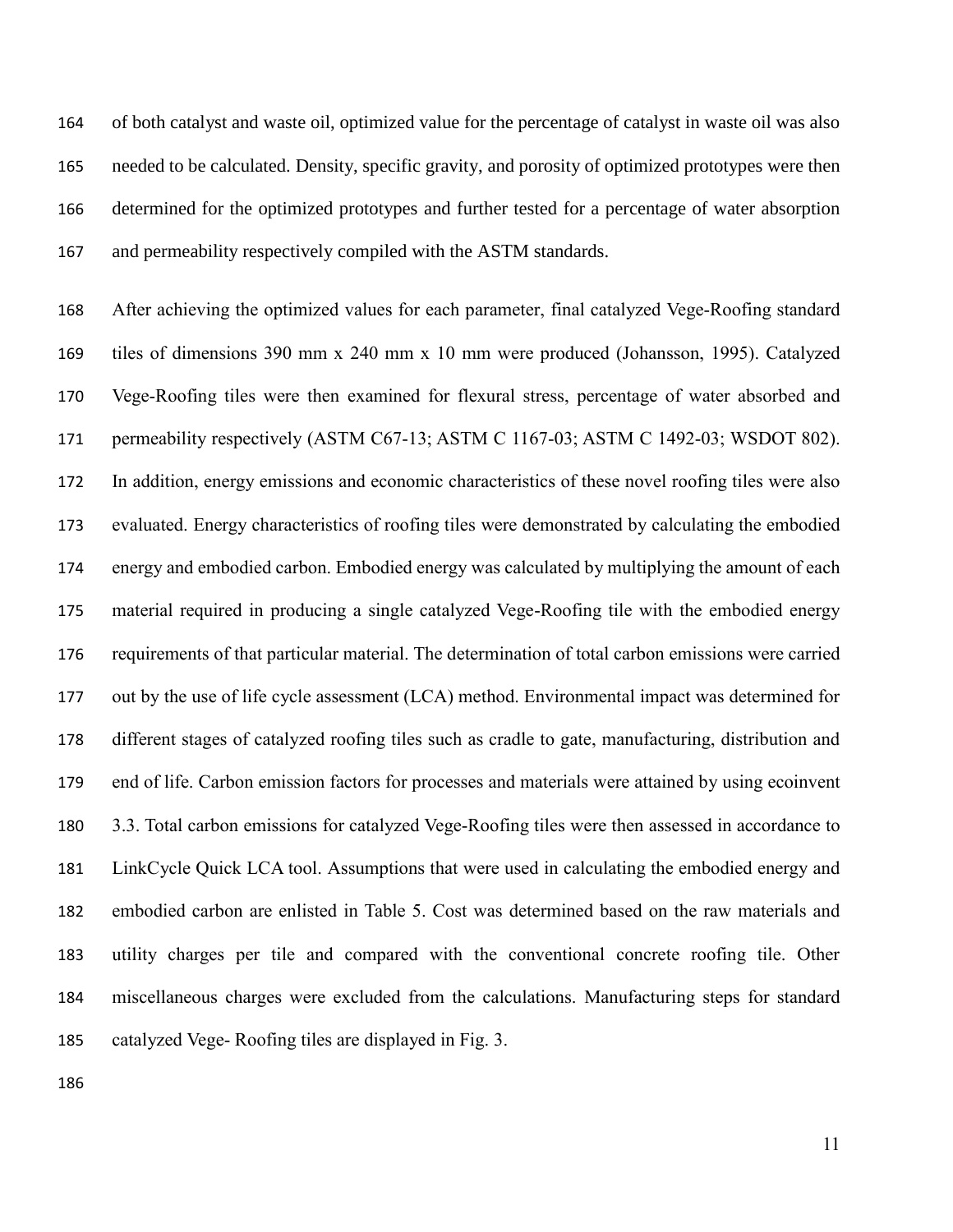| Process                | Assumption                                                      |
|------------------------|-----------------------------------------------------------------|
|                        | 1. Mode of Transportation was lorry 16-32<br>metric ton, EURO6. |
| Transportation         | 2. Waste vegetable oil was collected from                       |
|                        | local restaurants up to a distance of 1000                      |
|                        | Km.                                                             |
|                        | 1. Large oven having a capacity of 15 KWh                       |
| Production             | was used for the production of tiles.                           |
|                        | 2. Approximately 900 tiles were fabricated                      |
|                        | in an oven in a single batch.                                   |
| Distribution           | 1. Roofing tiles were distributed up to a                       |
|                        | distance of 200 Km                                              |
|                        | Used Roofing tiles were disposed of in a<br>1.                  |
| End of Life Management | local site at a distance of 40 Km.                              |

187 **Table 5:** Assumptions in calculating energy emissions

191 Density, specific gravity and porosity were determined for all the samples to ensure uniformity in

192 test results by using equations (1) and (2) and (3).

193  $S.G_{mix} = (m_{filter} + m_{sand} + m_{oil} + m_{acid}) / (m_{filter}/S.G_{filler} + m_{sand}/S.G_{sand} + m_{oil}/S.G_{oil}$ 

 $194 + m_{acid}/S.G_{acid}$  (1)  $(1)$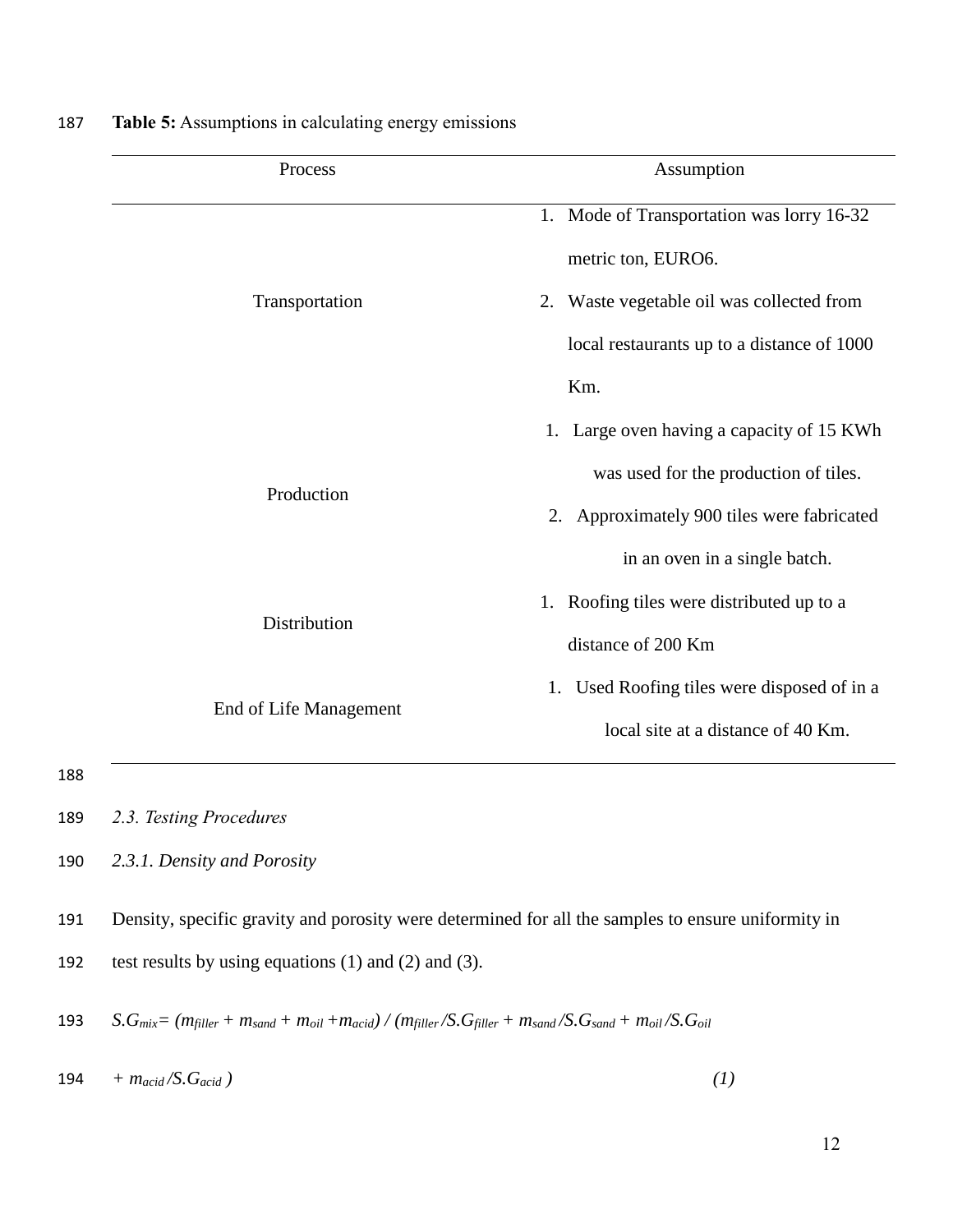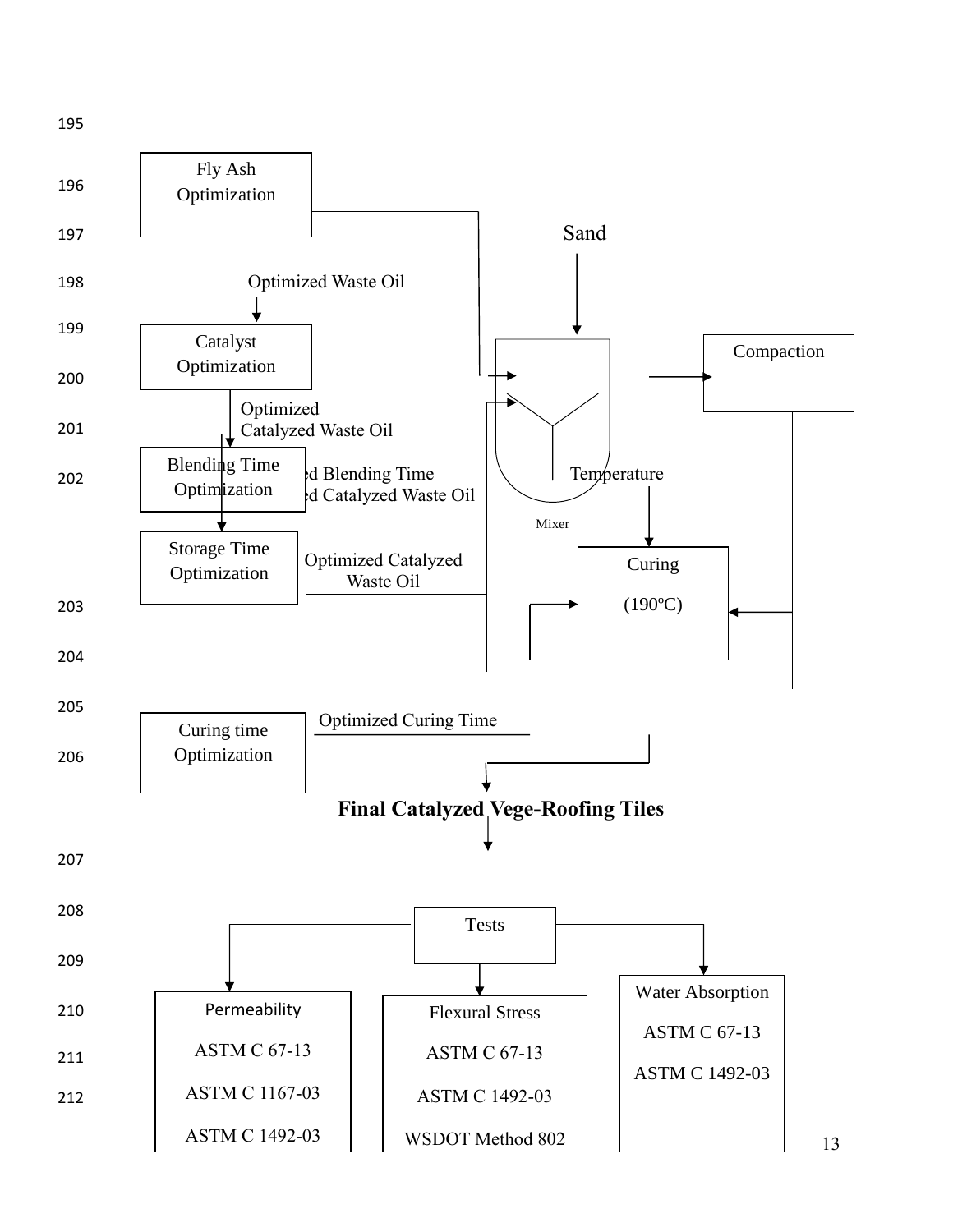# **Fig. 3:** Catalyzed Vege-Roofing tile manufacturing steps

# 



**Fig.4:** Catalyzed Vege-Roofing tile sample

| 218 $P=100$ (1- $D_{mean}/(S.G)$ ) |  |
|------------------------------------|--|
|                                    |  |

- *D= M/V (3)*
- Density was also measured by a standard method (WSDOT TM 810) to demonstrate the validity
- of the results.
- 222  $D = A x d_w / A B$  (4)
- where*,*
- *S.G* =specific gravity (unit less)
- *D*= density in  $g/cm<sup>3</sup>$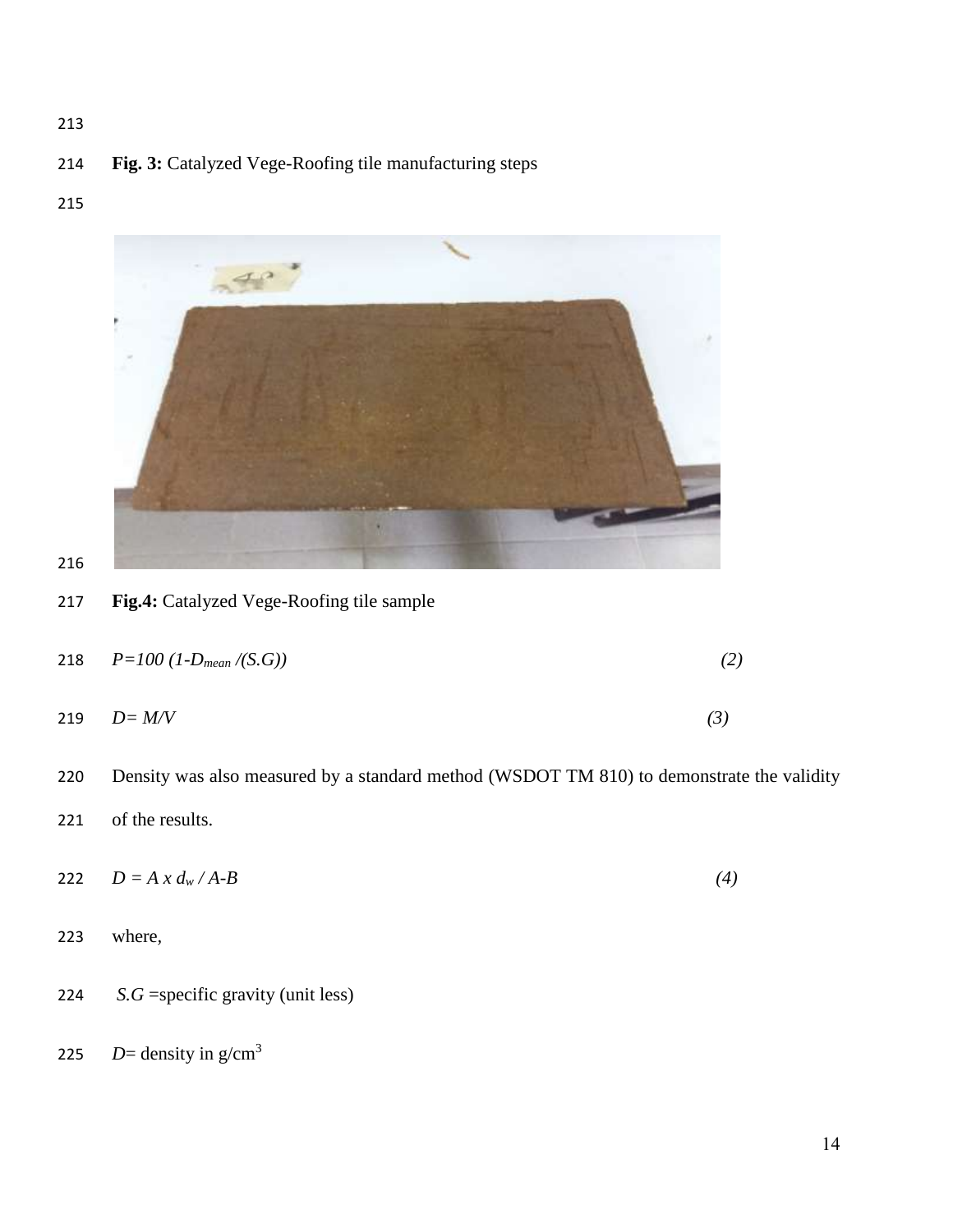226  $P=$  Porosity in %

- A= Mass in grams of the surface dry sample in air
- 228  $B=$  Mass in grams of the sample in water
- 229  $d_w =$  density of the water at test temperature
- *2.3.2. Water Absorption*
- To evaluate the quantity of water that a brick can absorb, water absorption test was conducted
- according to standard methods (ASTM C 67-13; ASTM C 1492-03).
- The water absorption was calculated as:

234 Absorption (C), 
$$
\% = 100
$$
 (W<sub>s</sub>-W<sub>d</sub>)/W<sub>s</sub> (5)

- where,
- 236  $W_d =$ Mass in air in g
- 237 W<sub>s</sub> = Saturated mass in water after 24 hours in g
- Boiling water absorption can be determined as
- 239 *Boiling Absorption, B*  $\% = 100 \frac{W_b W_d}{W_b}$  (6)
- Finally, the saturation coefficient can be calculated as:
- *Saturation Coefficient = C/B (7)*
- *2.3.3. Permeability*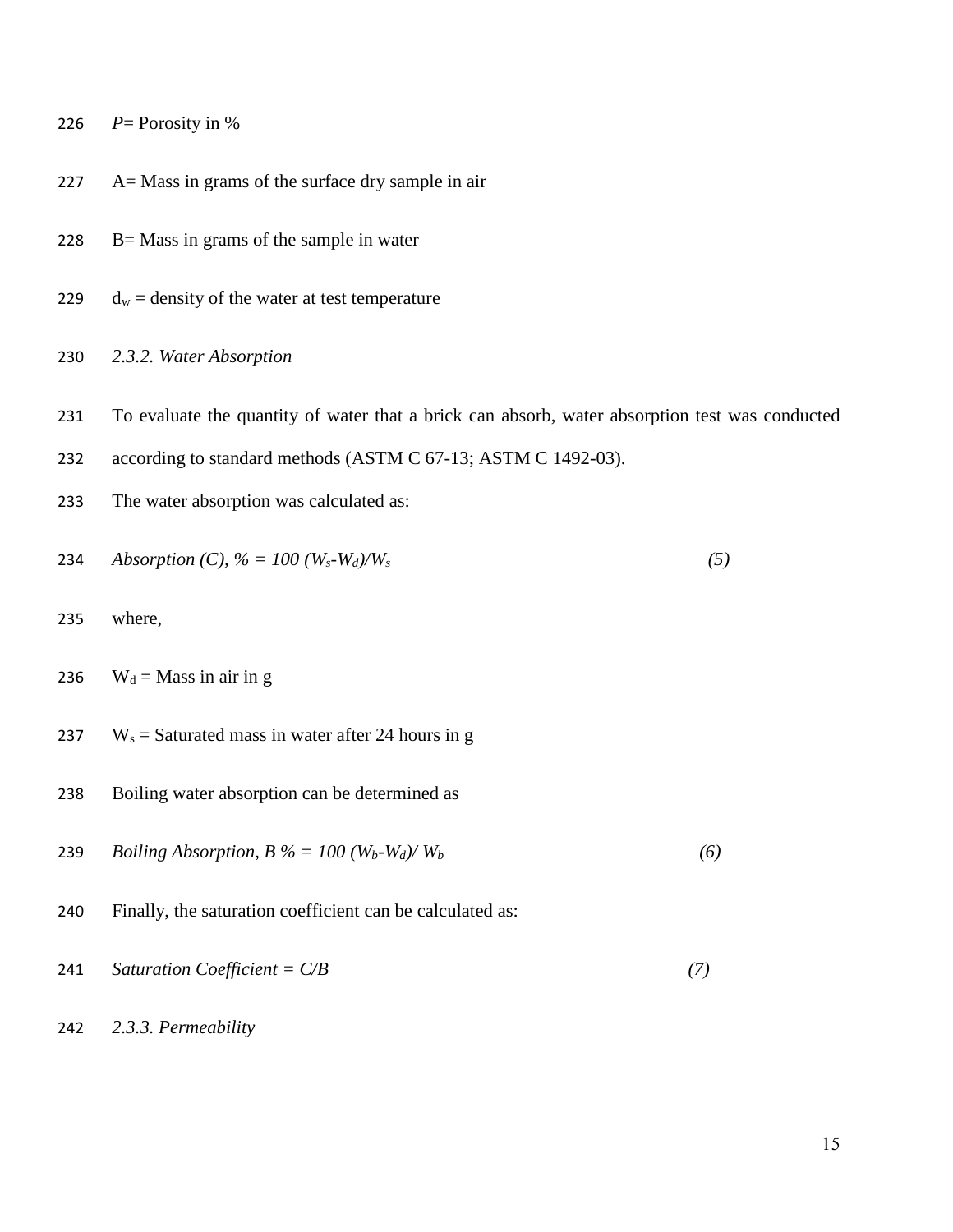Permeability, one of the unwanted features for roofing tiles was determined for prototypes samples 244 and standard catalyzed roofing tiles according to ASTM standard method (ASTM C 67-13; ASTM C 116703; ASTM C 1492-03). Tile's samples placed on stand in such a way that its undersides were visible and water up to approximately 10mm height allowed to sit on the top of the samples for 24 hours. The area between the samples and setup was properly sealed with a sealant to prevent 248 the leakage. The water drops were inspected after 24 hours and if more than two of them found on the underside of the samples, then the samples would consider as significantly permeable. The experimental setup of permeability test for prototypes samples and standard tiles is shown in Fig. 5.



**Fig. 5:** Permeability setup for a) Prototypes samples b) Standard tiles

# *2.3.4. Flexural Strength*

- Flexural strength indicates the load that a material can withstand without breaking or rupture.
- Flexural strength for prototypes samples was determined by ASTM standard methods (ASTM C
- 257 67-13; ASTM C 1492-03) denoted by  $\sigma$  and is expressed in MPa.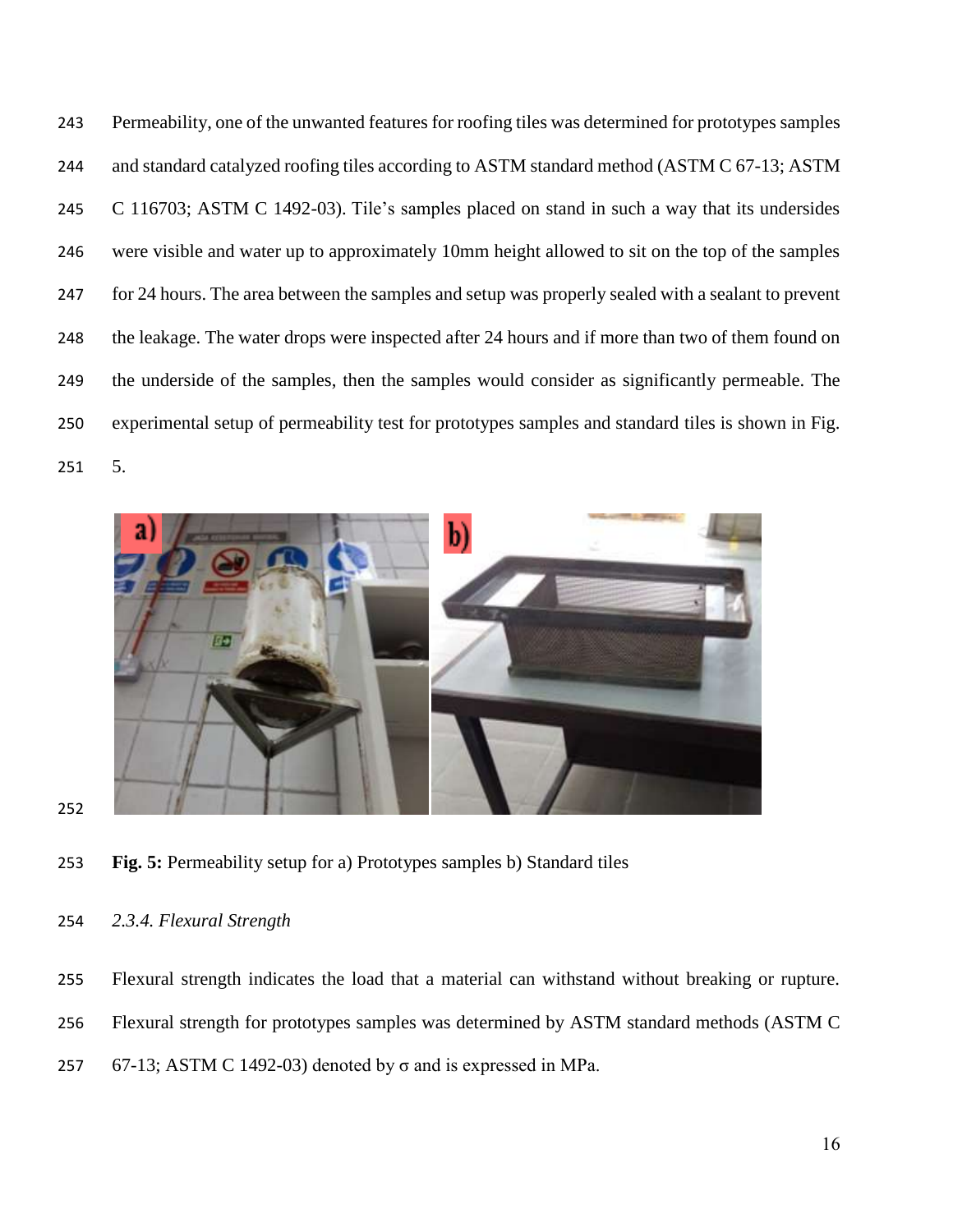- 259 where,
- 260  $M =$ unit load in Newton
- $261$  C = distance from the neutral axis in millimeters
- 262  $I =$  moment of inertia in millimeters
- 263 Moreover, flexural stress of final roofing tiles was determined in accordance with three points
- 264 bending test (ASTM C 67-13; ASTM C 1492-03; WSDOT 802)
- **265**  $Flexural stress = 3*P*L / 2*W*d^2$  (9)
- 266 where,
- 267 P = Loading force in Newton
- 268  $L =$  Span Length of the tile in millimeters
- $269 \text{ W} = \text{Width of the tile in millimeters}$
- 270  $d = Thickness of the tile in millimeters$
- 271 **3. Results and discussions**
- 272 *3.1 Optimizations*
- 273 *3.1.1 Curing Time*
- 274 Triplicate prototypes specimens were produced at initially suitable conditions (35% filler, 65% 275 sand, 8% of waste oil content to aggregate and filler, waste oil to  $H_2SO_4$  ratio of 25:1, 10 minutes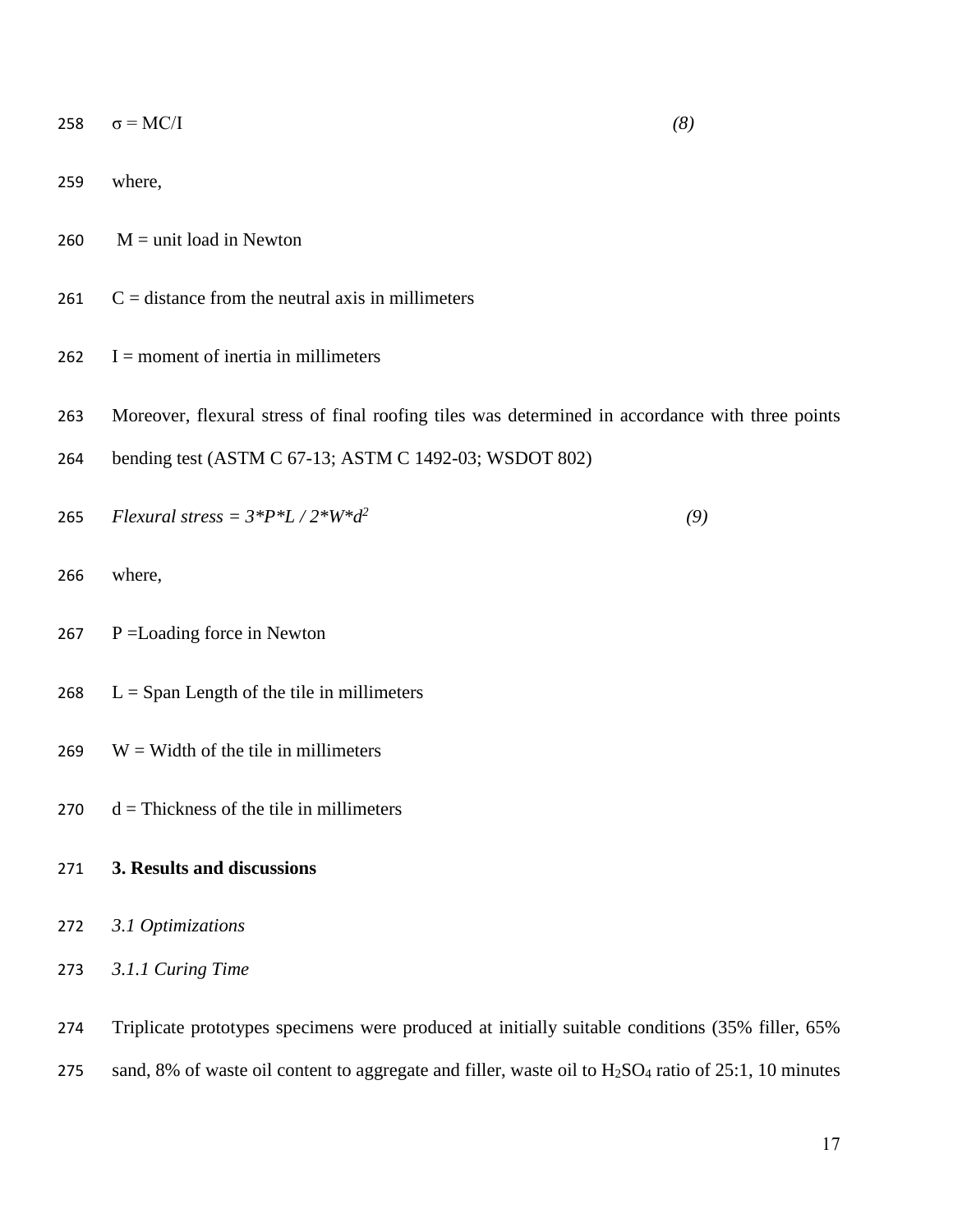276 blending of catalyzed waste oil) and cured for different hours at a temperature of 190 °C. Fig. 6 presents the trend of flexural stress developed for varying curing time at a temperature of 190ºC. It is revealed from Fig. 6 that the flexural stress discovered to be highest for 16 and 20 hours of curing. Moreover, after 20 hours of curing at a temperature of 190ºC, flexural stress began to decline to an appreciable extent probably due to the reason that prolonged curing induced the cracks internally causing the strength of prototypes specimens to reduce. It is also discovered from 282 Fig.6 that flexural stress achieved for all days of curing has fulfilled the standard minimum requirement of 6 MPa (Crow, 2000). Moreover, standard deviation for each value of flexural stress found to be less than 0.01 thus indicating a well-controlled process (NRMCA, 2000). Efficient curing of the tiles is extremely important since insufficient curing can reduce the strength to a tremendous extent. To ensure the adequate curing of the final tiles and taking into account the energy perspective, the average of two curing times that showed highest flexural stress i.e. 18 hours of curing considered as an optimal curing time for the production.

*3.1.2 Filler Content*

 To acquire suitable filler percentage, triplicate prototype specimens were produced at initially suitable conditions of catalyzed waste oil and optimized curing time of 18 hours and filler percentages were varied between 30% and 50%. Filler content was restrained between 30 and 50% since utilizing fly ash content greater than 50% could reduce the workability of the mixture and also induce difficulty to compact the mixture (Garbacz and Sokołowska, 2013). Flexural stress of triplicate prototype specimens at varying filler percentages was determined and illustrated in Fig. 7.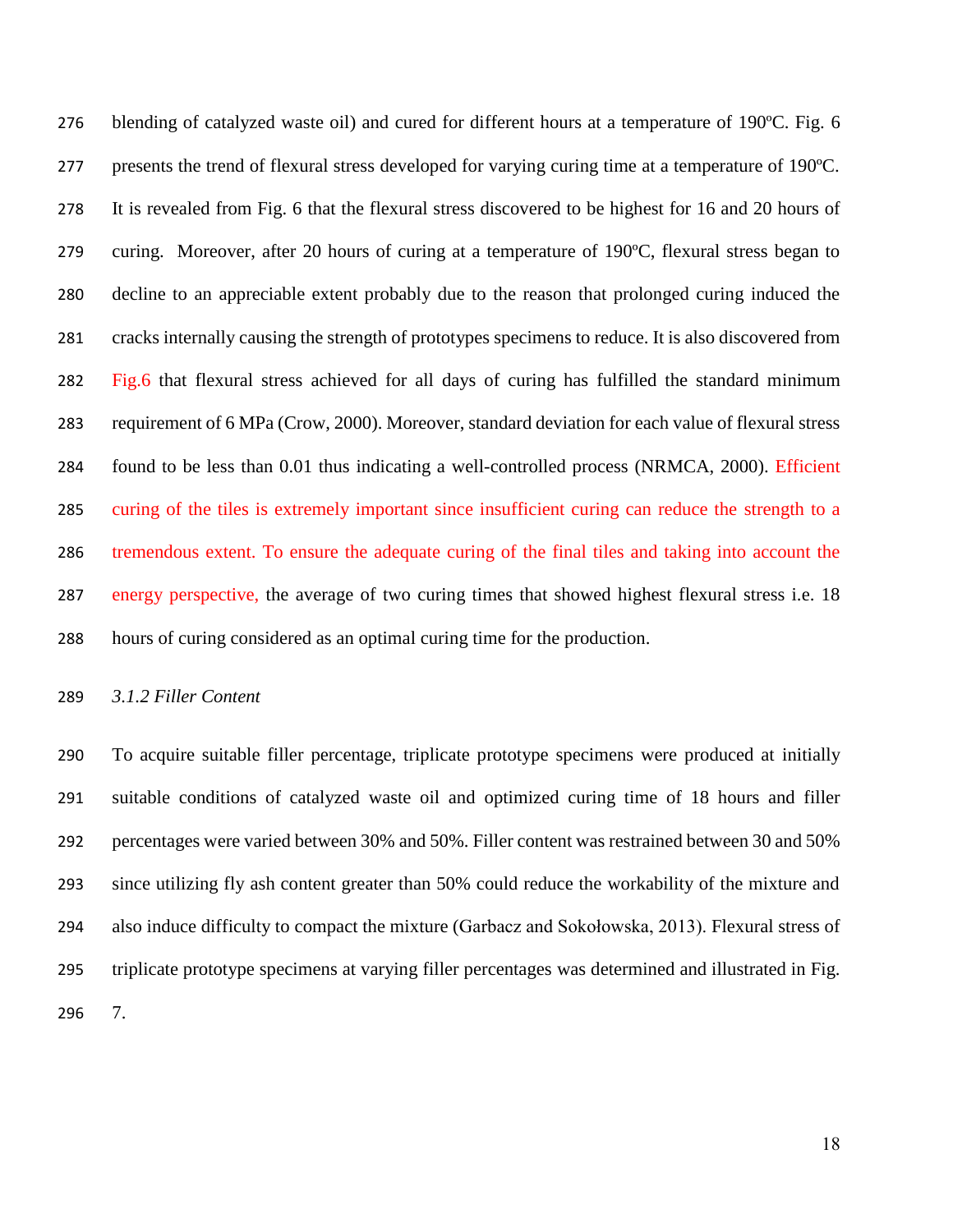

# **Fig. 6:** Optimization of curing time

 The trend of Fig. 7 reveals that flexural stress was on the lower side with 30% fly ash as filler. By increasing the fly ash content to 35%, highest flexural stress of approximately 9 MPa was achieved. However, further addition of fly ash reduced the flexural stress for the samples as observed for filler percentages of 40%, 45% and 50% respectively. However, no specific mechanism is available for the reaction of vegetable oil and fly ash but it is observed that fly ash improves the binding characteristics of vegetable oil and enhances the flexural and tensile properties due to the presence of high silica and alumina content (Micheal et al., 2014; Saumya et al., 2016). Moreover, fly ash has a neutralizing effect in strong acids such as sulfuric acid i.e. when introduced into strong acids it tends to lower the pH (Manisha et al., 2009). This is a remarkable effect since it is an indication that catalyzed Vege-Roofing tiles when exposed to fire would be non-flammable. Nonetheless, the flexural stress developed and standard deviations for each filler percentage were higher in contrast to standard minimum requirement (CROW, 2000; NRMCA, 2000). It can be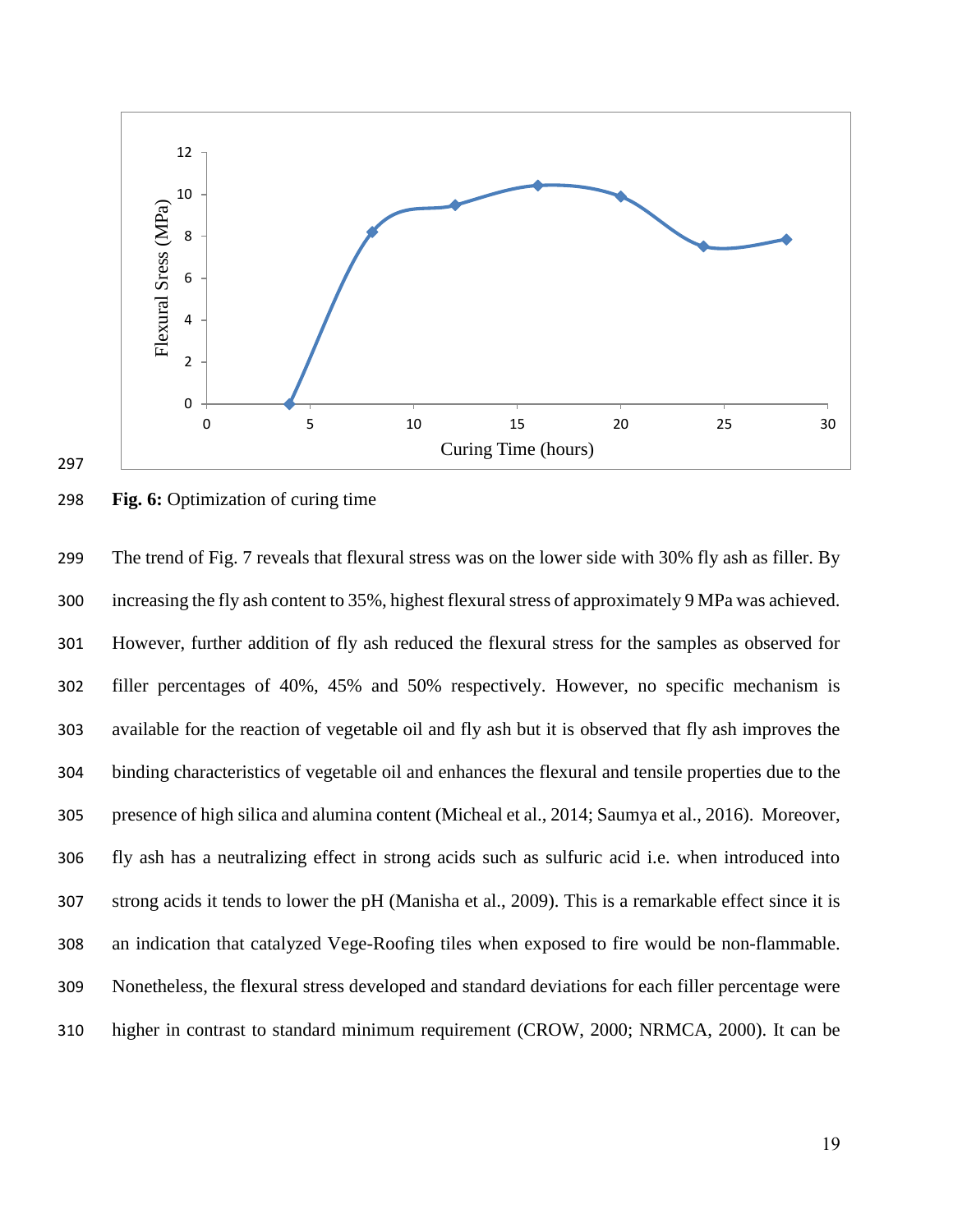deduced from Fig. 7 that 35% of fly ash as filler showed highest flexural stress and considered as





#### **Fig. 7:** Optimization of filler content

# *3.1.3 Percentage of Acid*

 Triplicate prototypes samples were produced at initially selected conditions of blending and storage time and optimized fly ash content of 35% and optimized curing time of 18 hours. Acid percentage to waste oil is altered in the range of 3% to 18 %. The range was chosen based on physical observation since introducing 3% of acid into waste oil just started the color change of catalyzed waste oil blend. Moreover, increasing percentage of an acid in oil beyond 18% reduced the workability of the mixture since the addition of an acid into waste oil tends to increase the viscosity the mixture of acid and oil. Fig. 8 exhibits the flexural stress achieved with varying percentage of acid to waste oil. It is demonstrated from Fig. 8 that flexural stress found to be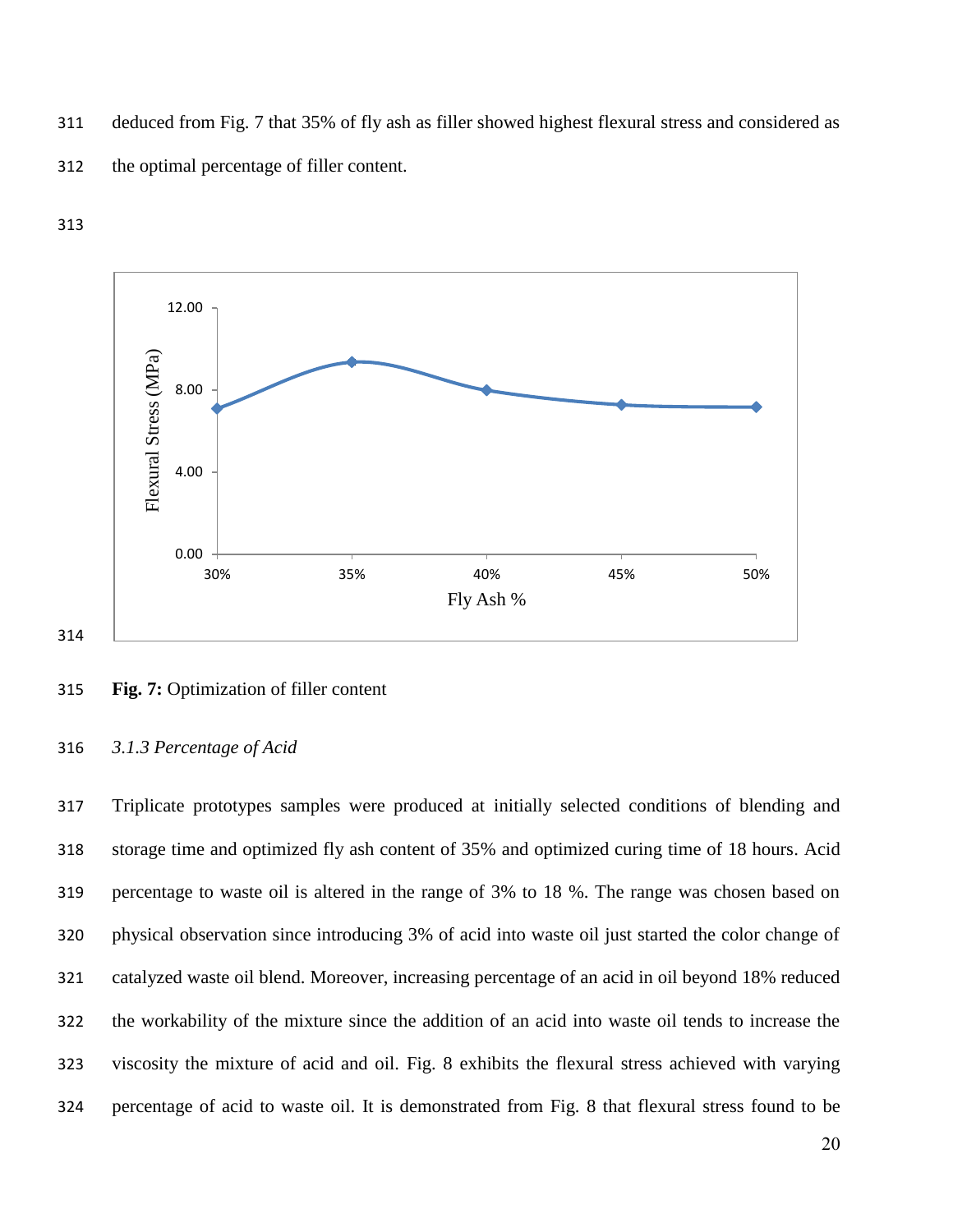highest between 3 to 6 percent of acid in waste oil. It is also discovered that increasing the percentage of acid in waste oil reduced the flexural stress of samples. This is probably due to the increased viscosity of the catalyzed mixture when additional acid added into waste oil. Oxy- polymerization reaction is considered responsible for increased viscosity of the oil (Quesnel, 1994; Johnson et al., 2015). It is revealed that upon prolonged heating, some of the fatty acids in waste vegetable may form dimers or trimers with more than one carboxylic acid group. Hence, poly- esterification can occur between di-acids and diols found in waste vegetable oil to form solid polyester and bind the tile material effectively during its curing process at 190°C. It is also believed 333 the presence of a catalyst (typically a strong acid like  $H_2SO_4$ ) accelerates considerably the rate of reaction and effectively reduced the curing time to about 18 hours (Schuchardta et al., 1998). The flexural stress and standard deviation achieved for each acid percentage calculated to be 8 to 10 MPa and 0.001 to 0.4 MPa respectively which is well within the practical standard limits (CROW, 2000; NRMCA, 2000). Highest flexural stress was achieved for 3 to 4 percent of acid in waste oil and was utilized for fabrication of standard catalyzed Vege-Roofing tiles.

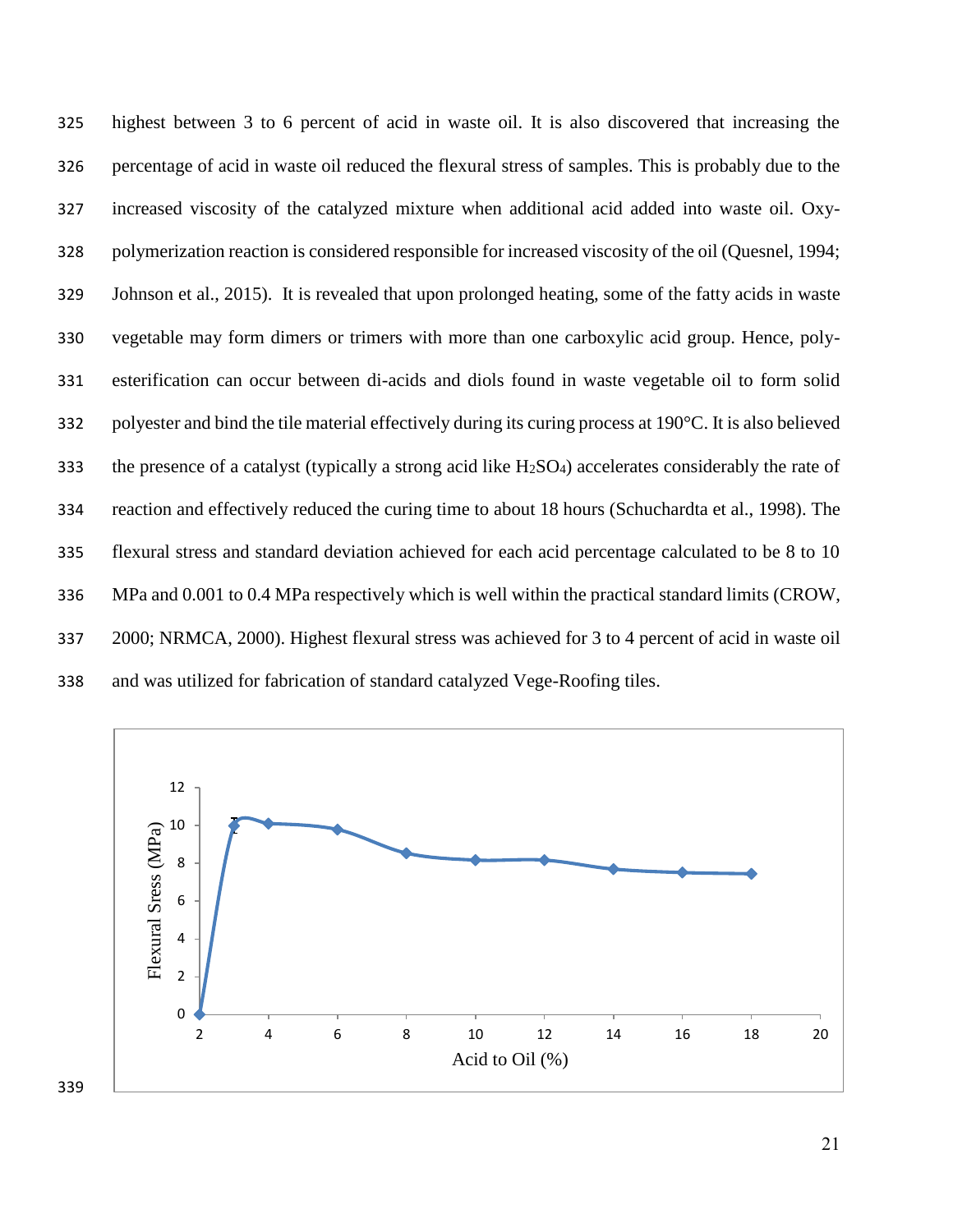# *3.1.4. Blending Time for Catalyzed Waste Oil*

 Blending or mixing time of catalyzed waste oil (mixture of acid and waste oil) is considered as one of the significant parameters to be reported since proper mixing of waste oil and acid could improve the mechanical properties of the catalyzed Vege-Roofing tiles. Waste oil and acid were blended for different times and triplicate prototypes samples were produced from each blend utilized as fresh at optimized conditions of filler, curing time and percentage of acid in waste oil. Blending time for catalyzed waste oil was then optimized by demonstrating the flexural stress of triplicate prototypes samples produced. Fig. 9 presents the flexural stress achieved by prototypes samples produced from various blending times of optimized catalyzed waste oil at 190ºC. It is illustrated by Fig. 9, that flexural stress developed found to be highest for blending times of 10, 20 and 40 minutes respectively. Interestingly, after 40 minutes of blending the flexural stress did not change much probably due the reason that optimum mixing has been achieved earlier. However, from energy perspective, 10 minutes of blending was evaluated as an optimal blending time for the production of standard catalyzed Vege-Roofing tiles.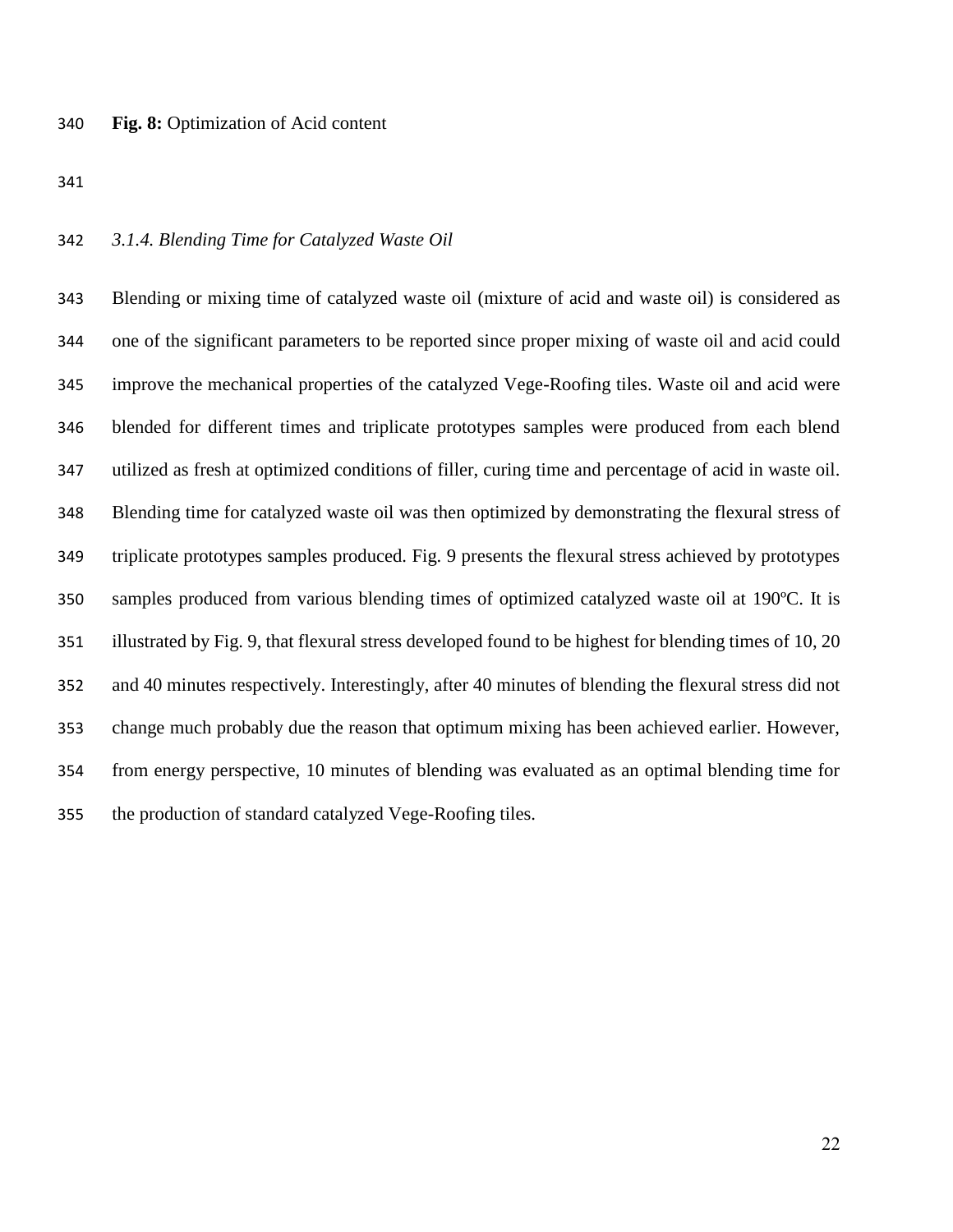



# *3.1.5 Storage Life for Catalyzed Waste Oil*

 Storage life is an indication of storing the material while remaining within a safe limit. Storage life consideration of catalyzed waste oil is important especially from industrial point of view. Flexural stress for triplicate prototypes samples produced from fresh and stored catalyzed waste oil at already optimized conditions is displayed in Fig. 10. Notably, after 3 days of storage, catalyzed waste oil evaluated as no longer workable with the aggregate and filler since it converted to a very rigid material. It is revealed from the Fig. 8 that flexural stress found to be on the higher side for fresh catalyzed waste oil and started to decline with days of storage. It is shown in Fig.10 that utilizing the freshly catalyzed waste oil attained a flexural stress of approximately 11 MPa which is quite high in contrast to the standard minimum requirement of 6 MPa (CROW, 2000). Additionally, the standard deviation of flexural stress for each day of storage of catalyzed waste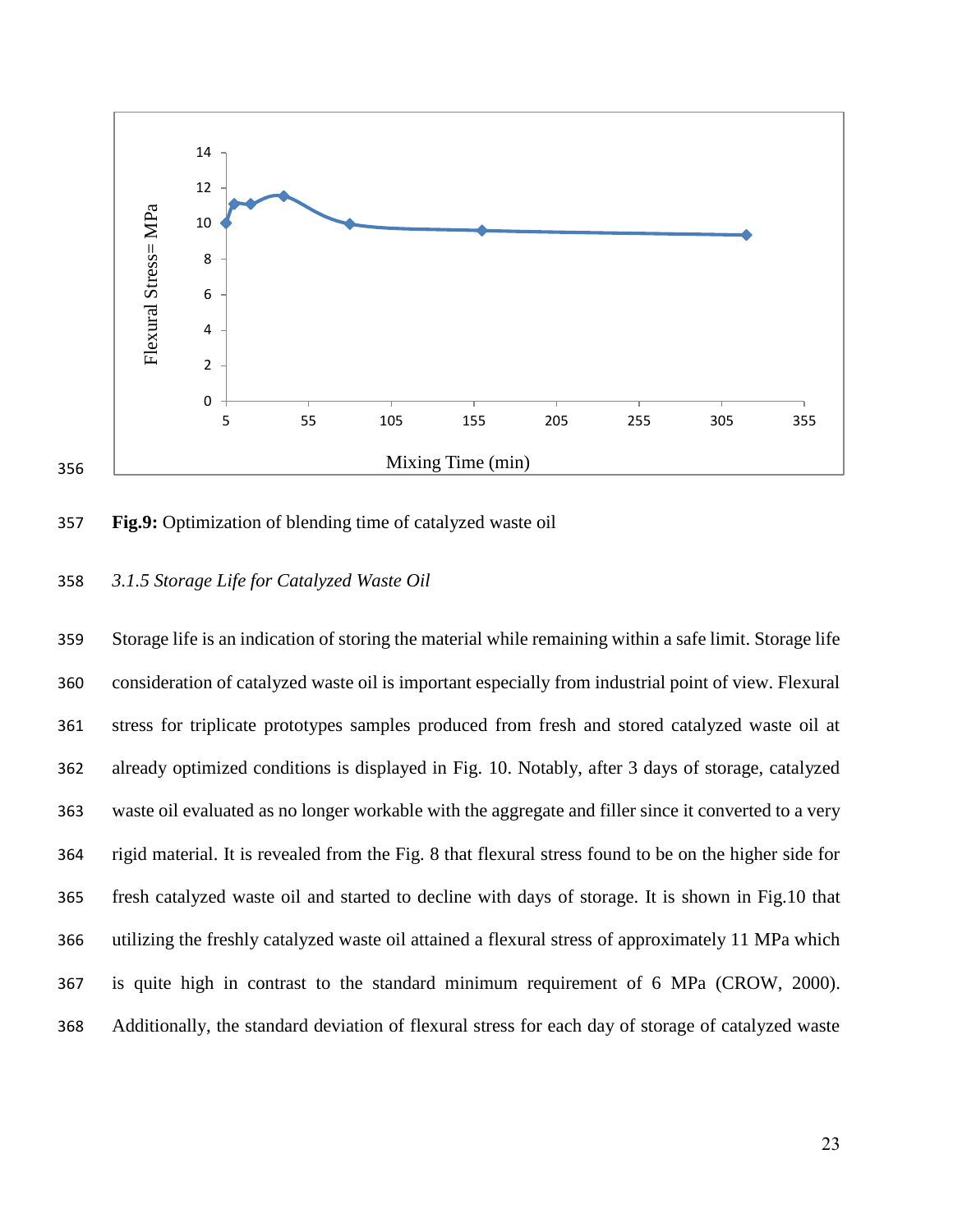- oil found to be less than 0.1 MPa. Thus freshly catalyzed waste vegetable oil was evaluated as the
- optimal value for the fabrication of standard catalyzed Vege-Roofing tiles.





**Fig. 10:** Storage life optimization of catalyzed waste Oil

# 3.2 Optimized Prototypes

 Prototypes samples were produced with already optimized parameter and examined before the fabrication of standard catalyzed Vege-Roofing tiles. Density, porosity, permeability and percentage of water absorption were calculated for optimized prototypes samples. Table 6 shows that high density specimens indicated low porosity while specimens that had low density pointed relatively high porosity. This is an indication that a dense material has fewer chances to leak or have low porosity. Results of Table 6 also reveal that percentage of water absorption for prototypes samples produced was in the range of 1.8% to 2.6% which is quite less in contrast to the standard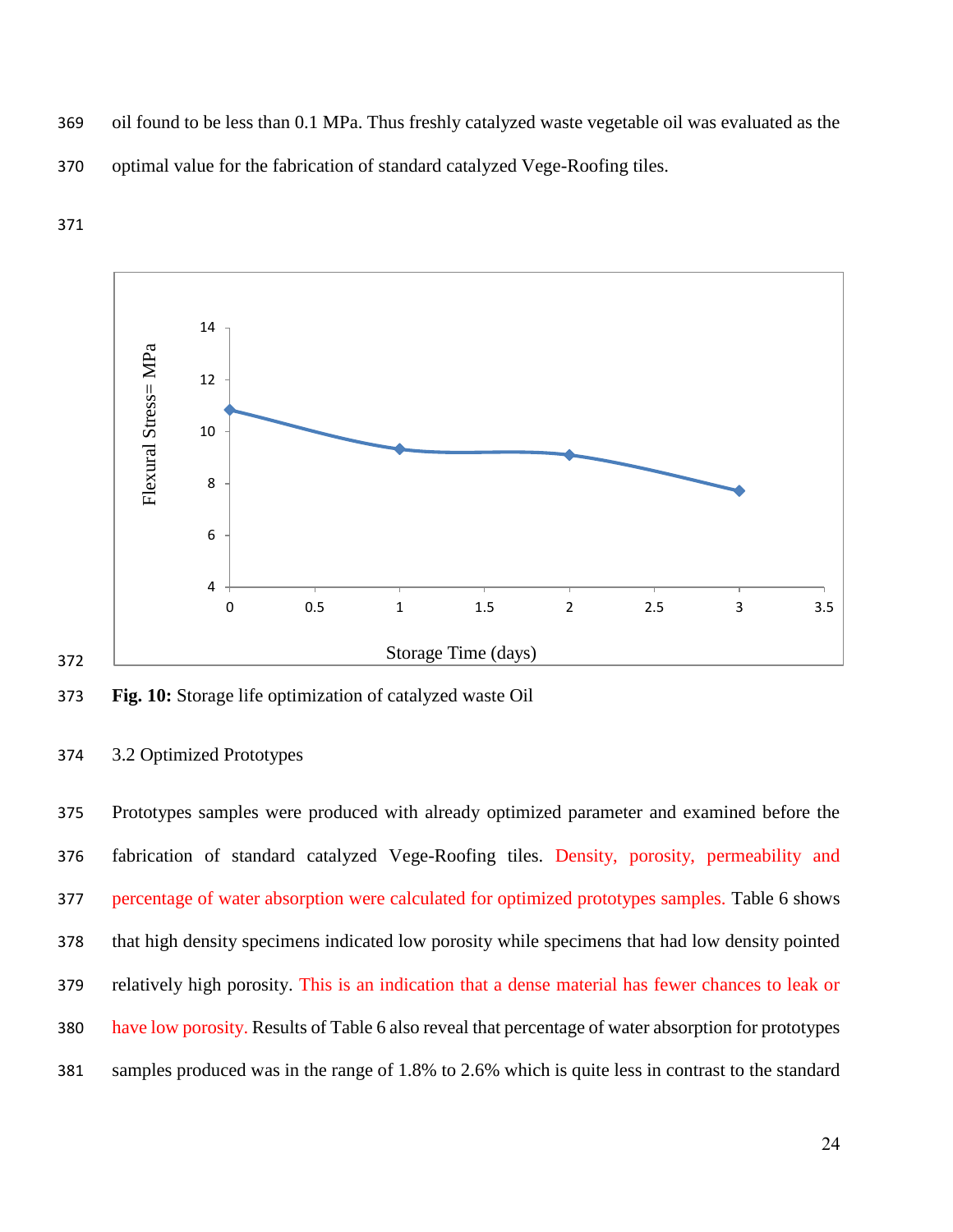practical limit (Johansson, 1995; ASTM C 1492-03). Moreover, it should also be taken into account that all the optimized prototypes samples have passed the permeability test. The low percentage of water absorption is a reflection of the low porosity of the tiles (Hung et al., 2015; Zhang and Zong, 2014). Moreover, higher the porosity more will be the probability that the material becomes permeable (Ekstorm, 2001). Generally, greater the permeability, lower will be the durability performance of concrete (Khan and Lynsdale, 2002). Less porosity, low percentage of water absorption and impermeability enhance the durability of the tiles (Farhana et al., 2015).

 **Table 6:** Density and porosity of optimized prototypes specimens (35% filler, 65% sand, 8% oil, 390 0.5% acid, S.G<sub>filler</sub>=2.5, S.G<sub>sand</sub>=2.66, S.G<sub>oil</sub> = 0.84, S.G <sub>acid</sub>=1.83, S.G  $_{mix}$ =2.1)

| No.            | Mass $(g)$ | Density<br>g/cm <sup>3</sup> | Porosity $(\% )$ | Water absorption<br>(% ) | Permeability<br>Test |
|----------------|------------|------------------------------|------------------|--------------------------|----------------------|
| $\mathbf{1}$   | 164.0      | 2.08                         | 1.0              | 2.12                     | <b>PASS</b>          |
| $\overline{2}$ | 162.5      | 2.06                         | 2.0              | 2.45                     | <b>PASS</b>          |
| 3              | 163.5      | 2.07                         | 1.5              | 1.98                     | <b>PASS</b>          |
| $\overline{4}$ | 162.1      | 2.05                         | 2.4              | 2.76                     | <b>PASS</b>          |
| 5              | 160.9      | 2.04                         | 2.9              | 3.16                     | <b>PASS</b>          |

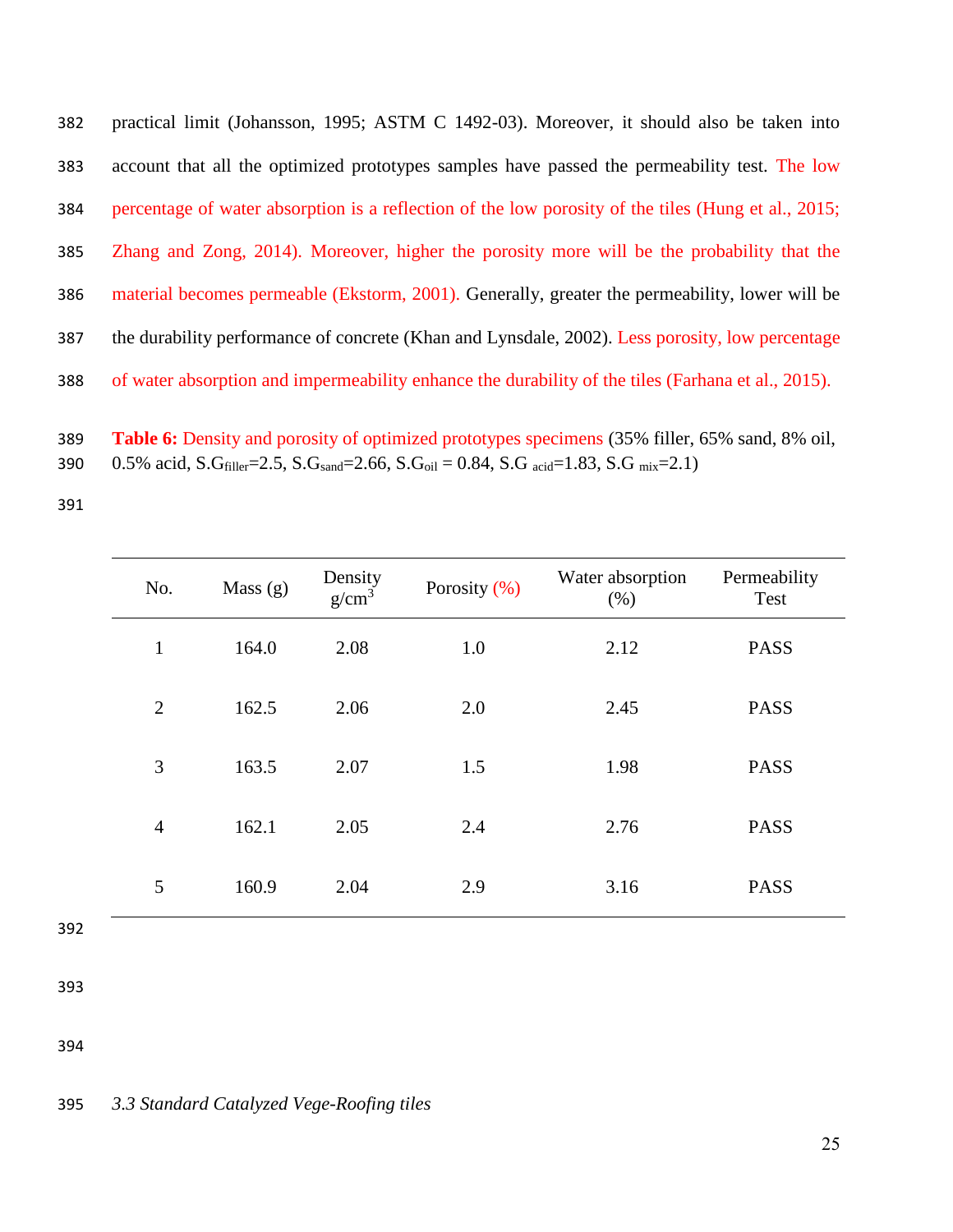Optimized prototypes samples found to be impermeable and showed a low percentage of water absorption. Thus, the utilization of catalyzed vegetable oil was further investigated by producing standard catalyzed Vege-Roofing tiles at already optimized conditions at a temperature of 190ºC. Initially, density and porosity of standard catalyzed Vege-Roofing tiles were calculated and 400 indicated in Table 7. The bulk density was approximately 1.98 to 2  $g/cm<sup>3</sup>$  while the density varies 401 from 1.7 to 2.4  $g/cm<sup>3</sup>$  for lightweight to normal concrete (Richard, 2004). It is found that denser materials have fewer chances to leak (Dias, 2000). It is also revealed from the Table 7 that denser materials had low porosity and vice versa (Dias, 2000 ; Ekstorm, 2001).

 **Table 7:** Density and porosity of standard catalyzed Vege-Roofing tiles cured for 18 hours (35% 405 filler, 65% sand, 8% oil, 0.5% acid,  $S.G<sub>filler</sub>=2.5$ ,  $S.G<sub>sand</sub>=2.66$ ,  $S.G<sub>acid</sub>=1.83$ ,  $S.G<sub>mix</sub>=2.1$ )

| No.            | Mass $(g)$ | Density, M/V<br>g/cm <sup>3</sup> | Density WSDOT<br>TM 810<br>g/cm <sup>3</sup> | Density (Mean) | Porosity (%) |
|----------------|------------|-----------------------------------|----------------------------------------------|----------------|--------------|
| $\mathbf{1}$   | 1870       | 1.99                              | 1.97                                         | 1.98           | 5.8          |
| $\overline{2}$ | 1882       | 2.00                              | 1.99                                         | 1.99           | 5.3          |
| 3              | 1904       | 2.03                              | 2.00                                         | 2.01           | 4.3          |
| $\overline{4}$ | 1849       | 1.97                              | 1.98                                         | 1.98           | 5.8          |
| 5              | 1858       | 1.98                              | 2.00                                         | 1.99           | 5.3          |
| 406            |            |                                   |                                              |                |              |

*3.3.1 Flexural Stress & Breaking Strength*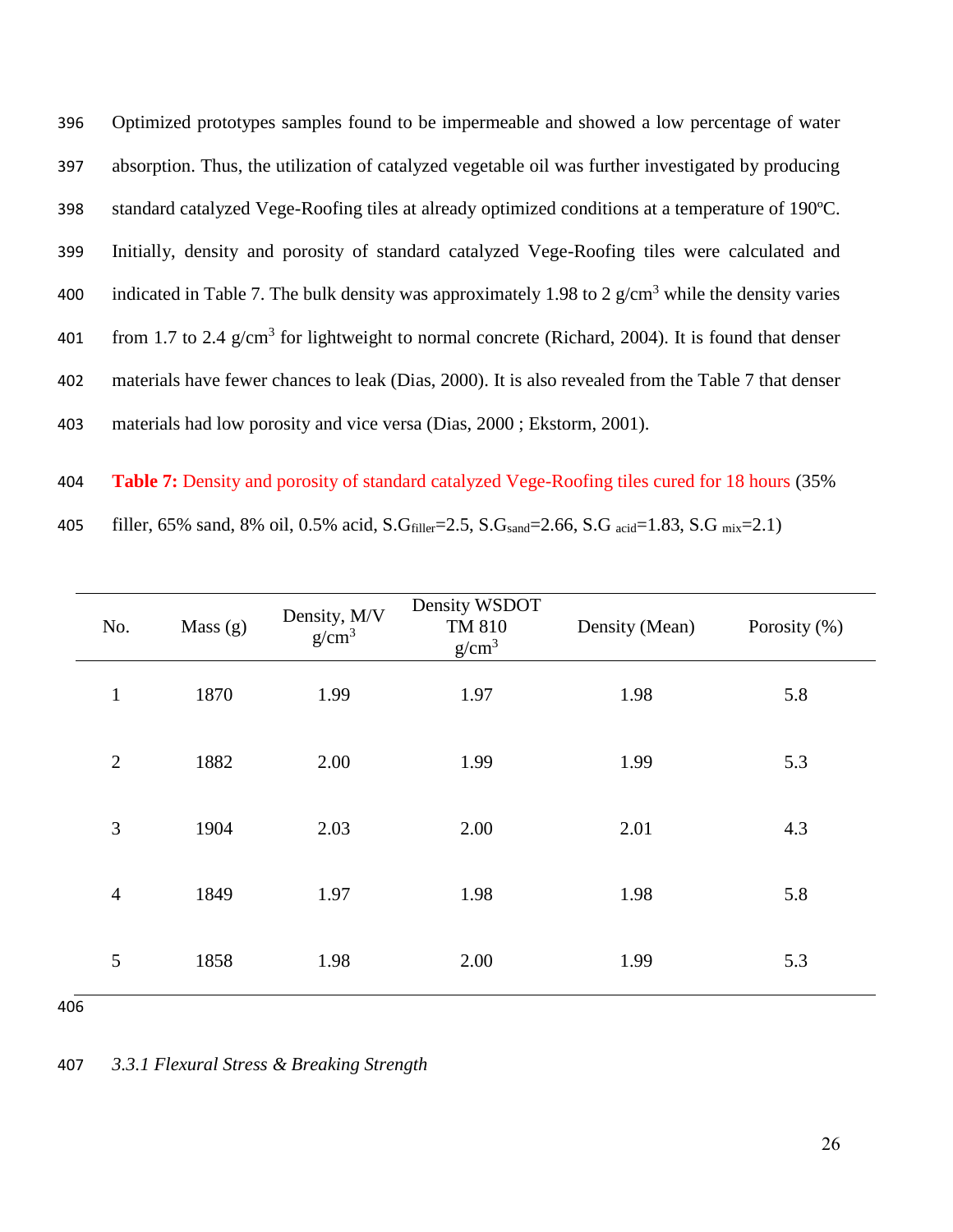Flexural stress and breaking strength calculated for catalyzed Vege-Roofing tiles produced at optimized parameters are displayed in Table 8. It can been seen from Table 8 that flexural stress developed for standard catalyzed Vege-Roofing tiles found to be in the range of 11.4 to 12.2 MPa respectively. This suggests that the average flexural stress achieved by catalyzed Vege-Roofing tiles was approximately twice in contrast to the minimum standard requirements of 6 MPa (CROW, 2000). Nonetheless, the values of flexural stress obtained were much higher as compared to the BS 6073. This is due to an excellent binding ability of waste vegetable oil incorporated with fly ash and sand. Heat curing of waste vegetable oil initiated the oxy-polymerization reaction and converted it into a solid rigid binder (Johnson, 2015; Quesnel, 2009). Thus, a high flexural stress was developed with waste vegetable oil in comparison to other wastes such as cotton and limestone powder wastes that achieved a maximum flexural stress up to 3.5 MPa (Halil and Tugut, 2007). Also, breaking strength for concrete roofing tiles should be at least 550 to 600 N and contrary, breaking strength achieved by catalyzed Vege-Roofing tiles was higher in comparison to minimum breaking strength requirements of concrete roofing tiles (Wood and Hack, 1986; BS EN, 2011). Moreover, the standard deviation for the fives tiles tested for flexural stress was below 0.7 MPa indicating a well controlled process (NRMCA, 2000). This suggests that catalyzed Vege-Roofing tiles have fulfilled the minimum standard requirements of flexural stress for the production of roofing tiles.

 **Table 8:** Breaking strength and flexural stress of optimized standard catalyzed Vege-Roofing tiles cured for 18 hours at 190ºC (Span Length=130mm, Width of tiles=240mm, Depth of tiles=10mm)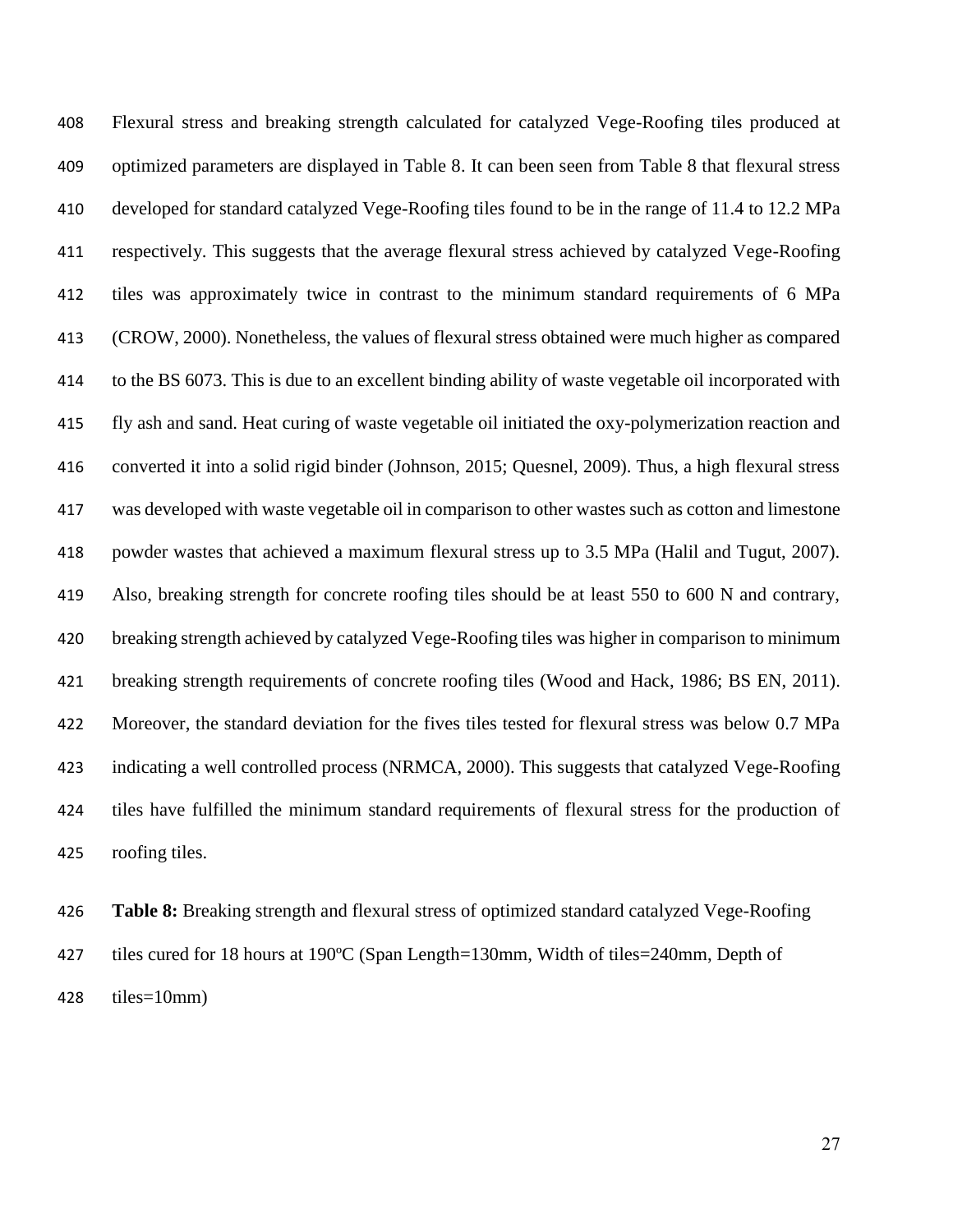| Tile           | Loading force, P (N) | <b>Breaking</b><br>Strength | <b>Flexural Stress</b> |
|----------------|----------------------|-----------------------------|------------------------|
| No.            |                      | (N)                         | (MPa)                  |
| $\mathbf 1$    | 1400                 | 758.3                       | 11.4                   |
| $\sqrt{2}$     | 1500                 | 812.5                       | 12.2                   |
| $\mathfrak{Z}$ | 1500                 | 812.5                       | 12.2                   |
| $\overline{4}$ | 1500                 | 812.5                       | 12.2                   |
| 5              | 1400                 | 758.3                       | 11.4                   |

# *3.3.2 Water Absorption*

 Percentage of water absorption for standard catalyzed Vege-Roofing tiles calculated according to standard method and the results are demonstrated in Table 9. Table 9 indicates that percentage of water absorption for five catalyzed Vege-Roofing tiles was found to be in the range of 4.7 to 5.4 percent. It indicates that values of water absorption attained were within the standard limit (Johansson, 1995; ASTM C 1492-03; Donald and Grail, 1985). The low percentage of water absorption was thought to be due to the low porosity of the tiles (Hung et al., 2015; Zhang and Zong, 2014). In addition, the boiling water absorption is usually more as compared to fresh water absorption. The average boiling absorption was approximately 7.4% which is low in contrast to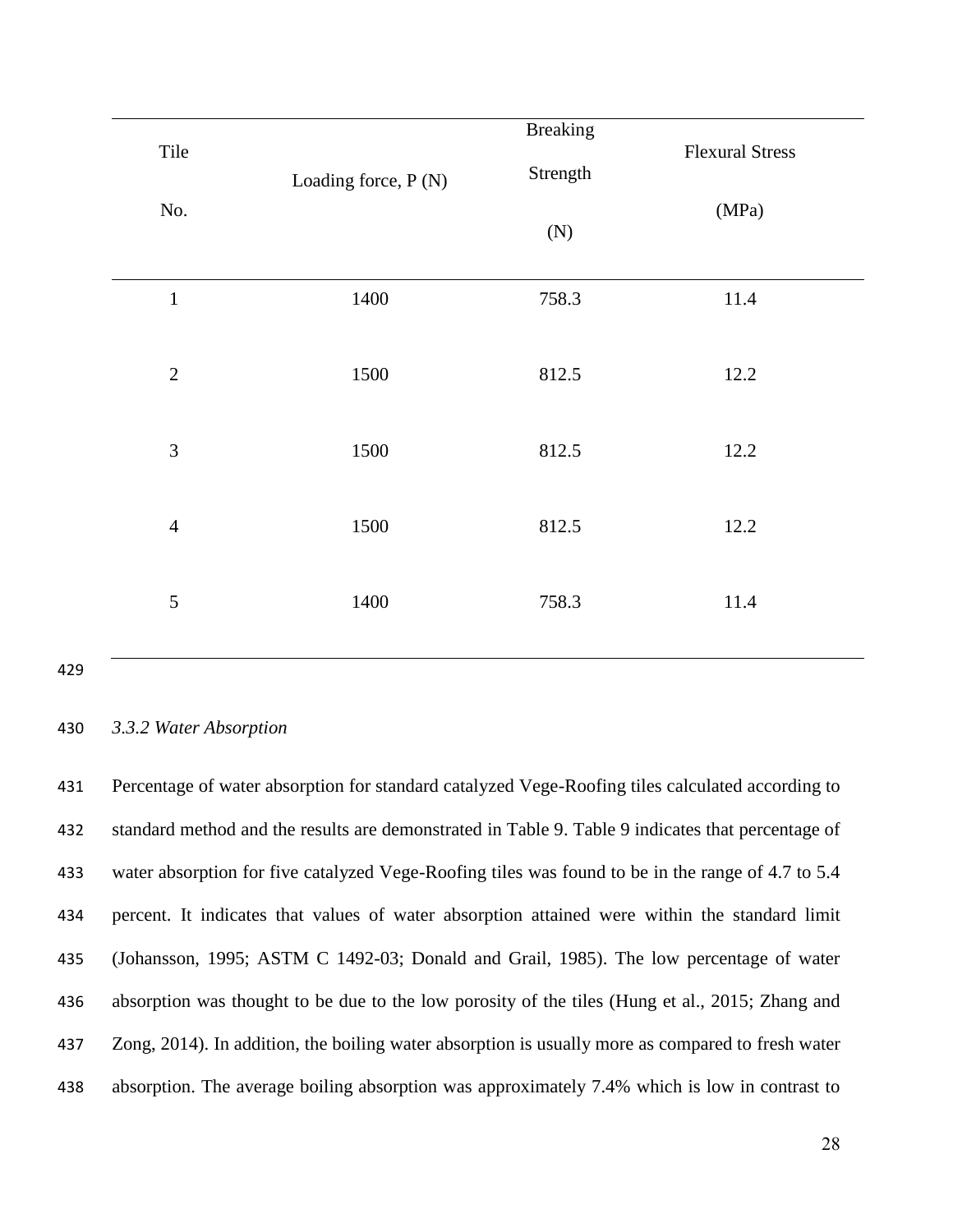the boiling water absorption of building blocks produced from encapsulation vegetable oil and petroleum sludge (Johnson et al., 2015). Since the percentage of water absorption under boiling is still within the standard practical limit, it indicates that catalyzed Vege-Roofing tiles can work well in extremely hot and humid conditions (ASTM C67-13; ASTM C1492-03). Boiling water absorption is usually determined to find the saturation coefficient of tiles. Saturation coefficient of catalyzed Vege-Roofing tiles found to be in the range of 0.64 to 0.78 which is within the standard limit of less than 1 (BIA, 2007). A low value of saturation coefficient is an indication that the tiles are less absorptive and more durable while tiles with high saturation coefficients are susceptible to damage (Abdullah et al., 2015). Furthermore, all the catalyzed Vege-Roofing tiles tested for permeability have passed the test. Less porous materials are denser and denser materials have fewer chances to leak and vice versa. Thus higher the density lower will be the porosity and permeability (Dias, 2000; Zhang and Zong, 2014). Low porosity, low percentage of water absorption and impermeability increases the durability of the tiles (Farhana et al., 2015).

# *3.3.3 Energy Characteristics*

 Embodied energy and embodied carbon for producing catalyzed Vege-Roofing tiles were assessed to ensure the environmental suitability of the product. Embodied energy for same batch of tiles produced per catalyzed Vege-Roofing tiles is displayed in Table 10. Since fly ash is the by-product produced during combustion of coal in electricity generation, it has no process energy. In addition, embodied energy of fly ash is zero since it is a waste and its collection is obligatory (Chani et al., 2003; Ostwal and Chitawadagi, 2014).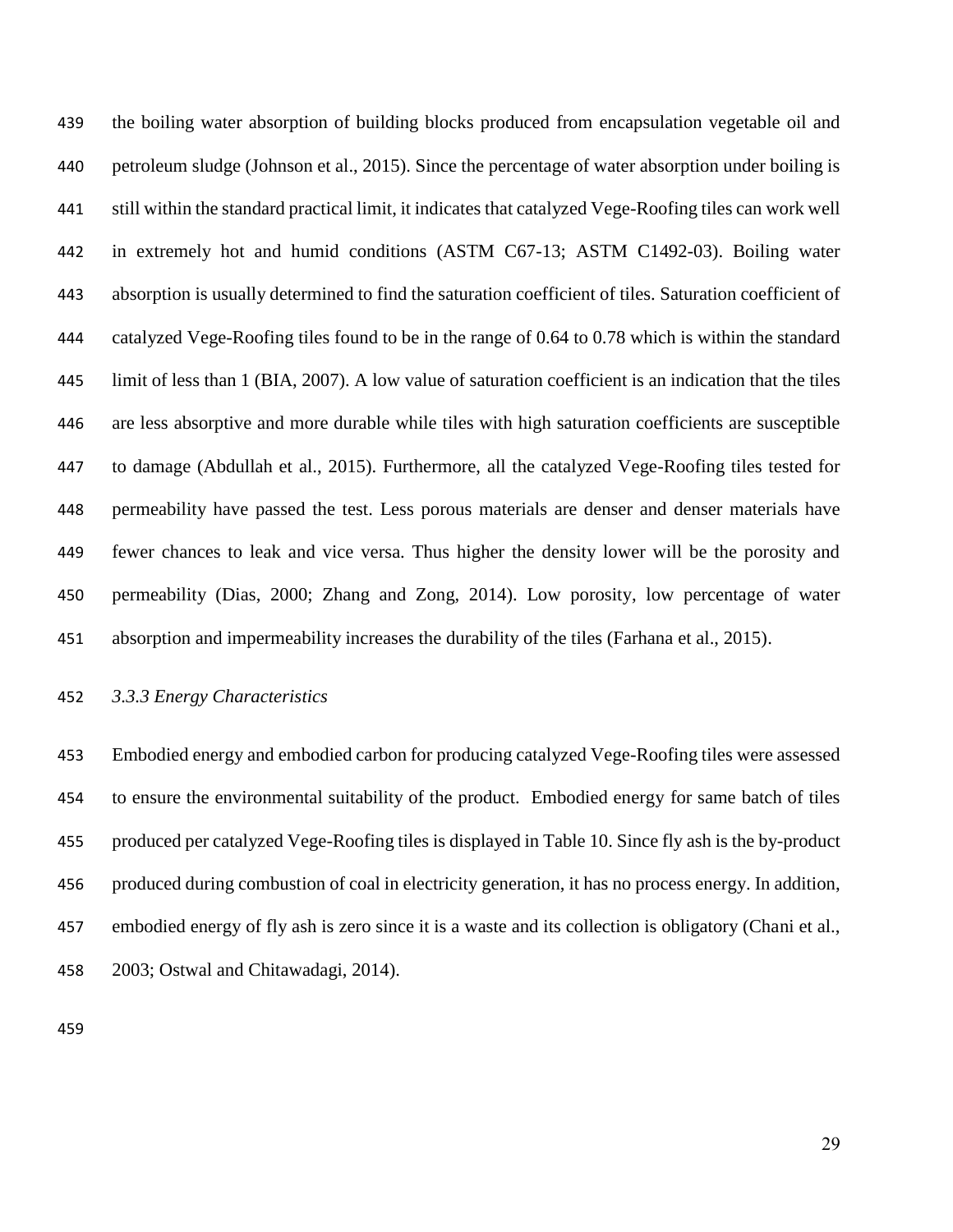| No.            | Dry<br>Weight of<br>Tile, W <sub>d</sub> | Saturated<br>Weight of<br>Tile, W <sub>s</sub> | Absorption<br>% (Cold<br>Water) | Saturated<br>weight of<br>tile after 5<br>hr in<br>boiling<br>water, W <sub>b</sub> | Absorption<br>$\%$<br>(Boiling<br>Water) | Saturation<br>Coefficient |
|----------------|------------------------------------------|------------------------------------------------|---------------------------------|-------------------------------------------------------------------------------------|------------------------------------------|---------------------------|
| $\mathbf{1}$   | 1970.5                                   | 2072.5                                         | 5.2                             | 2110.2                                                                              | 7.1                                      | 0.73                      |
| $\overline{2}$ | 1982.2                                   | 2076.5                                         | 4.7                             | 2145.6                                                                              | $7.7\,$                                  | 0.61                      |
| $\overline{3}$ | 1968.3                                   | 2070.0                                         | 5.2                             | 2128.1                                                                              | 8.1                                      | 0.64                      |
| $\overline{4}$ | 2012.5                                   | 2107.4                                         | 4.7                             | 2153.4                                                                              | 7.0                                      | 0.67                      |
| 5              | 2002.6                                   | 2110.5                                         | 5.4                             | 2141.5                                                                              | 6.9                                      | 0.78                      |
|                |                                          |                                                |                                 |                                                                                     |                                          |                           |

- 460 **Table 9:** Percentage of water absorption and saturation coefficient for optimized standard
	- 461 catalyzed Vege-Roofing tiles

463

464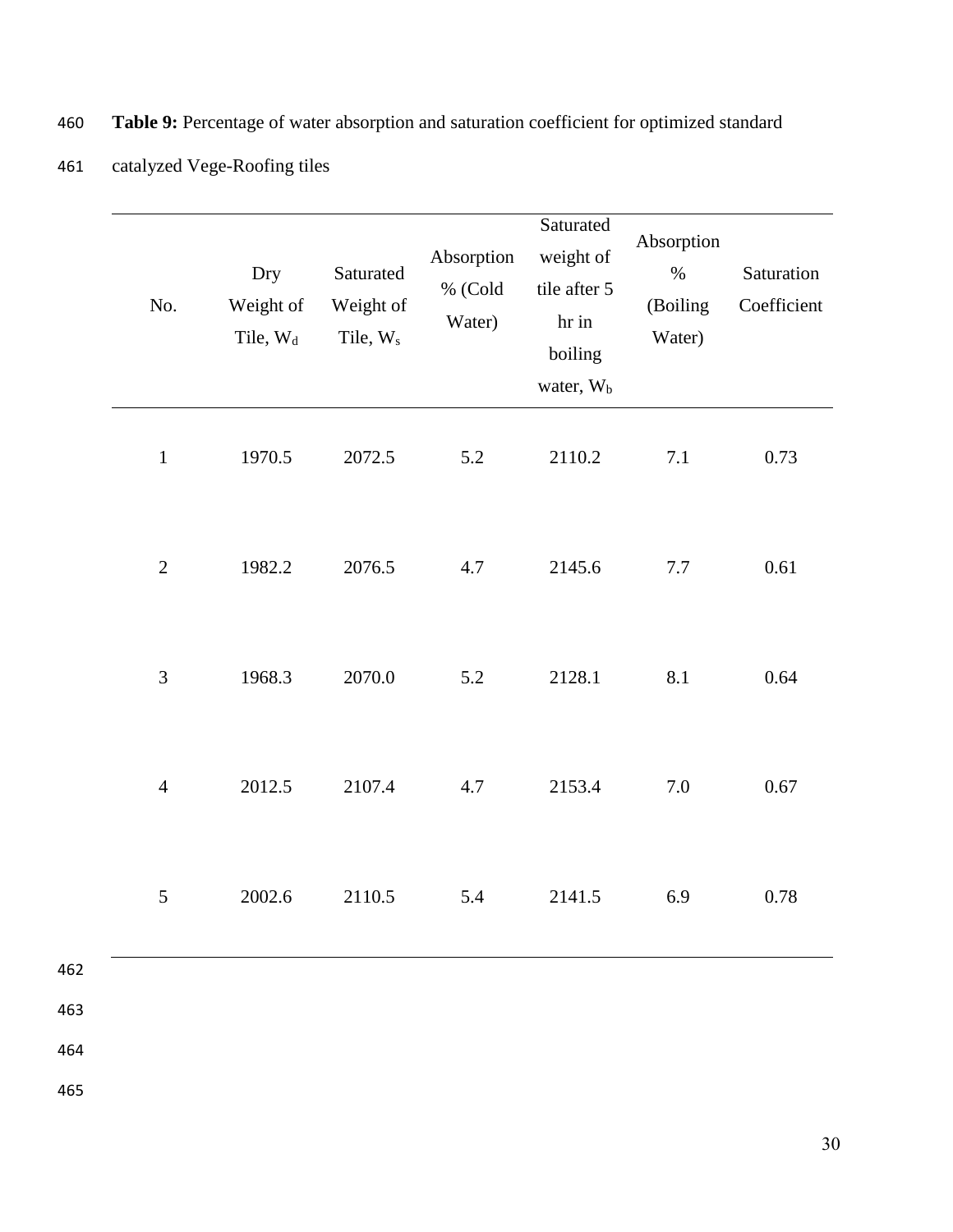| Material            | <b>Embodied Energy</b> | <b>Material Required</b> | <b>Total Embodied</b> |  |
|---------------------|------------------------|--------------------------|-----------------------|--|
|                     | (MJ/kg)                | per tile                 | Energy per tile       |  |
|                     |                        | (kg, L)                  | (MJ/kg)               |  |
| Sulfuric Acid       | $5.00$ [a]             | 0.006                    | 0.03                  |  |
| Waste Vegetable oil | $2.00$ [b]             | 0.157                    | 0.31                  |  |
| Processing          | $0.06^{[c]}$           | $\overline{\phantom{a}}$ | 0.06                  |  |
| Sand                | $0.20^{[d]}$           | 1.128                    | 0.23                  |  |
| Fly Ash             | $0.00^{[e]}$           | 0.608                    | $\overline{0}$        |  |
|                     |                        |                          | 0.64                  |  |

466 **Table 10:** Embodied energy requirements in one catalyzed Vege-Roofing tile

467 \*a, (Eric et al, 2002); b, (Reijnders and Huijbregts, 2008); c, (Francois, 2001); d, (Ecoinvent 3.3, 468 2016); e, (Chani et al, 2003; Ostwal and Chitawadagi, 2014).

 It is discovered from Table 10 that the embodied energy per catalyzed Vege-Roofing tile found to be 0.64 MJ/kg. This indicates that the embodied energy requirement in producing single catalyzed Vege-Roofing tiles was quite low in comparison to the embodied energy required to produce conventional clay and concrete roofing tiles (Hammond and Jones, 2008). Comparative analysis of embodied energy for similar dimensions of conventional roofing tiles and catalyzed Vege- Roofing tile is presented in Table 11. It is discovered from Table 11 that the embodied energy of catalyzed Vege-Roofing tile is 321% less than conventional concrete tile, 837% less than clay tile and 1775% less than ceramic tile as calculated by Hammond and Jones (2008). Embodied carbon in producing one catalyzed Vege-Roofing tile for different phases is demonstrated in Table 12.

478

479 Table 11: Comparative analysis of embodied energy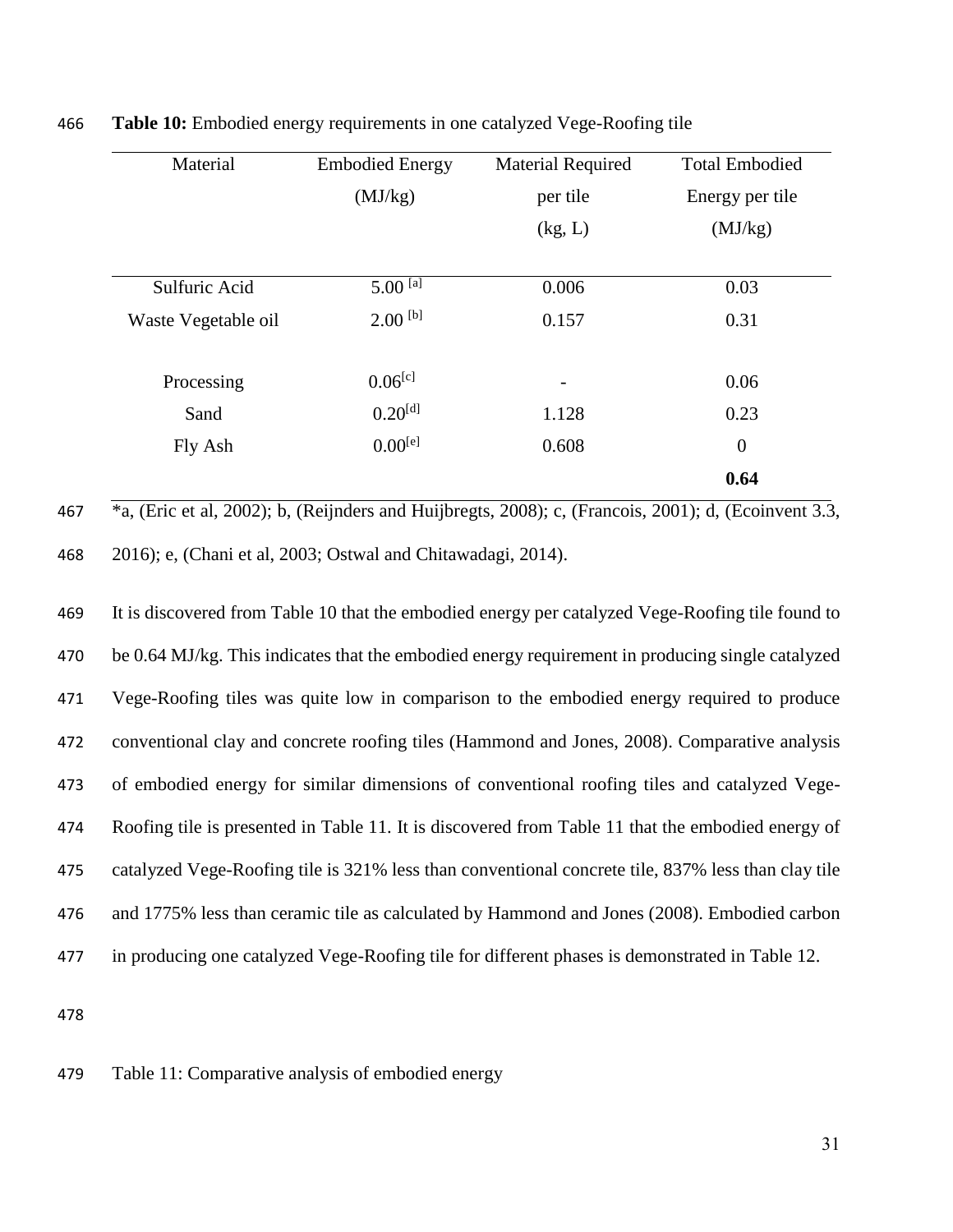|       | Tile                             | <b>Total Embodied Energy</b> |  |  |
|-------|----------------------------------|------------------------------|--|--|
| S. No | $(390$ mmx $240$ mmx $10$ mm $)$ | (MJ)                         |  |  |
|       | Concrete                         | 2.7                          |  |  |
| 2     | Clay                             | 6.0                          |  |  |
| 3     | Ceramic                          | 12.0                         |  |  |
| 4     | Catalyzed Vege                   | 0.64                         |  |  |
|       |                                  |                              |  |  |

| 481 | Table 12: *Total carbon emissions in different phases of catalyzed Vege-Roofing tile |  |  |  |
|-----|--------------------------------------------------------------------------------------|--|--|--|
|     |                                                                                      |  |  |  |

| <b>Cradle to Gate Emissions</b> |                    |                            |                |                             |                       |  |  |
|---------------------------------|--------------------|----------------------------|----------------|-----------------------------|-----------------------|--|--|
|                                 |                    | <b>Emission</b> factor     |                | Transport                   |                       |  |  |
| Material                        | Quantity (kg)      | kg CO <sub>2</sub> /equiv. | Transport (Km) | Emissions (per              | <b>Total Emission</b> |  |  |
|                                 |                    |                            |                | kg, Km)                     |                       |  |  |
| Waste Oil                       | 0.1574             | $\boldsymbol{0}$           | 1000           | 0.0001                      | 0.100                 |  |  |
| Sulfuric Acid                   | 0.0066             | 0.17                       | 40             | 0.0001                      | 0.005                 |  |  |
| Fly Ash                         | 0.6080             | 0.004                      | 40             | 0.0001                      | 0.006                 |  |  |
| Sand                            | 1.1280             | $\mathbf{0}$               | 20             | 0.0001                      | 0.002                 |  |  |
| <b>Total Phase</b>              |                    |                            |                |                             |                       |  |  |
| <b>Emission</b>                 |                    |                            |                |                             | 0.113                 |  |  |
|                                 |                    | Manufacturing              |                |                             |                       |  |  |
| Operation                       | <b>Curing Time</b> | Electricity                |                | Emission Factor (kg CO2 per | <b>Total Phase</b>    |  |  |
|                                 | (hours)            | Usage (KWh)                |                | equiv.)                     | <b>Emission</b>       |  |  |
| <b>Heat Curing</b>              | 18                 | 0.3                        | 0.63<br>0.19   |                             |                       |  |  |
| <b>Distribution</b>             |                    |                            |                |                             |                       |  |  |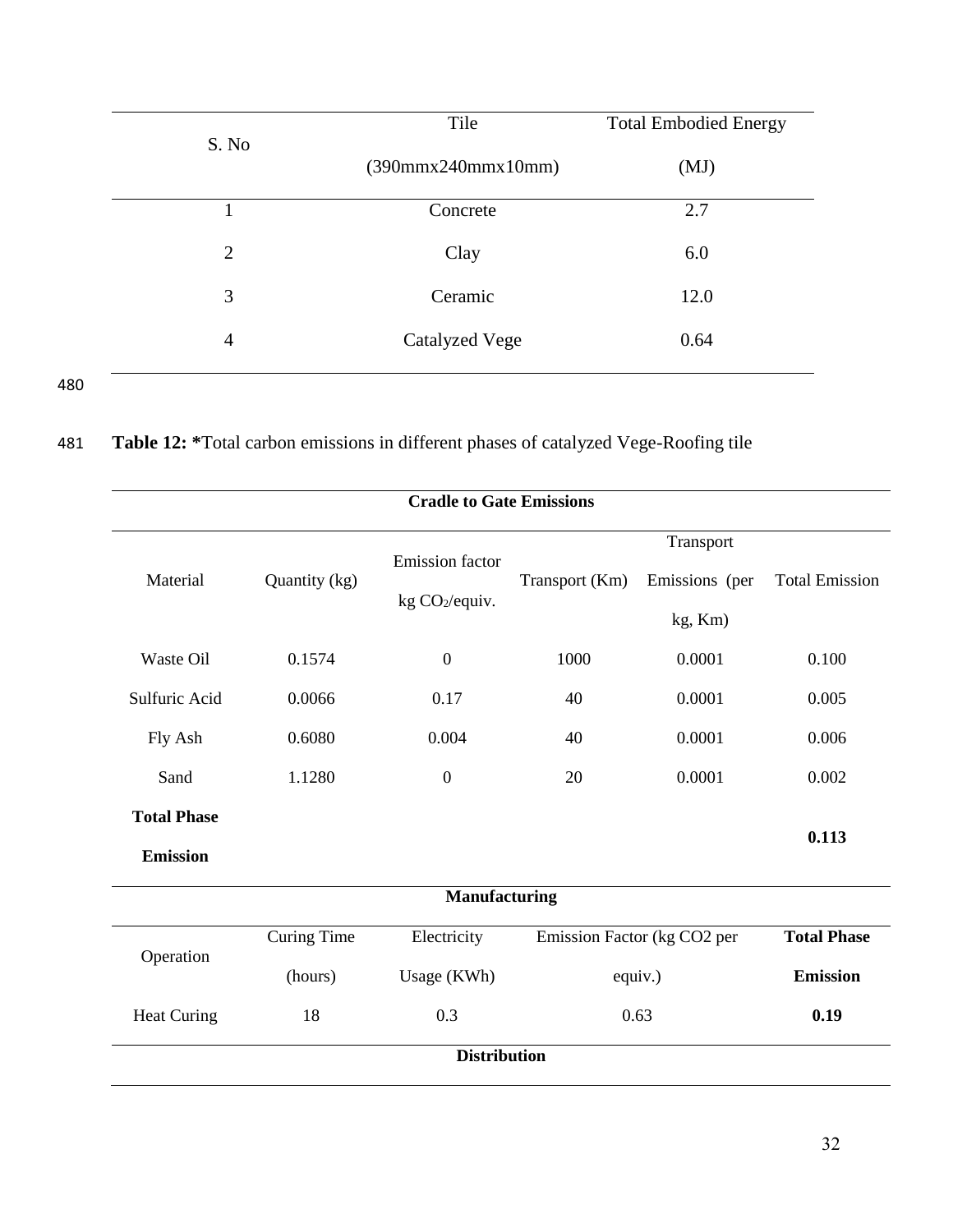|              |                | <b>Transport Emissions</b> | <b>Total Phase</b> |
|--------------|----------------|----------------------------|--------------------|
| Material     | Transport (Km) | (per kg, Km)               | <b>Emission</b>    |
| Roofing Tile | 200            | 0.0001                     | 0.020              |
|              |                | <b>End of Life</b>         |                    |
| Material     |                | <b>Transport Emissions</b> | <b>Total Phase</b> |
|              | Transport (Km) | (per kg, Km)               | <b>Emission</b>    |
| Roofing Tile | 40             | 0.0001                     | 0.004              |
| <b>Total</b> |                |                            | 0.327              |

482 \*Emission factors values were demonstrated from Ecoinvent 3.3.

483 Table 12 reveals that estimated  $CO<sub>2</sub>$  emission value per tile for the same batch of tiles was 484 calculated to be  $0.327$  kg  $CO<sub>2</sub>/equivalent$ , which is low in contrast to the traditional roofing tiles. 485 The carbon emissions for catalyzed Vege-Roofing tiles were 202%, 49% and 205% lower in 486 contrast to concrete, clay and ceramic roofing tiles as determined by ecoinvent 3.3. Moreover, the 487 emission values determined for novel tiles were 267%, 37% and 126% lower than concrete, clay 488 and ceramic tiles as estimated by Hammond and Jones, (2008). This indicates that catalyzed Vege-489 Roofing tiles if implemented would be environmentally friendly and will reduce the energy 490 emissions to an appreciable amount. Comparison of energy emission values for catalyzed Vege-491 Roofing tiles and conventional roofing tiles is displayed in Fig. 11.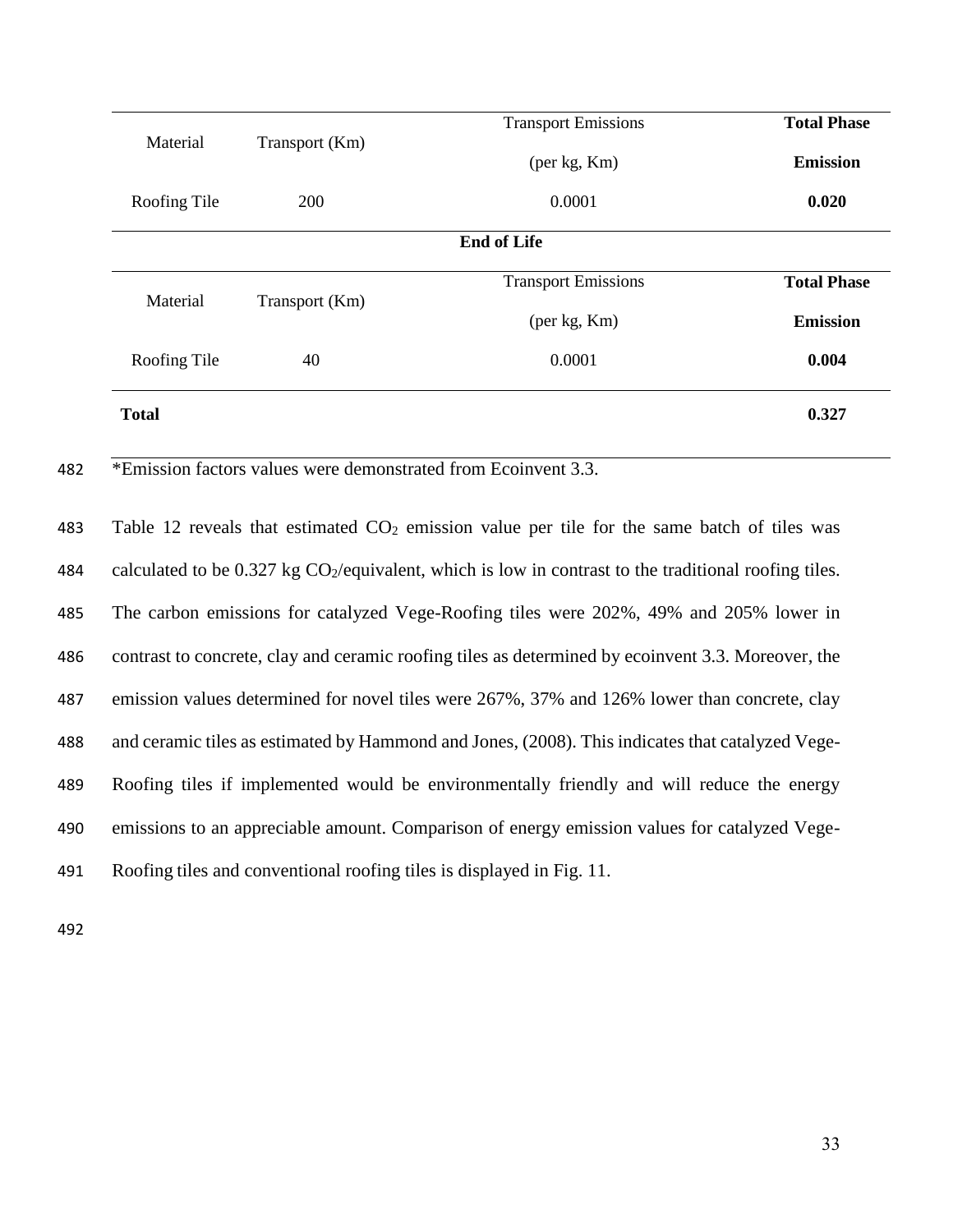



## **Fig. 11:** Energy Comparison of catalyzed and traditional roofing tiles

 Fig. 11 indicates that catalyzed Vege-Roofing tiles are more environmentally friendly since the energy emissions discovered to be on the lower side in contrast to traditional roofing tiles. Low energy emissions are due to the replacement of masonry units such as kiln firing in clay and cement production (Hammond and Jones, 2008). Traditional high energy consuming binders were replaced by waste binder i.e. waste vegetable oil that reduced the energy emissions to a remarkable extent.

*3.3.4 Economic Evaluation*

 The economy of the product is also evaluated as one of the important criterions to determine the feasibility of the product. Cost of power and water consumption for industrial sector found to be around RM 0.38 per KWh and RM 2.07 per cubic meter as retrieved from Tenaga Nasional Berhad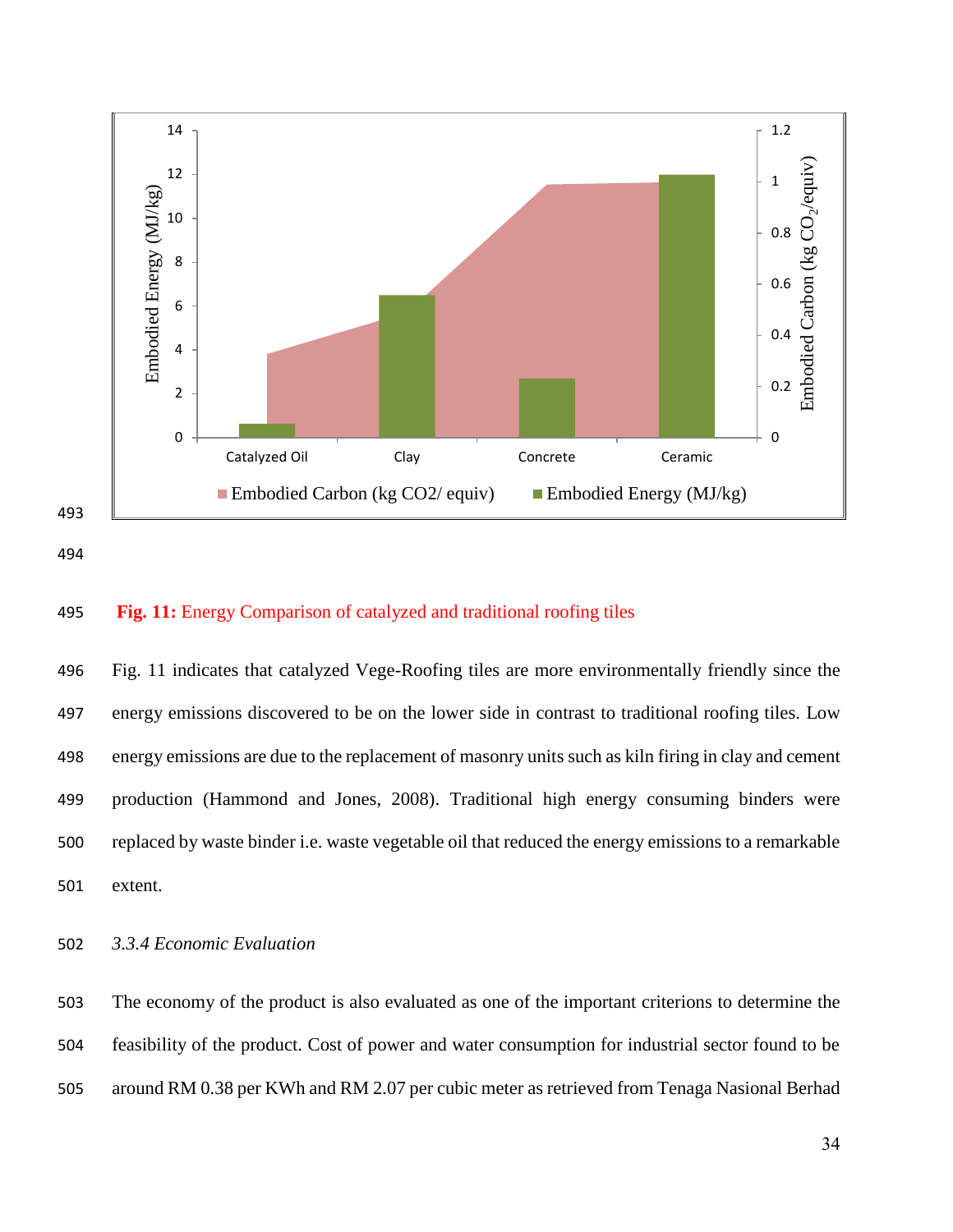| 506 | and Syarikat Bekalan Air Selangor SDN. BHD, Malaysia respectively. Fly ash, sand, cement,           |
|-----|-----------------------------------------------------------------------------------------------------|
| 507 | sulfuric acid and waste palm oil could be purchased from local suppliers in Malaysia at a price of  |
| 508 | RM 80, RM 80, RM 400, RM 500 and RM 400 per metric ton respectively. For cemented tile,             |
| 509 | cost was determined by using the cement to sand ratio of 1:4 (Johansson, 1995) mixed with an        |
| 510 | appropriate quantity of water. However, additional amount of water needed for the hardening         |
| 511 | process of these cemented tiles was also estimated for cost calculation. Cost comparison of same    |
| 512 | batch of catalyzed Vege-Roofing tiles and concrete roofing tiles is displayed in Table 13. Rate per |
| 513 | tile was calculated by multiplying the material used in producing one tile with the rate of that    |
| 514 | particular material. Table 13 shows that the cost of catalyzed Vege-Roofing tile was comparatively  |
| 515 | less in contrast to conventional concrete roofing tile. Utilization of catalyst induced a major     |
| 516 | contribution to reduce the cost of the process since it reduced the curing time of the production.  |
| 517 |                                                                                                     |
| 518 |                                                                                                     |
| 519 |                                                                                                     |
| 520 |                                                                                                     |
| 521 |                                                                                                     |
| 522 |                                                                                                     |
| 523 |                                                                                                     |
| 524 |                                                                                                     |
| 525 |                                                                                                     |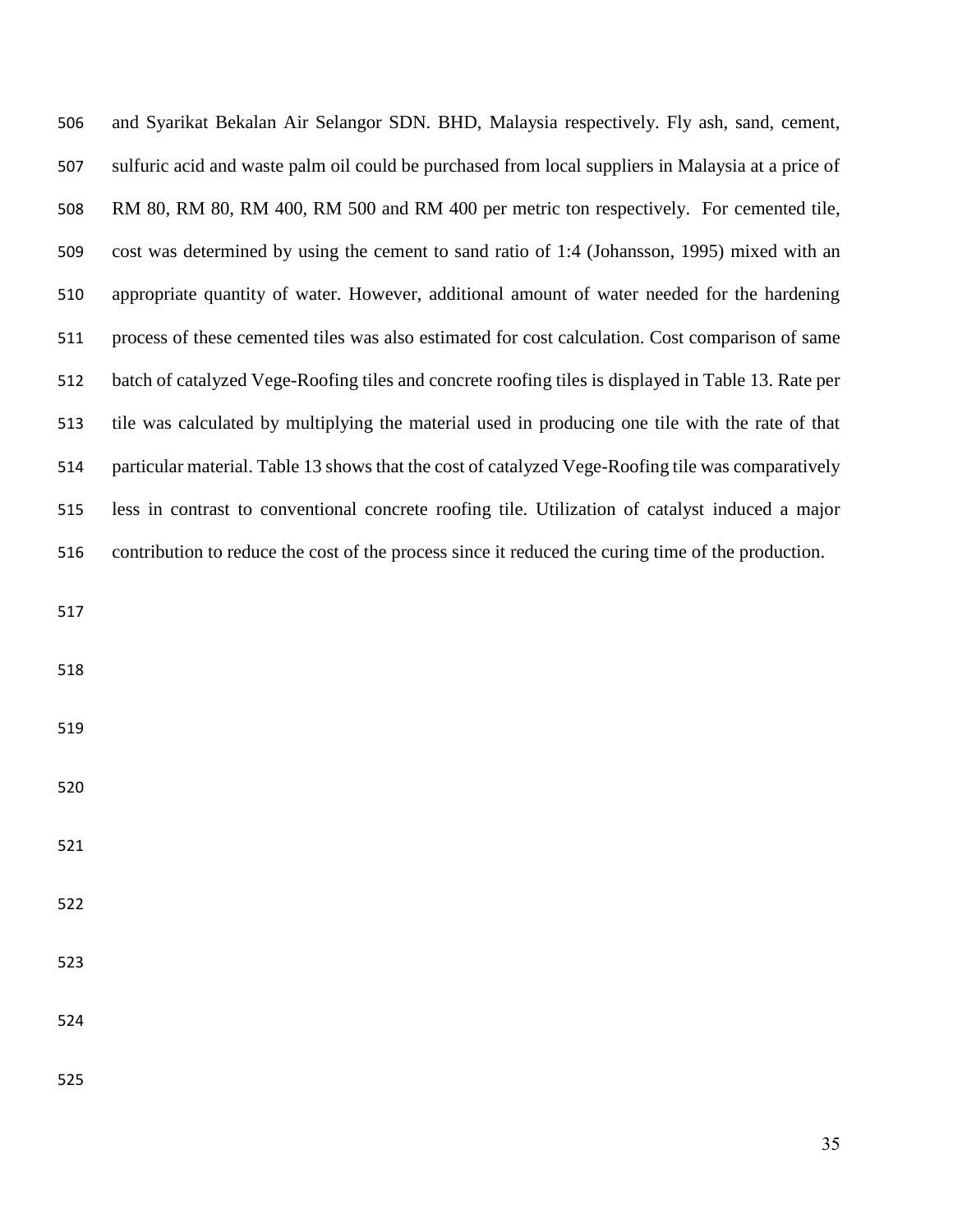526 **Table 13:** Economic comparison of cemented and catalyzed Vege-Roofing tiles (a) Raw

- 527 material/tile (b) Utilities/tile
- 528

# $5a)$

|                |                | <b>Cemented Tiles</b> |                          | Catalyzed Vege-Roofing tiles |               |                   |                       |  |
|----------------|----------------|-----------------------|--------------------------|------------------------------|---------------|-------------------|-----------------------|--|
| S.No.          | Description    | Rate<br>(RM)          | Rate per<br>tile<br>(RM) | S.No.                        | Description   | Rate<br>(RM)      | Rate per Tile<br>(RM) |  |
| $\mathbf{1}$   | Cement         | 400/metric ton        | 0.170                    | $\mathbf{1}$                 | Fly ash       | 80/metric ton     | 0.047                 |  |
| $\overline{2}$ | Sand           | 80/metric ton         | 0.102                    | $\mathbf{2}$                 | Sand          | 80/metric ton     | 0.077                 |  |
|                |                |                       |                          | 3                            | Waste Oil     | 400/metric<br>ton | 0.034                 |  |
|                |                |                       |                          | $\overline{4}$               | Sulfuric Acid | 500/metric<br>ton | 0.003                 |  |
| b)             |                |                       |                          |                              |               |                   |                       |  |
| $\mathbf{1}$   | Power Cost     | $0.38$ /KWh           | 0.06                     | $\mathbf{1}$                 | Oven          | $0.38$ /KWh       | 0.12                  |  |
| $\sqrt{2}$     | Water          | 2.07/cubic<br>meter   | Approx<br>0.05           | $\sqrt{2}$                   | Mixer         | $0.38$ /KWh       | 0.001                 |  |
|                |                | <b>TOTAL</b>          | 0.382                    |                              |               | <b>TOTAL</b>      | 0.282                 |  |
| 530            | 4. Conclusions |                       |                          |                              |               |                   |                       |  |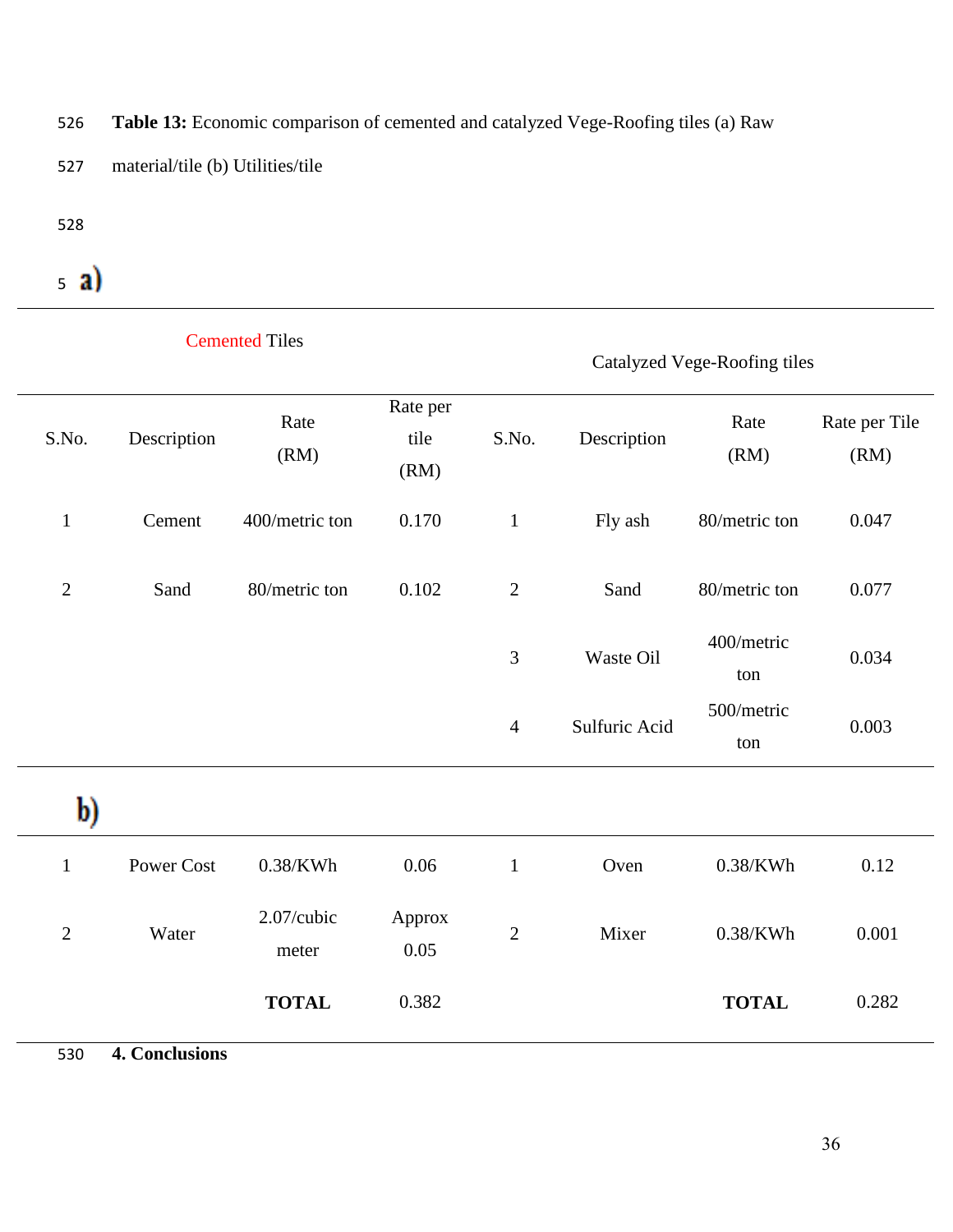This research attributes to the production of catalyzed Vege Roofing tiles and discovered that catalyzed waste vegetable oil can be used as an alternate binder for the manufacturing of roofing tiles. The fabricated catalyzed Vege Roofing tiles has met the criteria for standard concrete or kiln burned clay tile as it indicated high flexural strength, low water absorption and impermeability. Implementation of novel roofing tiles would be economical and energy efficient process since energy requirements and cost are comparatively low in contrast to traditional roofing tiles. Production of this novel bio-composite also paved a way for the production of other building materials such as building blocks, flooring etc. by industrial symbiosis and thus converting the building production to a more cleaner and greener process. Additionally, this research has a scope to eliminate waste disposal problems, since fly ash, a waste from thermal power plant and waste vegetable oil, a waste from local restaurants being utilized in producing these novel tiles. However, due to the formation of solid polyester as a binder in this work, UV degradation should be considered as a special care to use the catalyzed Vege-tile for roofing. This novel process for the production of building materials would help in conserving the existing resources. Environmentally friendly production of building materials, low cost production and the waste management are the remarkable outcomes of this research.

## **Acknowledgements**

 We would like to extend our gratitude to Ministry of Education for the FRGS fund with project No. FRGS/1/2015/TK06/UTAR/02/1 and University Tunku Abdul Rahman for UTAR RESEARCH FUND with project No. IPSR/RMC/UTARRF/2015-C1/N02. Moreover, the authors are thankful to Universiti Teknologi Petronas, Malaysia for providing technical assistance.

## **References**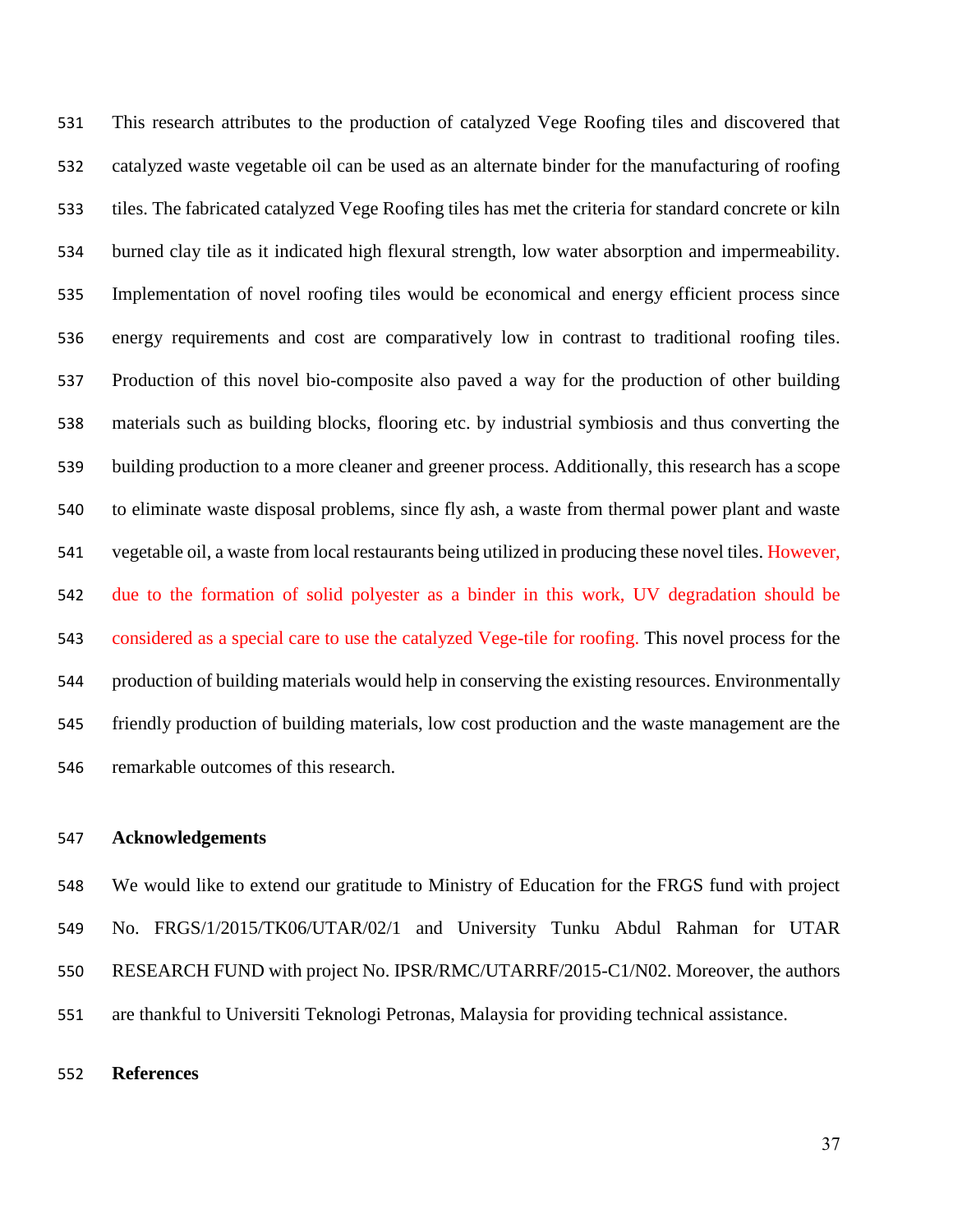- Abdullah, M. J., Zakiah, A., Atikah, F. D., Nur, K. M. 2015. Compressive Strength and water absorption characteristics of brick using quarry dust, InCIEC, 51-64.
- Angel, S., Jose A. P.B., David, C. A., Pedro, L. L. J., Luis, M. E. , Luis J.S., Jose L. S., Juan.R.,
- Daniel O., Physico e mechanical properties of multi e recycled concrete from precast concrete
- industry. J. Clean. Prod. 141. 248-255.
- ASTM C 136, 2014. Standard test method for sieve analysis of fine and coarse aggregates. ASTM
- International, West Conshohocken, PA.
- ASTM C 127-88, 2001. Standard test method for Density, Relative Density (Specific Gravity),
- and Absorption of Fine Aggregate, ASTM International, West Conshohocken, PA.
- ASTM C 67-13, 2013. Standard test methods for sampling and testing Brick and Structural Clay Tile, ASTM International, West Conshohocken, PA.
- ASTM C 1167-03, 2012. Standard specification for Clay Roof Tile, ASTM International, West Conshohocken, PA.
- ASTM C 1492-03, 2009. Standard Specification for Concrete Roof Tile, ASTM International, West Conshohocken, PA.
- ASTM.C 618-12a, 2012. Standard Specification for Coal Fly Ash and Raw or Calcined Natural
- Pozzolan for Use in Concrete, ASTM International, West Conshohocken, PA.
- Bogas, J.A., de Brito, J., Figueiredo, J.M., 2015. Mechanical characterization of concrete produced
- with recycled lightweight expanded clay aggregate concrete. J. Clean. Prod. 89, 187-195.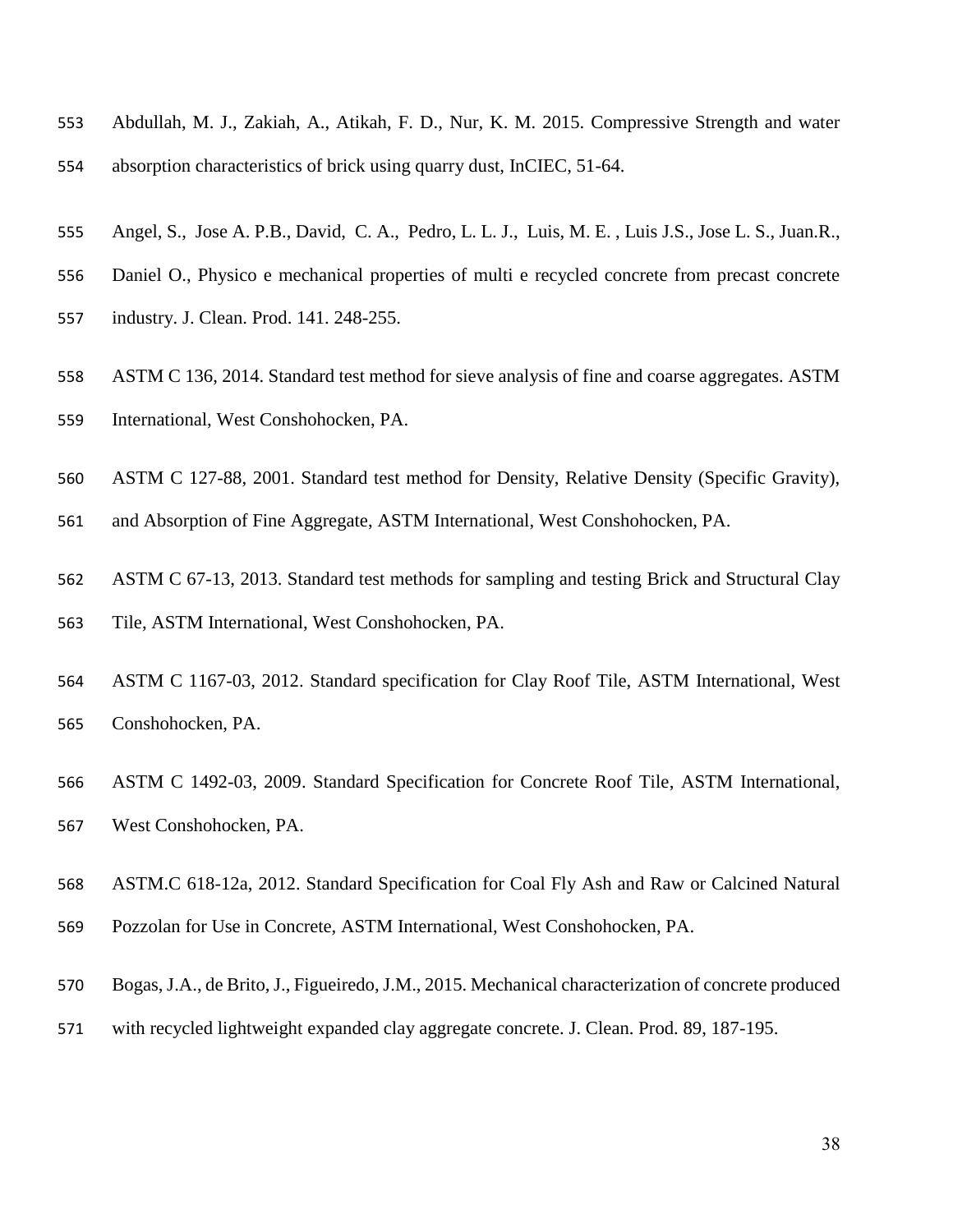- BS EN: 491, 2011. Concrete roofing tiles and fittings for roof covering and wall cladding-Product specifications.
- BS 6073. 1981. Precast concrete masonry units, Specification for precast concrete masonry units,
- British Standards Institution.
- Chani, P.S., Najamuddin., Kaushik, S.K., 2003. Comparative analysis of embodied energy rates
- for walling elements in India. J. Inst. Eng. India, 84, 47-50.
- CIP-16, 2000. Flexural strength concrete. Concrete in Practice, National Ready Mixed Concrete
- Association (NRMCA).
- Dias, W.P.S., 2000. Reduction of concrete sorptivity with age through carbonation. Cem. Concr.
- Res. 30, 1255–61. doi:10.1016/S0008-8846(00)00311-2.
- Donald, J., Grail., 1985. Roof tile and tile composition of matter, US4514947 A.
- Ekström, T., 2001. Leaching OF Experiments and Modelling. Division of Building Materials.
- Lund Institute of Technology, Report TVBM-3090,
- <https://lup.lub.lu.se/luur/download?func=downloadFile&recordOId=1273303&fileOId=1766469> (accessed 13.08.15).
- Embas, D.U., 2011. Malaysia's Second National Communication (NC2) submitted to the United
- Nations Framework Convention on Climate Change (UNFCCC). A Publication by the Ministry
- Of Natural Resources and Environment Malaysia, ISBN 978-983-44294-9-2. <http://www.nre.gov.my/Environment/Documents/>(accessed 07.03.15).
- Eric, D., Robert, U., Miriam, H., 2002. Energy and chemical use in the production chain of Microchips, 184-89.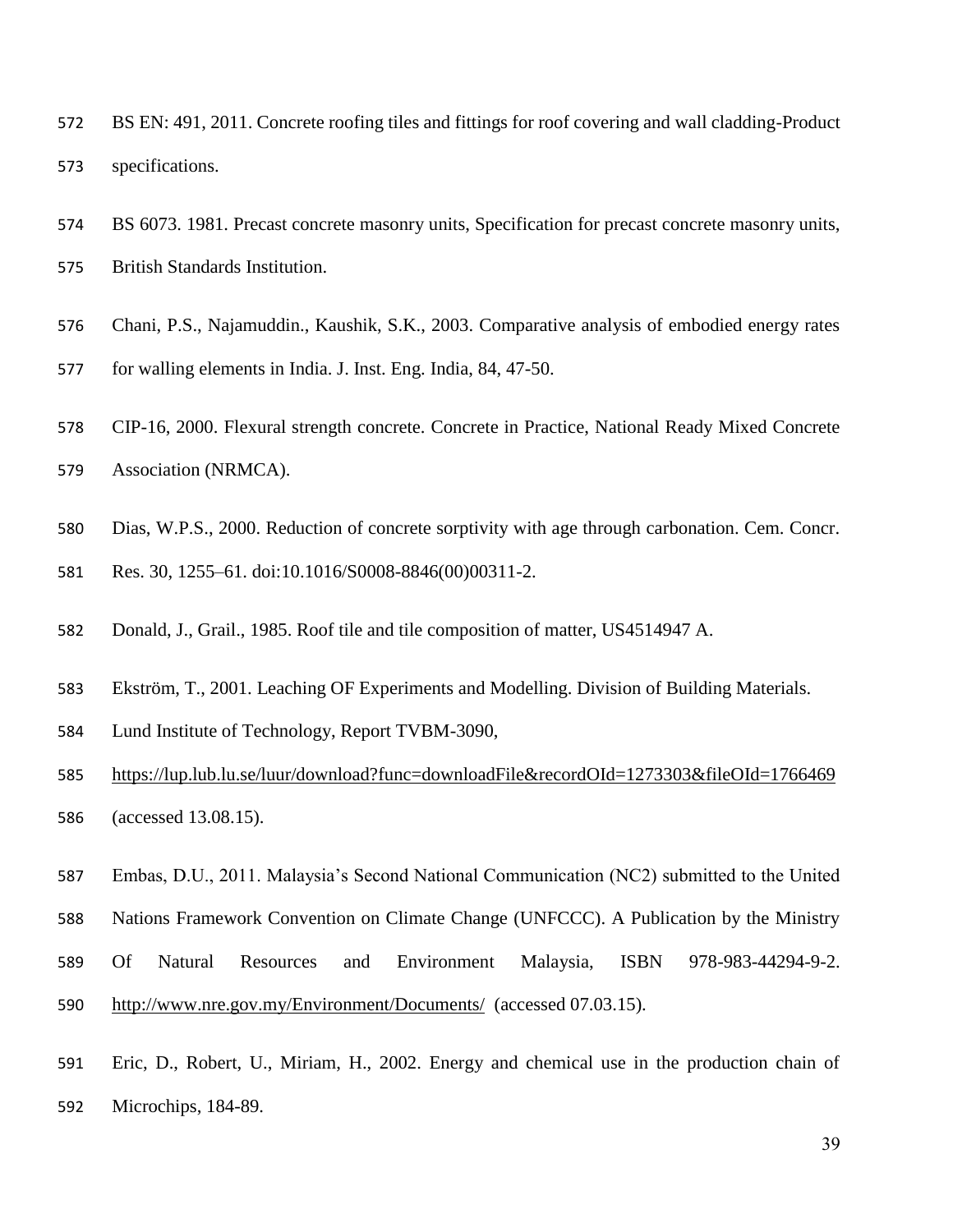- Farhana, Z. F., Kamarudin, H., Rahmat, A., Al Bakri, M., 2015. The Relationship between Water Absorption and Porosity for Geopolymer Paste, Mater. Sci. Forum. 803, 166-172.
- Forth, J.P., Shaw, S.J., 2013. Production of sustainable masonry products using vegetable oil based
- binders and recovered/ recycled aggregates. Proc of 12th Canadian Masonry Symposium, Vancouver, Canada.
- Forth, J.P., Zoorob, S.E., 2012. US Patent (granted), US 8,298,330, Vegetable oil based construction materials, Assignee University of Leeds.
- 600 Francois, A., 2001. Guide for Computing  $CO<sub>2</sub>$  emissions associated with energy use, CANMET
- Energy Diversification Research Laboratory, Natural Resources Canada
- Garbacz, A., Sokołowska, J.J., 2013. Concrete-like polymer composites with fly ashes –
- Comparative study, Constr. Build. Mater. 38, 689–99. doi:10.1016/j.conbuildmat.2012.08.052.
- Haiying, Z., Youcai, Z., Jingyu, Z.Q., 2007. Study on use of MSWI fly ash in ceramic tile. J.
- Hazard. Mater. 141, 106-14. doi:10.1016/j.jhazmat.2006.06.100.
- Halil, M. A., Turgut, P., 2008. Cotton and limestone powder wastes as brick material, Constr. Build. Mater. 22, 1074–1080.
- Hameed, N., 2009. World Energy Scenarios to 2050. Issues and options. Metropolitan State University, Minneapolis.
- Hung, V., Forth, J.P., Tropov, V., 2015. The use of glycerol and cooking oil in masonry unit production, Proc. ICE- Construction Materials, 1-14.
- Johansson, B., 1995. Concrete Roofing Tiles, Building issues, 7.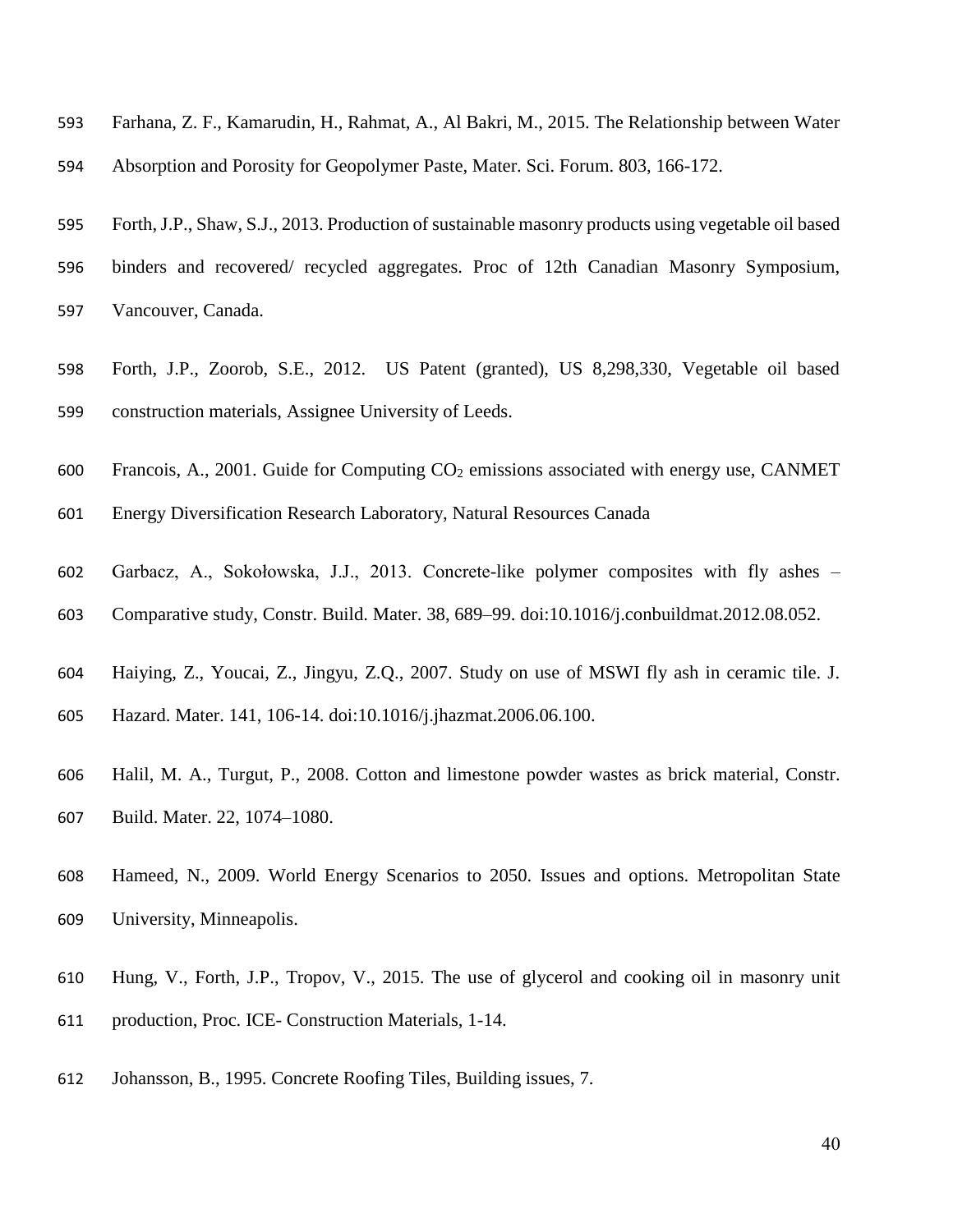- Johnson, O.A., Madzlan, N., Kamaruddin, I., 2015. Encapsulation of petroleum sludge in building
- blocks. Constr. Build. Mater. 78, 281-88. doi:10.1016/j.conbuildmat.2014.12.122.
- Jones, C.I., Hammond, G.P., 2008. Embodied energy and carbon in construction materials, Proc.
- ICE Energy 161, 87–98. doi:10.1680/ener.2008.161.2.87.
- Khan, M.I., Lynsdale, C.J., 2002. Strength, permeability, and carbonation of high-performance
- concrete. Cem. Concr. Res. 32, 123–131. doi: 10.1016/S0008-8846(01)00641-X.
- LinkCycle Quick LCA tool
- [http://www.epa.gov/climatechange/waste/calculators/Warm\\_home.html.](http://www.epa.gov/climatechange/waste/calculators/Warm_home.html)
- Manisha B., Manish, P., Bhadoria, P. B. S., Mahapatra, S. C., 2009. Potential fly-ash utilization
- in agriculture: A global review, Prog. Nat. Sci. 19, 1173–1186.
- Marceau, M.L., Gajda, J., VanGeem, M.G., 2002. Use of Fly Ash in Concrete: Normal and High
- Volume Ranges, PCA R&D Serial No. 2604, Portland Cement Association, Skokie, Illinois.
- Michael, Y. J. L., Choon, P. C. U., Johnson, A., Zamin, J. M., 2014. Utilization of Palm Oil Fuel
- Ash as Binder in Lightweight Oil Palm Shell Geopolymer Concrete, Adv. Mater. Sci. Eng. 2014,
- Article ID 610274, 6 pages [http://dx.doi.org/10.1155/2014/610274.](http://dx.doi.org/10.1155/2014/610274)
- Nadyaini, W.N., Omar, W., Aishah, N.S.A., 2011. Optimization of heterogeneous biodiesel production from waste cooking palm oil via response surface methodology. Biomass Bioenergy 35, 1329-38. doi: 10.1016/j.biombioe.2010.12.049.
- Naik, T.R., Friberg, T., Chun, Y.M., 2004. Use of pulp and paper mill residual solids in production
- of Cellucrete. Cem. Concr. Res. 34, 1229-34.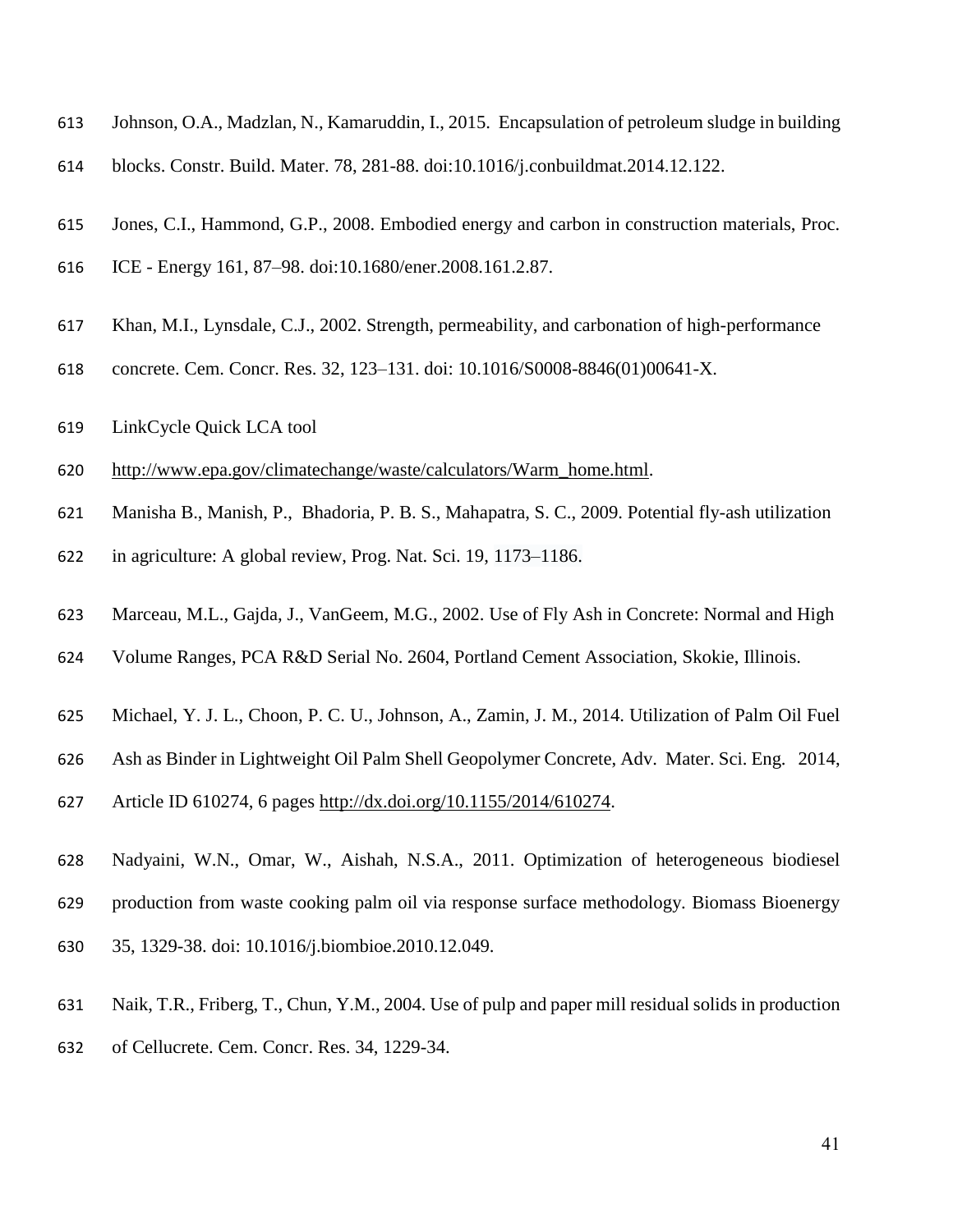- Noor et.al. 2015. Environmentally friendly vege-roofing tile: an investigation study. Proceedings of the First International Conference on Bio-based Building Materials. PRO 99, RILEM Publications.
- Oludolapo, A. O., Charles, M., 2017. Assessing potential reduction in greenhouse gas: An integrated. J. Clean. Prod. 141. 891-899.
- Quesnel, B., 1994. Wear Check Canada. Oxidation and Oxy-polymerization of oils, [www.wearcheck.com/literature/techdoc/WCA002.htm.](http://www.wearcheck.com/literature/techdoc/WCA002.htm); (accessed 14.04.16).
- Reijnders, L., Huijbregts, M.A.J., 2008. Palm oil and the emission of carbon-based greenhouse
- gases. J. Clean. Prod. 16, 477–482. doi:10.1016/j.jclepro.2006.07.054.
- Richard, C. D., 2004. The Engineering Handbook, Second ed. CRC Press, New York.
- Saumya, K., Mahmood, A., Ather, H., 2016. Effect of fly ash particle and vegetable oil on the
- mechanical properties of fly ash-vegetable oil reinforced hard pvc plastic, IRJET. 3, 833-839.
- Specifications for Road Construction 2000 ('Standard RAW Bepalingen 2000')
- CROW; Ede.
- Shen, W., Cao, L., Qiu, L., Zhaijun, W., Jing, W., Yun, L., Rui, D., Tan, Y., Rufa, C., 2016. Is
- magnesia cement low carbon? Life cycle carbon footprint comparing with Portland cement, J. of
- Clean. Prod. 131, 20-27.
- Schuchardta, U., Ricardo, S., Matheus, R. V., 1998. Transesterification of Vegetable Oils: a Review, J. Braz. Chem. Soc., 9, 199-210.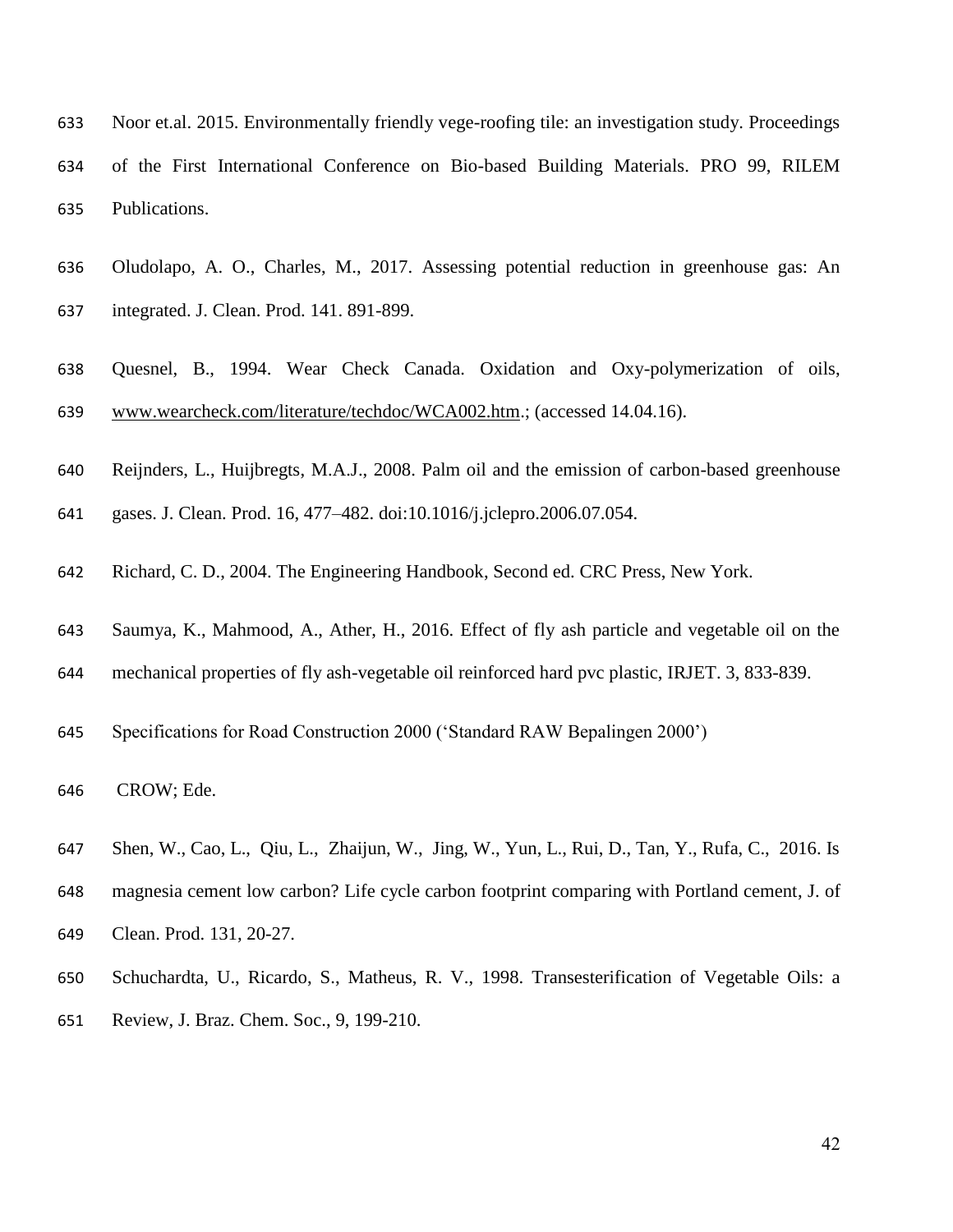| 652 |  |  | Tejas, O., Manojkumar, V. C., 2014. Experimental investigations on strength, durability,     |  |  |
|-----|--|--|----------------------------------------------------------------------------------------------|--|--|
| 653 |  |  | sustainability & economic characteristics of geo-polymer concrete blocks, IJRET. 6, 115-122. |  |  |

- Wood, J.W.M., Hack, R.C., 1986. EU Patent (granted), Lightweight Concrete Roofing Tiles,
- 1689–99. doi:10.1017/CBO9781107415324.004.
- WSDOT Test Method T 810, 2015. Method of Test for Determination of the Density of Portland
- cement Concrete Pavement Cores, Materials Manual, 1-4.
- WSDOT Test Method T 802, 2009. Method of Test for Flexural Strength of Concrete (Using
- Simple Beam With Center-Point Loading), Materials Manual, Washington.
- [Zhang,](https://www.hindawi.com/54590313/) S. P., [Zong,](https://www.hindawi.com/36270917/) L., 2014. Evaluation of Relationship between Water Absorption and
- Durability of Concrete Materials, Adv. Mater. Sci. Eng. Volume 2014, Article ID 650373, 8
- pages,<http://dx.doi.org/10.1155/2014/650373>
- 
- 
- 
- 

| <b>Nomenclature</b> |                                            |  |  |  |
|---------------------|--------------------------------------------|--|--|--|
| <b>ASTM</b>         | American Society for Testing and Materials |  |  |  |
| <b>BHD</b>          | Berhad (Private)                           |  |  |  |
| <b>MPa</b>          | mega-pascal (unit of strength)             |  |  |  |
| MJ/kg               | Mega-joule per kilogram (unit of energy)   |  |  |  |